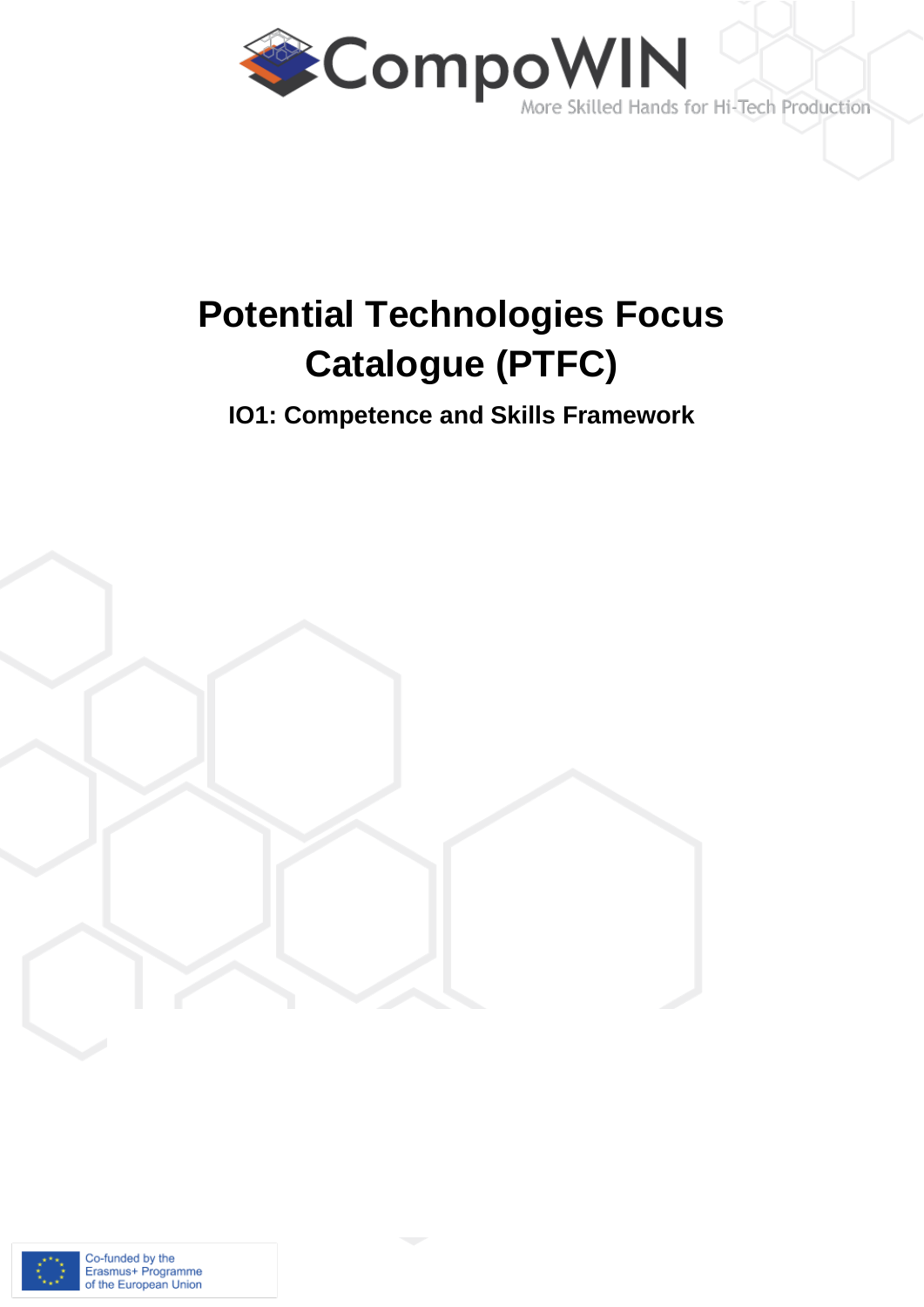

#### Project CompoWIN, 2020-1-BG01-KA202-079268

[www.compohub.eu](http://www.mindfulageing.eu/)

#### AFormX, Aviation Technology and Precision Mechanics Ltd., August 2021

*The European Commission support for the production of this publication does not constitute an endorsement of the contents which reflects the views only of the authors, and the Commission cannot be held responsible for any use which may be made of the information contained therein." [Project number: 2020-1-BG01-KA202-079268].*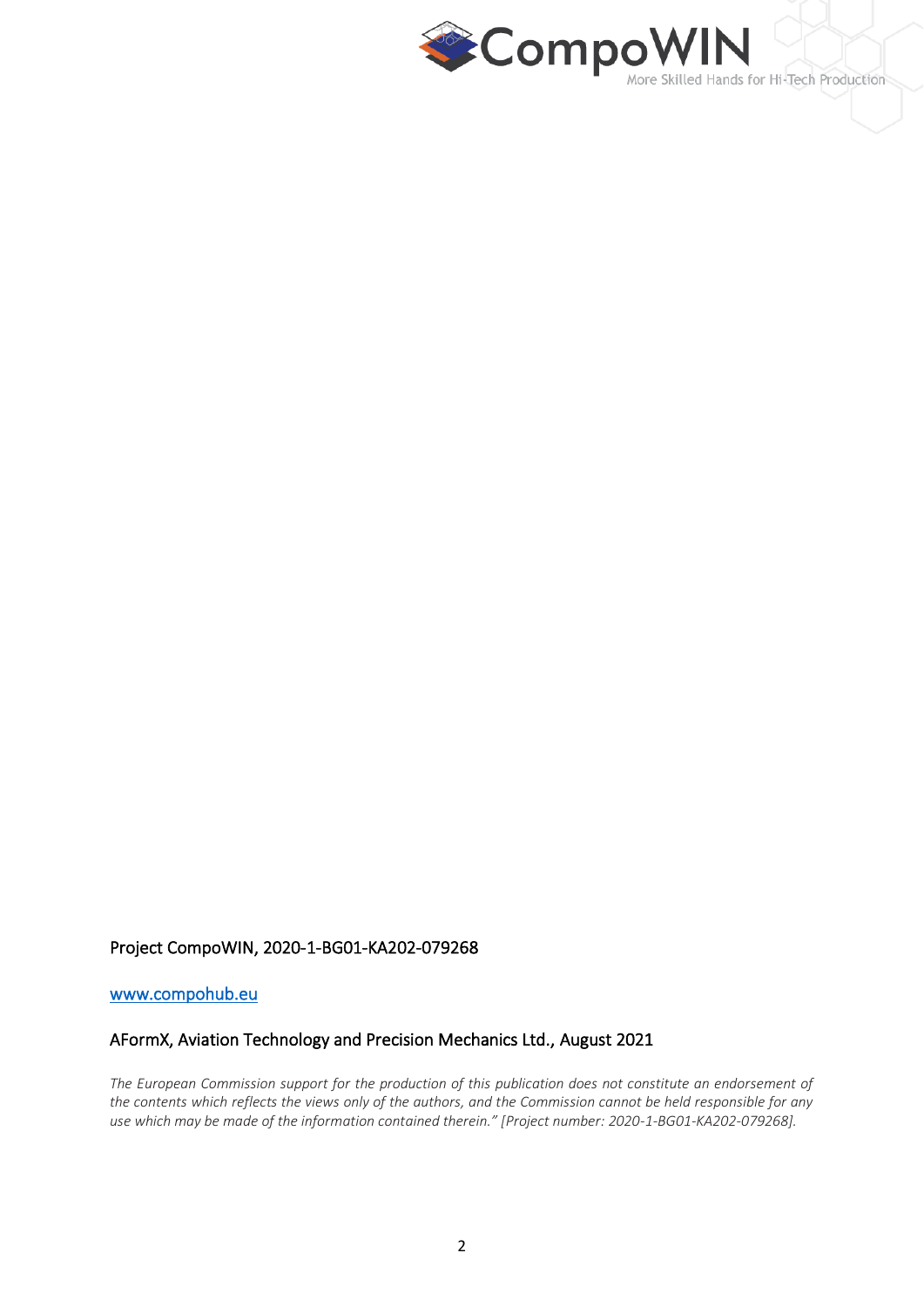

# <span id="page-2-0"></span>Table of Contents

| Table of Contents                                                         |    |
|---------------------------------------------------------------------------|----|
| Introduction<br>1.                                                        | 5  |
| Methodology<br>2.                                                         | 6  |
| 2.1. Familiarity                                                          | 6  |
| 2.2. Potential                                                            | 6  |
| 2.3. Process/Technique or Material Costs                                  | 7  |
| Labour costs                                                              | 7  |
| <b>Equipment costs</b>                                                    | 7  |
| Tooling costs                                                             | 7  |
| 2.4. The possibility of automation                                        | 8  |
| A brief overview of composite industry production<br>3.                   | 9  |
| The basics of Fibre Reinforced Plastics polimers or FRPs<br>4.            | 11 |
| 4.1. Matrices                                                             | 11 |
| 4.1.1. Polymerization                                                     | 12 |
| 4.2. Reinforcing fibers                                                   | 13 |
| 4.3. Fillers                                                              | 13 |
| 4.4. Cores                                                                | 13 |
| Introduction to the manufacturing process of the composite industry<br>5. | 14 |
| 5.1. Moulds                                                               | 14 |
| 5.2. Preparation of tools and material                                    | 15 |
| 5.3. Laying of reinforcing materials (fibers) - LAYUP                     | 15 |
| 5.4. Curing and postcuring                                                | 16 |
| 5.5. Finishing                                                            | 17 |
| Most common processes in the composite industry<br>6.                     | 18 |
| Automation in the composite industry<br>7.                                | 19 |
| Results of the PTFC Questionaire<br>8.                                    | 20 |
| 8.1. Hand layup                                                           | 22 |
| 8.2. Pultrusion                                                           | 23 |
| 8.3. Filament Winding                                                     | 25 |
| 8.4. Vacuum Assisted Resin Transfer Moulding (VARTM)                      | 26 |
| 8.5. Resin Transfer Moulding (RTM)                                        | 28 |
| 8.6. Same Quality Resin Transfer Moulding (SQRTM)                         | 30 |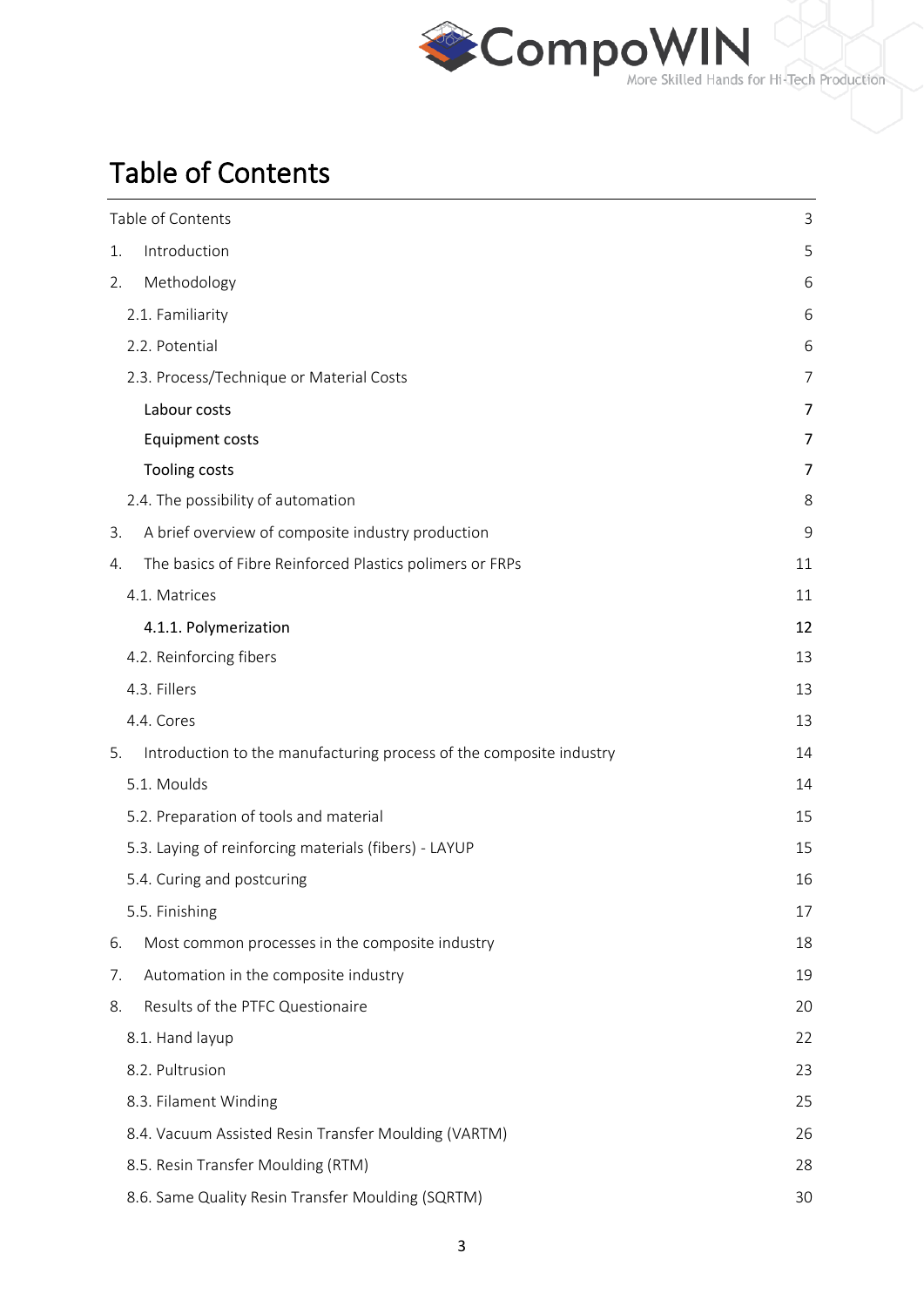

|    | 8.7. Balanced Pressure Fluid Moulding   | 31 |
|----|-----------------------------------------|----|
|    | 8.8. Compression Moulding               | 33 |
|    | 8.9. Autoclave                          | 35 |
|    | 8.10. 3D Continuous Fiber Flow Printing | 36 |
|    | 8.11. Sprint Material                   | 37 |
|    | 8.12. Out Of Autoclave Prepregs         | 38 |
|    | 8.13. Organic Reinforcements            | 39 |
|    | 8.14. Silicon Vacuum Bags               | 40 |
| 9. | Processes and materials comparison      | 41 |
|    | Conclusion<br>10.                       | 46 |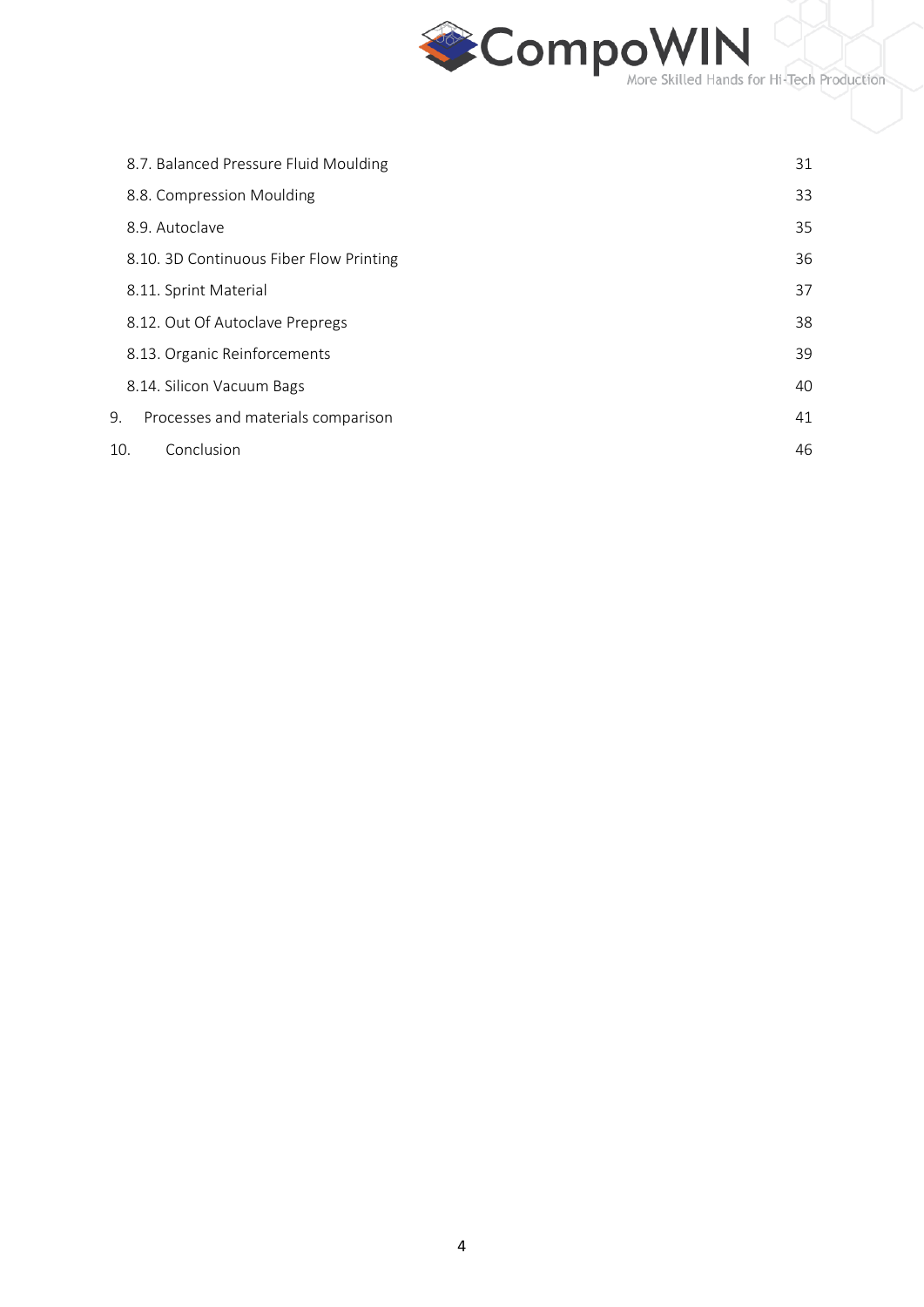

# <span id="page-4-0"></span>1. Introduction

The Potential Technologies Focus Catalogue (PTFC) was created as part of the CompoWIN project [\(http://www.compohub.eu\)](http://www.compohub.eu/), which aims to support the development of composite manufacturing industry in the European Union (E.U.). The CompoWIN project is funded by the Erasmus+ program. One of the goals of the CompoWIN project is to develop a comprehensive training program for workers in the composite industry.

For the needs of creating the PTFC, the partners performed an analysis of the technological processes in the partner countries. Based on this analysis, we have identified processes that are interesting from the production point of view in terms of its potential, material labour/equipment/tooling costs, automatization potential and the overall cost of mass production, and are therefore expected to be most used in the future. On the basis of our research for the PTFC, it will be possible to prepare educational programs for existing and future workers in composite production industry, and to direct the company's strategy in the right direction using suitable technologies that have the greatest potential.

The PTFC is primarily intended for educational institutions, which can offer theoretical and practical learning content on the basis of our work. The PTFC can support both formal and nonformal education offerings on the market. The PTFC is also intended for companies that are (re)focusing on composite production and also for companies with a long tradition of operating in the composite industry. Based on this Catalog of Potential Technologies, companies can more easily identify the direction of composite production in the future as well as identify potential techniques or procedures that will give them the greatest added value in the future. Additionally, the PTFC is also interesting for individuals who want to engage in composite production for their own needs as employees. With this catalog, they will gain insight into various technologies available in the production of composite products and will be able to decide on the process or technology that is most suitable for them and consequently enroll in (interesting) practical training.

The PTFC is designed in mind with all the afore mentioned target groups. In the first part, we explain the methodology behind our evaluation of particular process/material in terms of its potential, implementation costs and possibilities for automation. Then we proceed with a brief overview of the composite technology. We also touch on the basics of a composite manufacturing process, and describe the most common processes/materials used. In the second part of the document, we analyse the results and share some basic conclusions.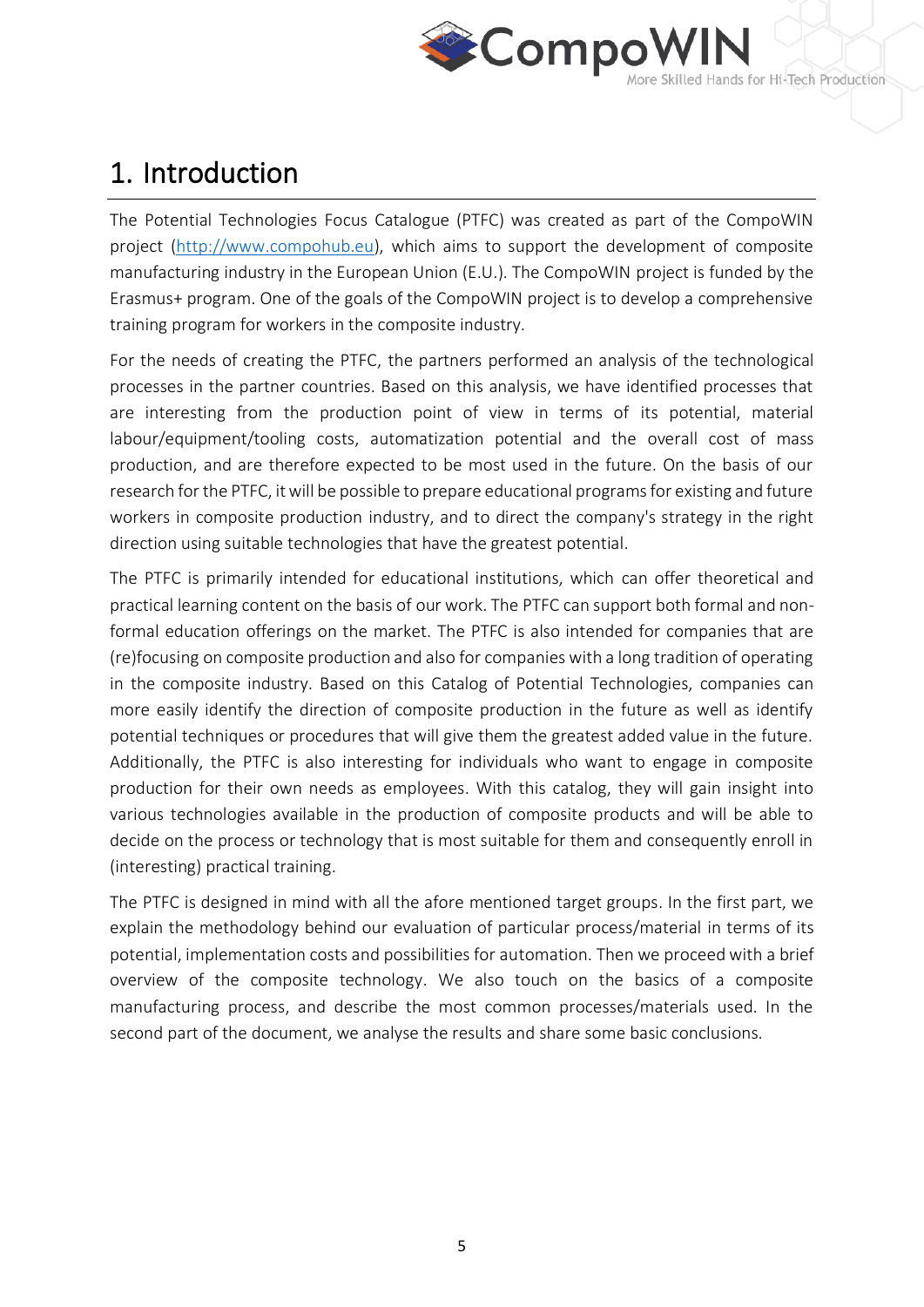

# <span id="page-5-0"></span>2. Methodology

The processes for the production of composite parts, which will be described in more detail below, were evaluated in terms of its potential, implementation costs and possibilities for automation.

## <span id="page-5-1"></span>2.1. Familiarity

Familiarity is defined as "theoretical or practical knowledge of a process, technique or material".

The respondents had several options to choose from in the questionnaire (listed below):

- Not familiar I do not know the process/material/technique and have never heard of it;
- Theoretical knowledge only I have heard of this process/material/technique and I have (a basic) understanding of its theoretical principles;
- Practical knowledge only I have performed such a process/used this material/use this technique but I do not have theoretical knowledge regarding this process/material/technique;
- Practical and theoretical knowledge I have performed such a process/used this material/use this technique and I have theoretical knowledge regarding this process/material/technique;

We assessed the accumulated replies from the respndents according to the below criterion:

- 0 1; 0% 20% knowledge of the process, technique or material;
- 1 2; 20% 40% knowledge of the process, technique or material;
- 2 3; 40% 60% knowledge of the process, technique or material;
- 3 4; 60% 80% knowledge of the process, technique or material;
- 4 5; 80% 100% knowledge of the process, technique or material;

## <span id="page-5-2"></span>2.2. Potential

We have defined the potential as "having or showing the capacity to develop into something in the future". For the purpose of our research, the potential is the possibility that the process, technique or material will increase its share in the product market in the future. The potential of the process will reinforce the notion that it will be widely used in the future of the composite industry, even if its share in the production volume is low at the moment.

The potential of the procedure was assessed according to the following evaluation criteria (listed below):

- 1 this process, technique or material will no longer be used in the future due to exceptional restrictions or other reasons;
- 2 this process, technique or material will lose its popularity, however it will still be used in some special applications;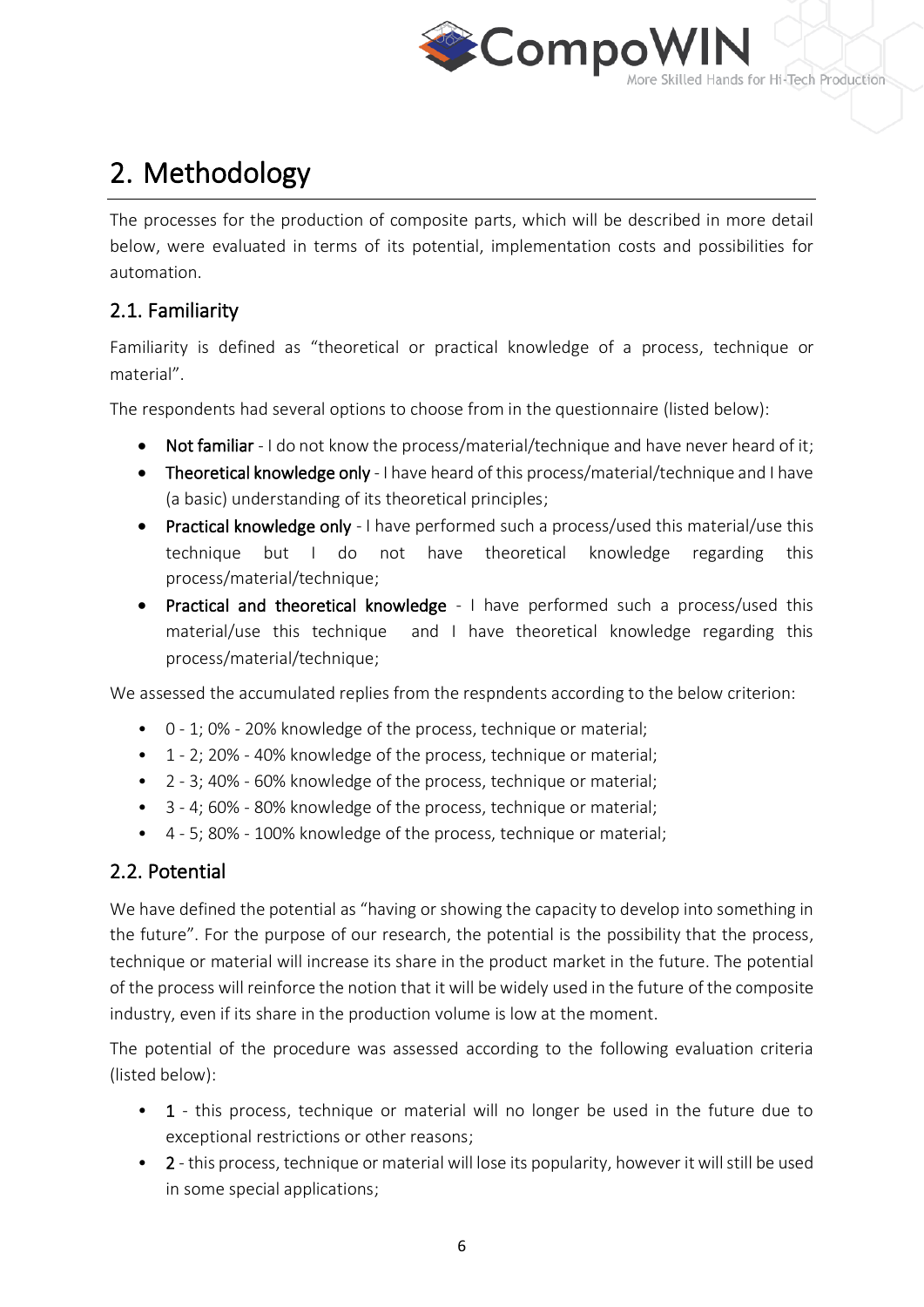

- 3 this this process, technique or material will more or less remain the same with minor ups and downs in terms of popularity and use;
- 4 this this process, technique or material will gain some popularity and its use will increase in the future, but it will not be a complete all-round solution;
- 5 this process / material will become increasingly popular and its use will increase significantly in the future.

If a processes, techique and material has achieved less than three points, we can estimate that its use in the composite industry production process will decrease in the future. The lower the overall score, the faster the use of the process or material will decline.

Processes, techniques and materials that have scored more than three points will gain in popularity in the future. The higher the overall score, the faster and to a greater extent the process will establish itself in the composite industry.

For processes, techniques and materials rated with a medium rating, we anticipate that they will remain at their current level.

## <span id="page-6-0"></span>2.3. Process/Technique or Material Costs

The production costs of a process, technique or material are related to purchasing, making and maintaining tooling necessary for the use of a certain process, technique and or material. We divided the production costs of a process, technique or material in three categories:

#### <span id="page-6-1"></span>Labour costs

Labour costs are directly related to the people involved in the work process or in performing the technique. This includes costs such as the annual wage for workers, the cost of training the workforce, the cost of sick leave and other labour costs associated with the work process);

#### <span id="page-6-2"></span>Equipment costs

Equipment costs encompass the cost of purchasing and maintaining various equipment required to carry out the process, technique or use the raw material to produce composite parts. In the scope of equipment costs we mean personal protective equipment for the workforce, small equipment such as knives, brushes, scissors, and larger equipment such as vacuum pumps, autoclaves, resin injection equipment, a winding machine, tools and fabric cutting machines (either manual or CNC), tools and machines for final trimming of composite parts, robotic hands for manipulation, and other costs incurred in the working process. We estimated both purchasing and maintenance costs.)

#### <span id="page-6-3"></span>Tooling costs

In the scope of Tooling costs, we took into account the costs associated with the purchase, manufacture and maintenance of tools required for a particular process or technique. By the phrase Tooling costs, we have in mind patterns, moulds, jigs and other equipment that is part specific and can not be transferred to make another completely different part. For example,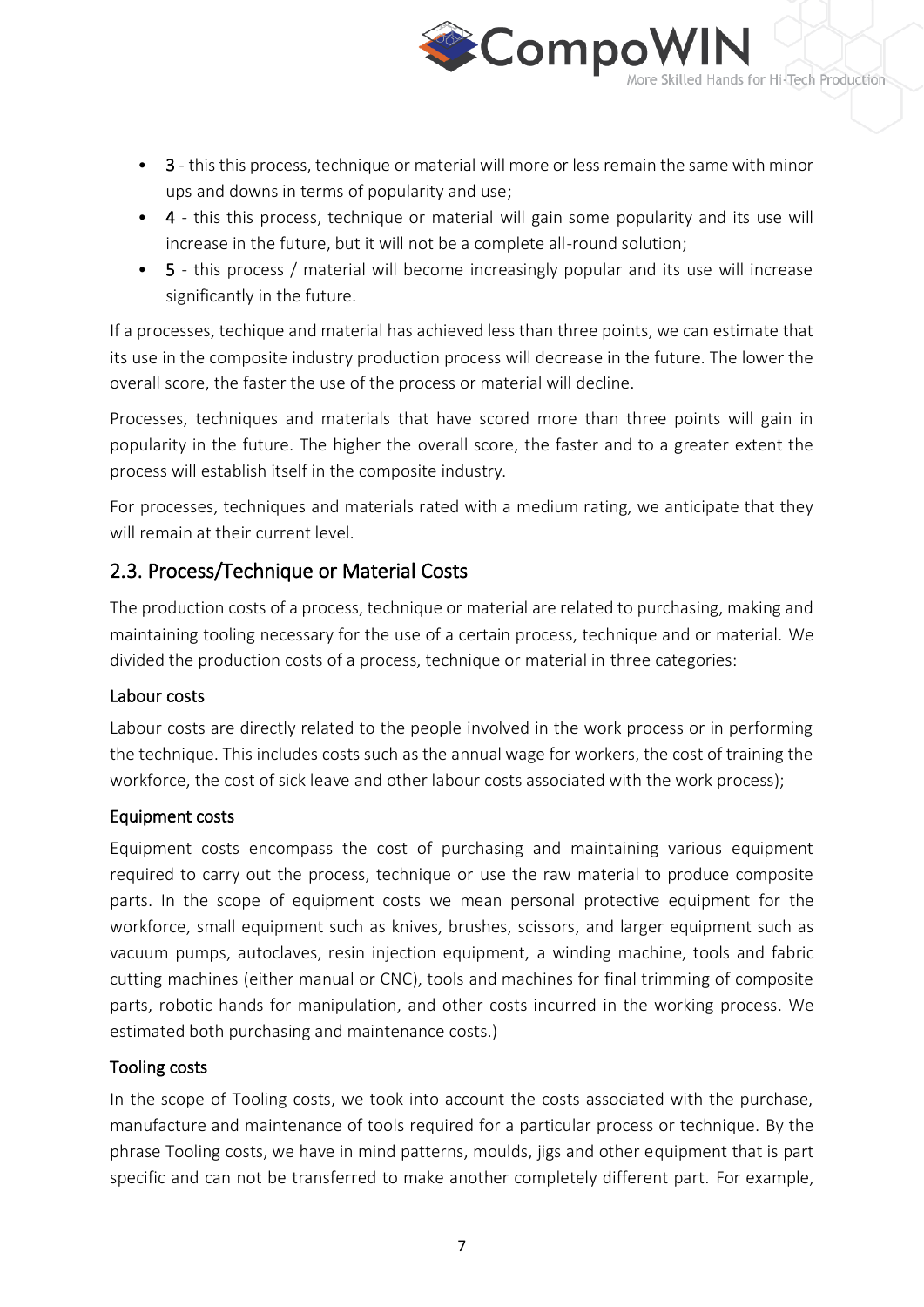

patterns and moulds are usually part specific. In some cases, it is possible to make different versions of the same part using only one mould. But this still counts as tooling. To simplify, the difference between equipment and tooling is that with the equipment you can work on multiple different parts while tooling is used to produce only one part (or very similar versions of this part).

All the three above categories of production costs were assessed according to the following evaluation criteria (listed below):

- 1 Low Tooling Costs
- $\bullet$  2 -
- 3 Medium Tooling Costs
- $4 -$
- 5 High Tooling Costs

#### <span id="page-7-0"></span>2.4. The possibility of automation

At this point, we also assessed whether a process/techinque or part of a process could be automated and if so to which scope. This means that an employee is partially or completely removed from the production process using this process/technique.

The possibilities of automation were then evaluated according to the following evaluation criteria (listed below):

- 1 this process/techinque cannot be automated in any step.
- 2 this process/technique may or may not be partially automated. Only minor steps in the process/techinque are or can be automated. The main steps are or can only be performed manually.
- 3 this process may or may not be partially automated. Most of the main steps in the process/technique are still done manually. A small part of the main steps is automated or can be automated.
- 4 this process may be partially automated. Most of the main steps are/can be automated, but not every main step, due to a specific task that a person still performs manually.
- 5 this process may be fully automated. Every major step in the process is automated, only small operations are manual (for example, shifting, moving, etc.).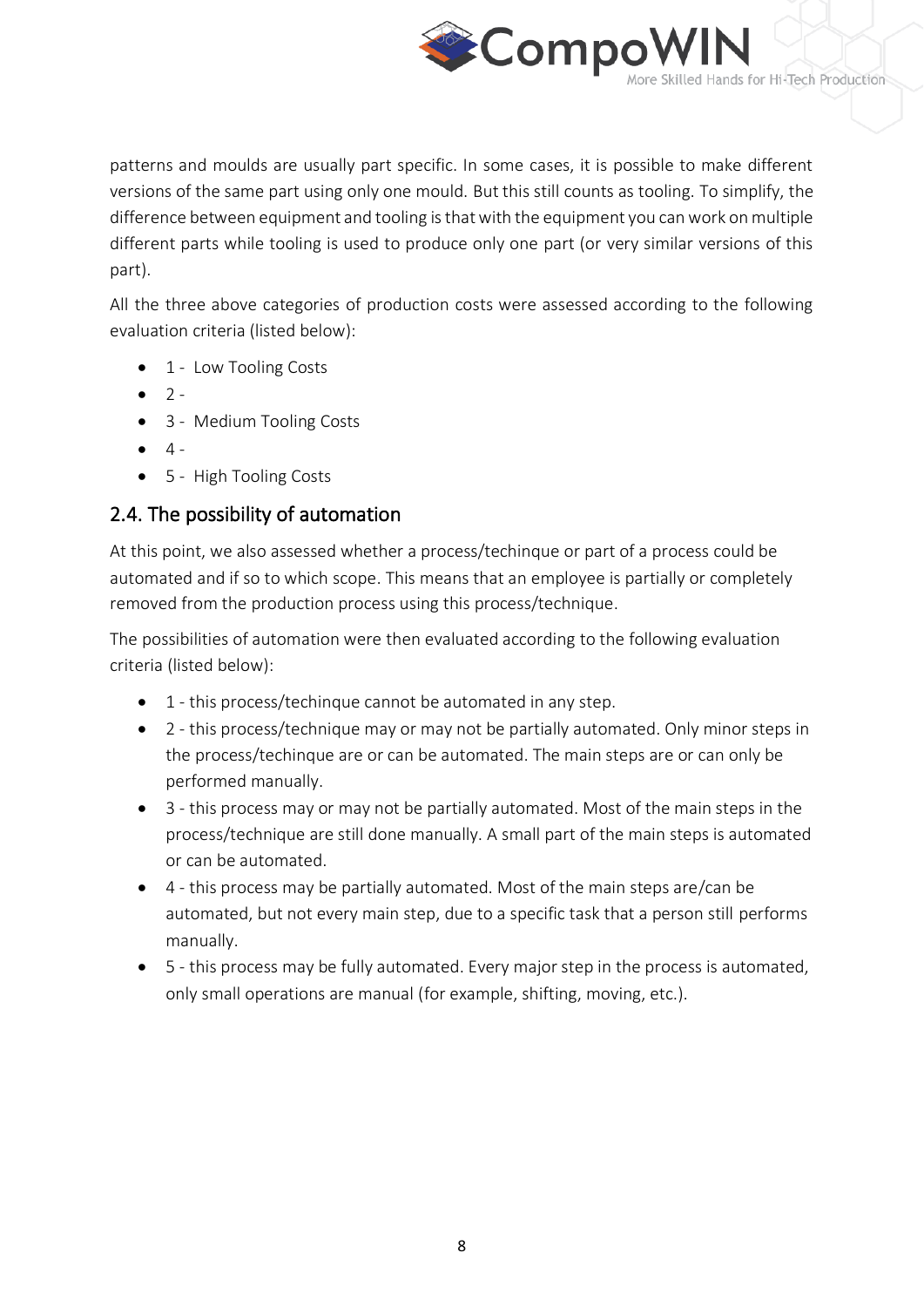

# <span id="page-8-0"></span>3. A brief overview of composite industry production

The term composite can be used for a variety of materials. In the CompoWIN project we use the term composite to encompass carbon fibre-reinforced polymers (CFRP), glass fibrereinforced polymers (GFRP) and aramid products. The most commonly used polymers are polyesters, vinyl esters and epoxies. The most commonly used reinforcing fibers are glass, carbon and aramid. Throughout the PTFC, the emphasis will be on the use of these materials, which represent the vast majority in the production of composite products.

The global market for composites has been growing steadily in recent decades. Market growth is also forecasted for the future. Trends show that the composite industry will be extremely important in the future, as it brings certain advantages compared to other industries, which coincide with the global orientation towards sustainable development of society. A typical composite product can be up to five times lighter than the same product made from other conventional materials. Because of these properties, the use of composites in applications where mass is of paramount importance will increase significantly.

Composites have and will continue to have the greatest impact in the transport industry. The aerospace, marine and automotive industries are investing huge amounts of resources in the development of composite materials and in the manufacturing processes for the use of these materials. Composites are also extremely important in the sports and medical industries, where the market is also growing rapidly. The goal of the investment is to reduce the cost of mass production of composite parts. In the past, composite products have only been used in specific applications and in small batches. The problem was mainly that the production of a composite piece required a lot of manual work, which made the products more expensive. The current trend is the development and use of processes and materials that allow automation of all or part of the process for the production of composite pieces. In the future, processes that can be partially and / or fully automated and with which a large number of high-quality products can be achieved are expected to be used and developed the most.

Due to the increased need for composite products, companies are increasing their production capacity and more and more companies are choosing to enter the composite market. As a result, there is a shortage of skilled and experienced labor in the market. It turned out that supply does not follow demand and that due to the underdevelopment of the market in certain E.U. countries, the educational mechanism is also underdeveloped, especially in terms of knowledge required to work in the production of the composite materials. It also happens that the educational mechanism (for work in production) is underdeveloped despite the development of the market in certain EU countries. One such example is Slovenia, where the composite market is fairly well developed, but there is no formal or non-formal education where the knowledge needed to work in composite production could be acquired. The development of the market in Slovenia was based on companies that sent their staff to training abroad. These composite workers educated abroad then educated their colleagues and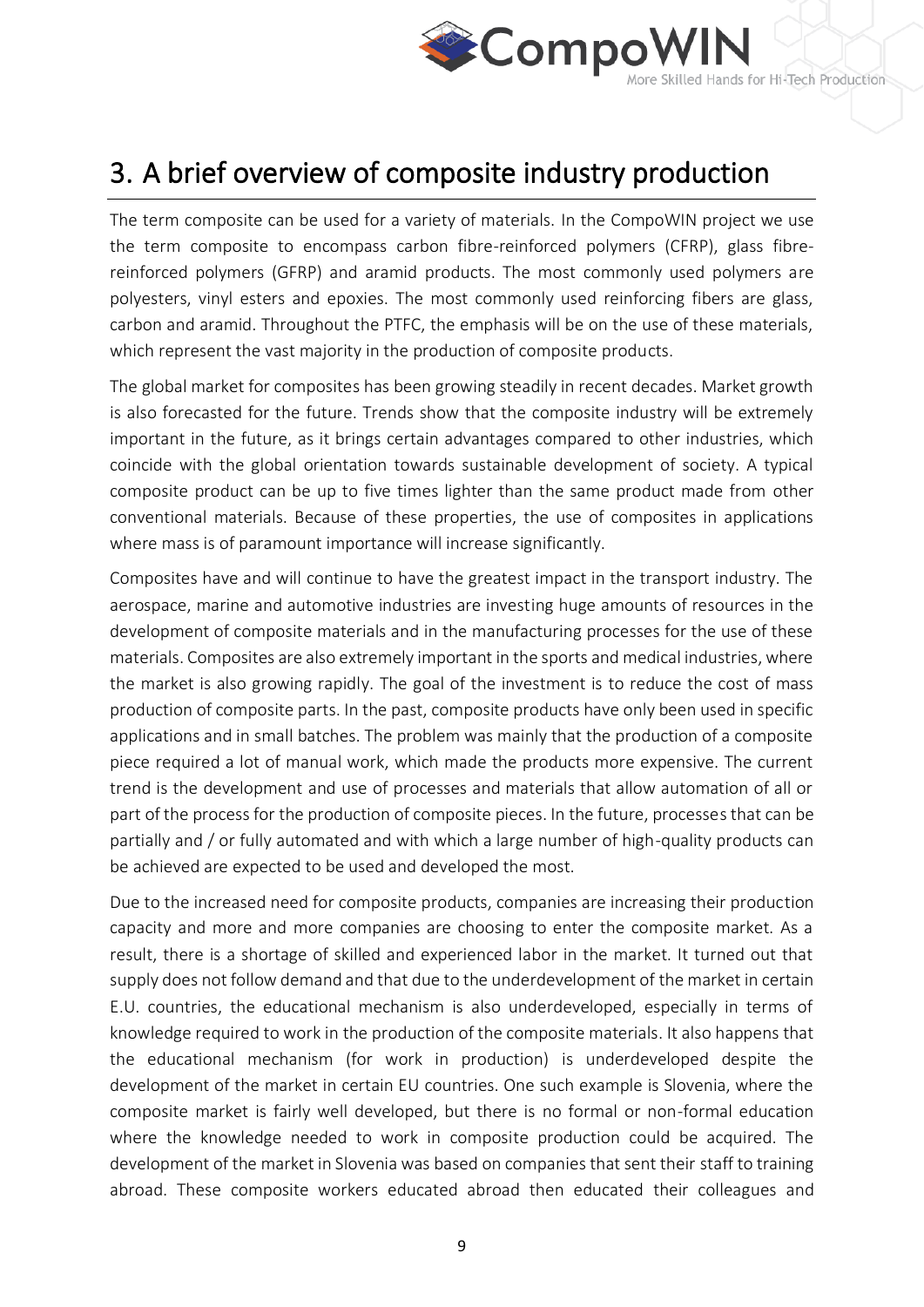

developed the industry in their base country. In this way, the market has developed and human resources have also developed, but in the current situation they cannot meet all the demand. It should be emphasized that the majority of qualified and experienced workers lacks workers in production. The deficit is also noticeable in the engineering sphere, but where their knowledge is not in question, this staff mainly lacks experience.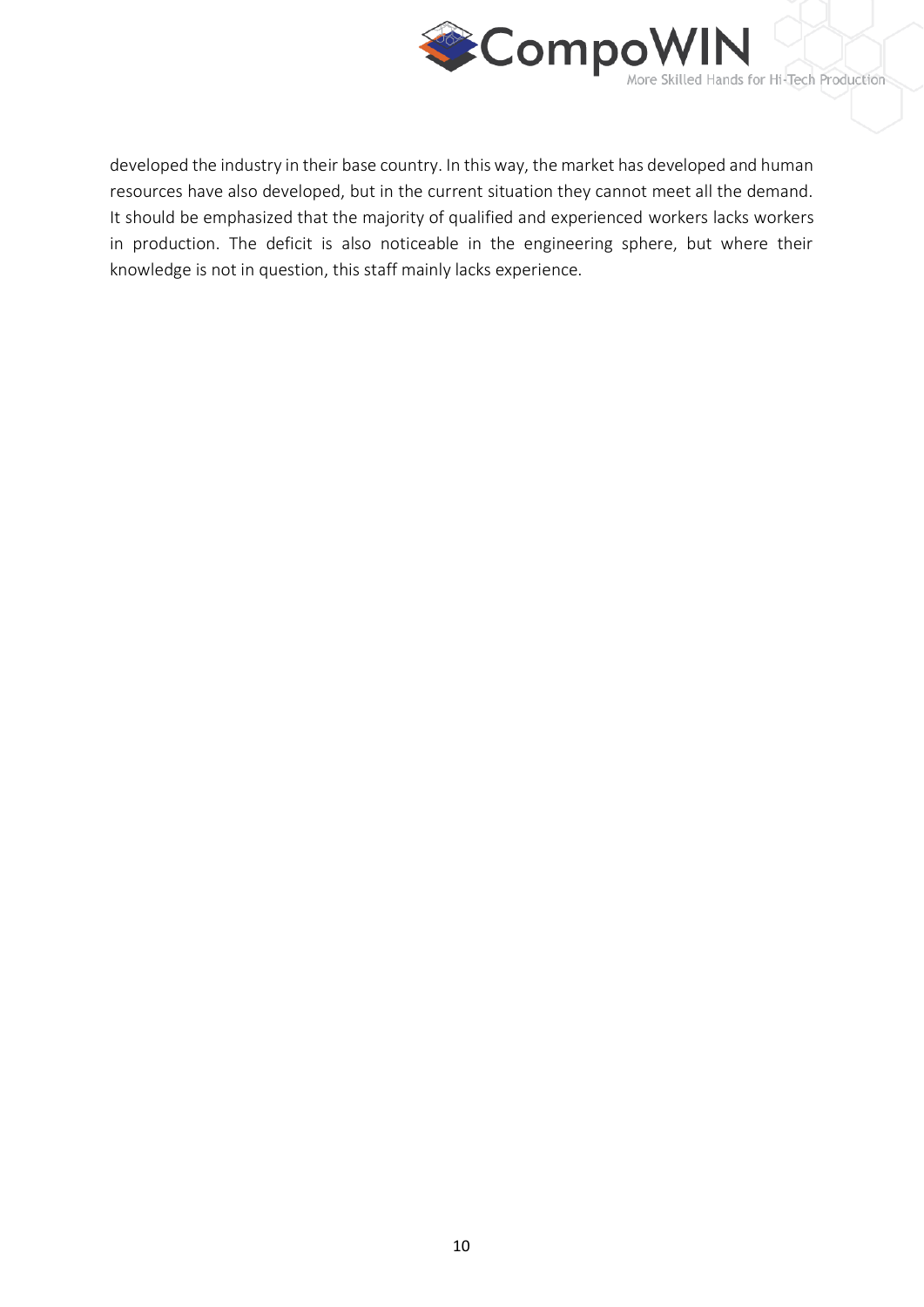

# <span id="page-10-0"></span>4. The basics of Fibre Reinforced Plastics polimers or FRPs

Composites are materials made from two or more constituent materials with significantly different physical or chemical properties. When such materials are combined, a whole new material with the characteristics that are different and usually superior from the individual components is made. When coming across the phrase composite materials (often shortened to composites) we are usually referring to modern composite material such as fibre (glass or carbon) reinforced polymers. Such fibre reinforced polymers were first used at the beginning of the 20th century. However, the concept of man-made composites has been in existence for the past 6000 years. This original composite material was wattle and daub.

There are two categories of constituent materials: the matrix and the reinforcement. At least one portion of each is required to make a composite. The matrix surrounds and supports the reinforcement material by maintaining its position. The reinforcement material enhances mechanical and physical properties of the matrix, by making the material more durable, lighter, resistant to impacts, etc. Most of the tensile loads in the composite are carried by the reinforcement material, while the matrix carries the compressive loads and fixes the reinforcing material in the desired shape. We use different fillers to adjust the properties of the matrix so that it can be used in different ways - for the wet layup, as adhesives, as sealants, etc. Different cores are used to achieve the desired thickness of the composite, thus increasing the resistance moments and increasing the stiffness of the end-product.

#### <span id="page-10-1"></span>4.1. Matrices

A matrix is a surrounding structure, it is a material that surrounds the reinforcing fibres. In FRP composites, we speak of resin systems when we talk about matrices.

The most commonly used matrices in composite production are:

#### • Polyester resins;

Polyester resin is the most widely used resin system, especially in the marine industry. By far the majority of dinghies, yachts and workboats built in composites make use of this resin system. Polyester resin is also very common in tooling - the molds that are used to make a product are usually made of polyester. A major reason for this is it's rigidity. It is more rigid than it's epoxy counterpart and was one of the core products that launched the modern plastic industry.

#### • Vinylester resins;

Vinylester resins are similar to polyesters, but tougher, more resilient, resistant to water and many other chemicals than their polyester counterparts. They are frequently found in applications such as pipelines and chemical storage tanks. The material is therefore sometimes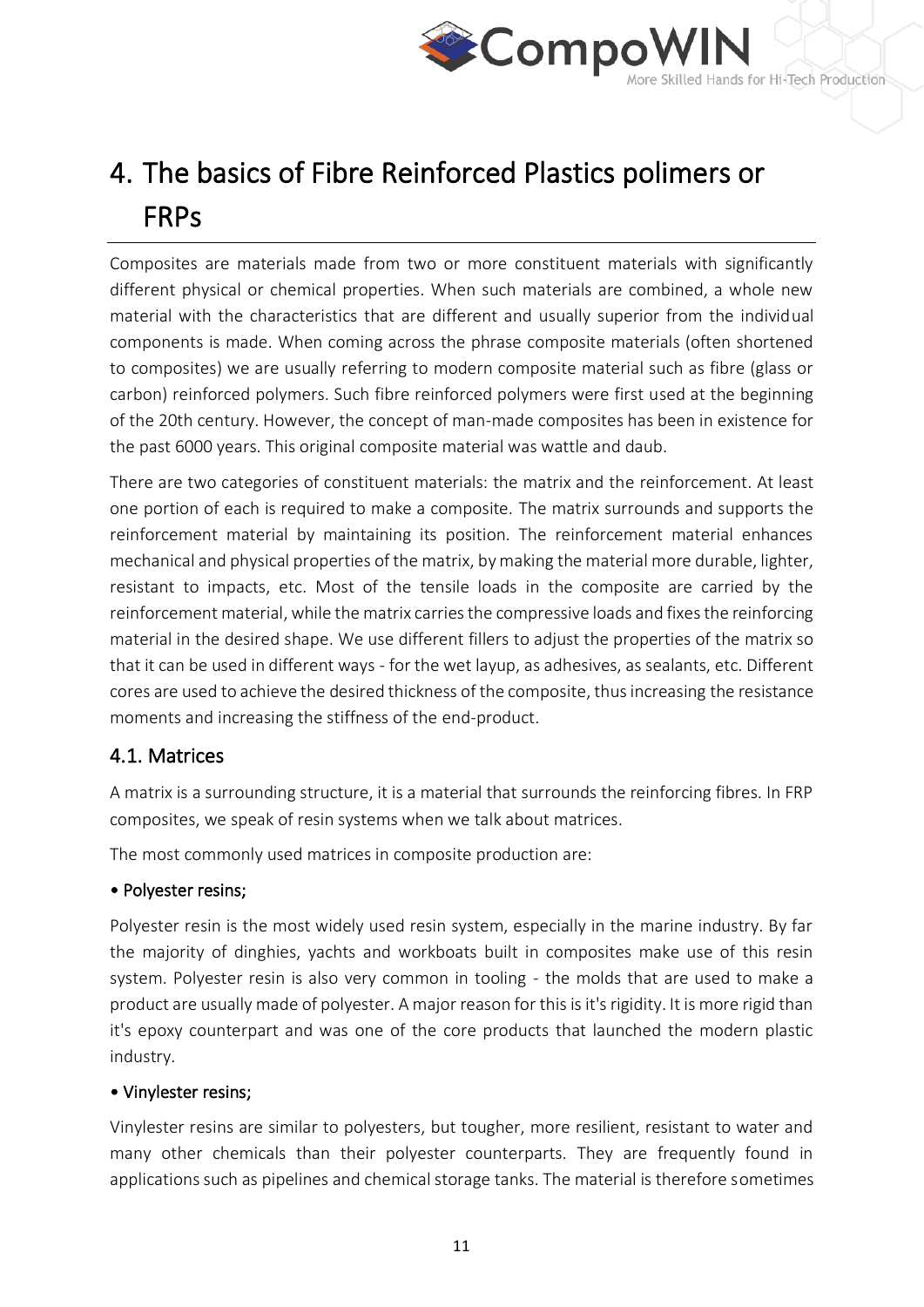

used as a barrier or 'skin' coat for a polyester laminate that is to be immersed in water, such as in a boat hull.

#### • Epoxy resins;

Epoxies generally out-perform most other resin types in terms of mechanical properties and resistance to environmental degradation, which leads to their almost exclusive use in aircraft components. As a laminating resin their increased adhesive properties and resistance to water degradation make these resins ideal for use in applications such as boat building. Here epoxies are widely used as a primary construction material for high-performance boats or as a secondary application to sheath a hull or replace water-degraded polyester resins and gel coats.

All three matrices belong to the group of polymers. In other words, matrices can also be called plastic. The matrices listed above belong to the subgroup of thermosets. The second subgroup is thermoplastics, which due to their process properties are increasingly gaining ground in composite production, but currently do not reach the production volumes as achieved by thermosets.

The difference between a thermoset and a thermoplastic is that thermoplastics can be reshaped after polymerization as the temperature rises, whereas this is not possible with thermosets.

#### <span id="page-11-0"></span>4.1.1. Polymerization

Because the matrix is a polymer, polymerization is required to fix the matrix in place and thus the reinforcing fibers. Simplified polymerization is a process in which short molecules combine into long molecules and thus form long three-dimensional chains. To further simplify, polymerization transforms a liquid or soft matrix into a solid matrix that holds the reinforcing fibers in position.

Polymerization is a chemical process. The polymerization process can be initiated or accelerated by means of catalysts and hardeners. The process can be fast or slow. The rate of polymerization is usually controlled by the type of catalyst or hardener and by temperature and humidity. The lower the temperature (humidity) the slower the polymerization and vice versa.

For effective work in the production environment, it is desirable that the polymerization can be controlled throughout the working process. In the initial phase of making a composite part, we want the polymerization to take place as slowly as possible, as this keeps the matrix flexible and it can be nicely installed together with the reinforcing fibers. Once the matrix and reinforcing fibers are installed, however, we want the polymerization to proceed quickly. Rapid polymerization after matrix and fiber installation is important for high-batch composite production, as this way several composite parts can be produced in a time interval.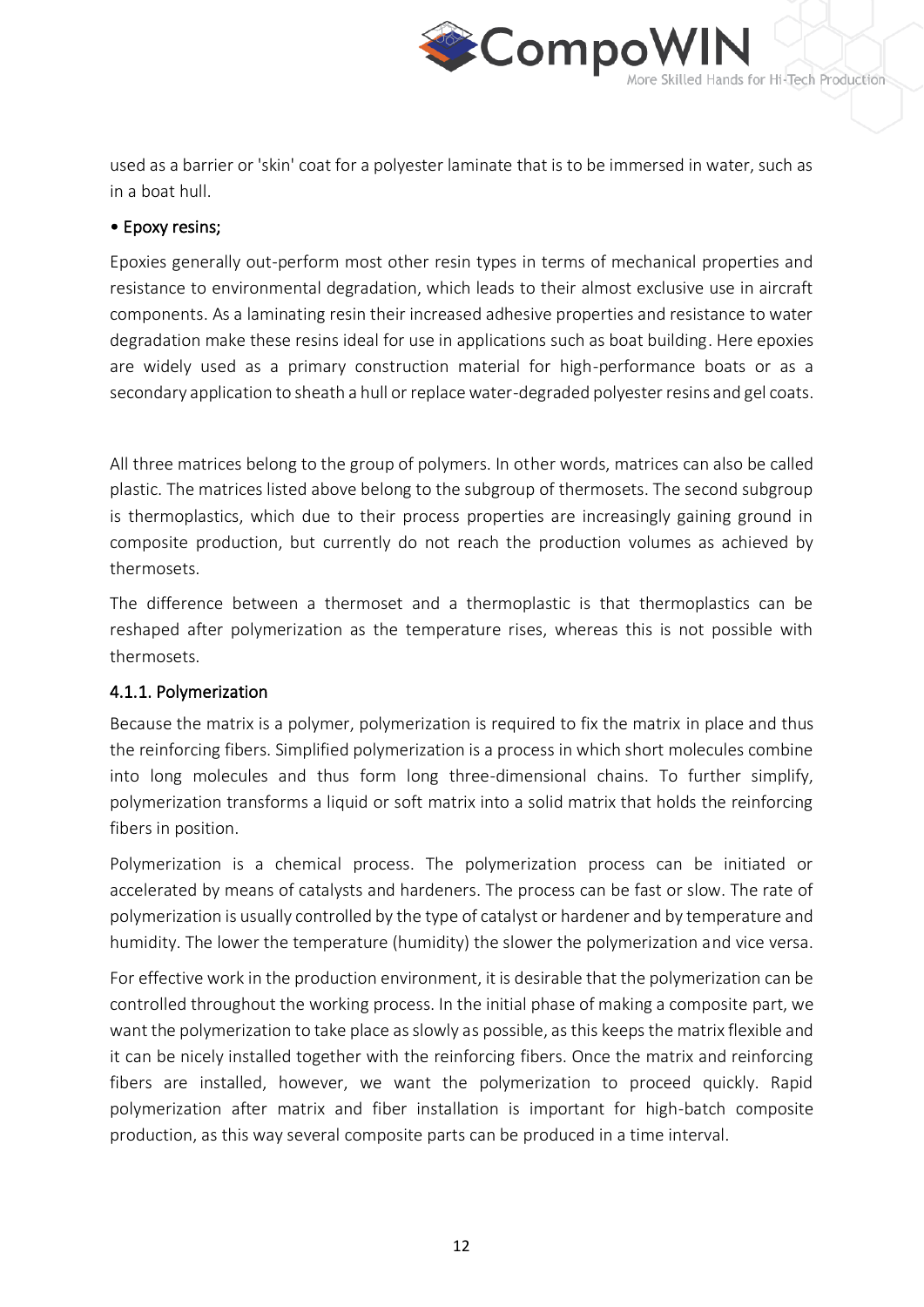

#### <span id="page-12-0"></span>4.2. Reinforcing fibers

Fibre reinforcements increase mechanical properties of pure resin. Fibres can be of different materials. Each material has an array of properties. The properties of finished composite or FRP will most of all depend on the type of fibres selected.

The most commonly used reinforcing fibers are glass fibers, carbon fibers, and aramid fibers, better known as Kevlar. These fibers represent the vast majority of reinforcing fibers in composite production. There are many other reinforcing fibers, but they are extremely rare and are only used in special applications.

Ecological awareness and sustainable development strategies, however, have recently led to an increased use of natural fibers in various composite products. These are natural flax and hemp fibers that could replace other fibers in certain applications. An increase in the development and use of natural fibers is expected in the future, so these fibers could have an increased impact in the composite industry.

#### <span id="page-12-1"></span>4.3. Fillers

Fillers are used in the composite industry for matrix modifications. Their purpose is to expand the range of application of the matrix. By adding fillers, the matrix can be changed into an adhesive, sealant (putty), or its density and viscosity can be changed. Depending on the desired needs, the following fillers are most often added to the matrix:

- cotton fibers;
- thixotropic agents;
- metal powders;
- glass beads;
- ground fibers (carbon or glass).

## <span id="page-12-2"></span>4.4. Cores

The cores are used in the composite industry to make so-called sandwich structures, where the core is inserted between two layers of reinforcing fibers. In this way, the stiffness of the composite piece is greatly increased with a small weight gain. The most commonly used cores are:

- metal honeycombs;
- aramid clocks:
- expanded PVC foam.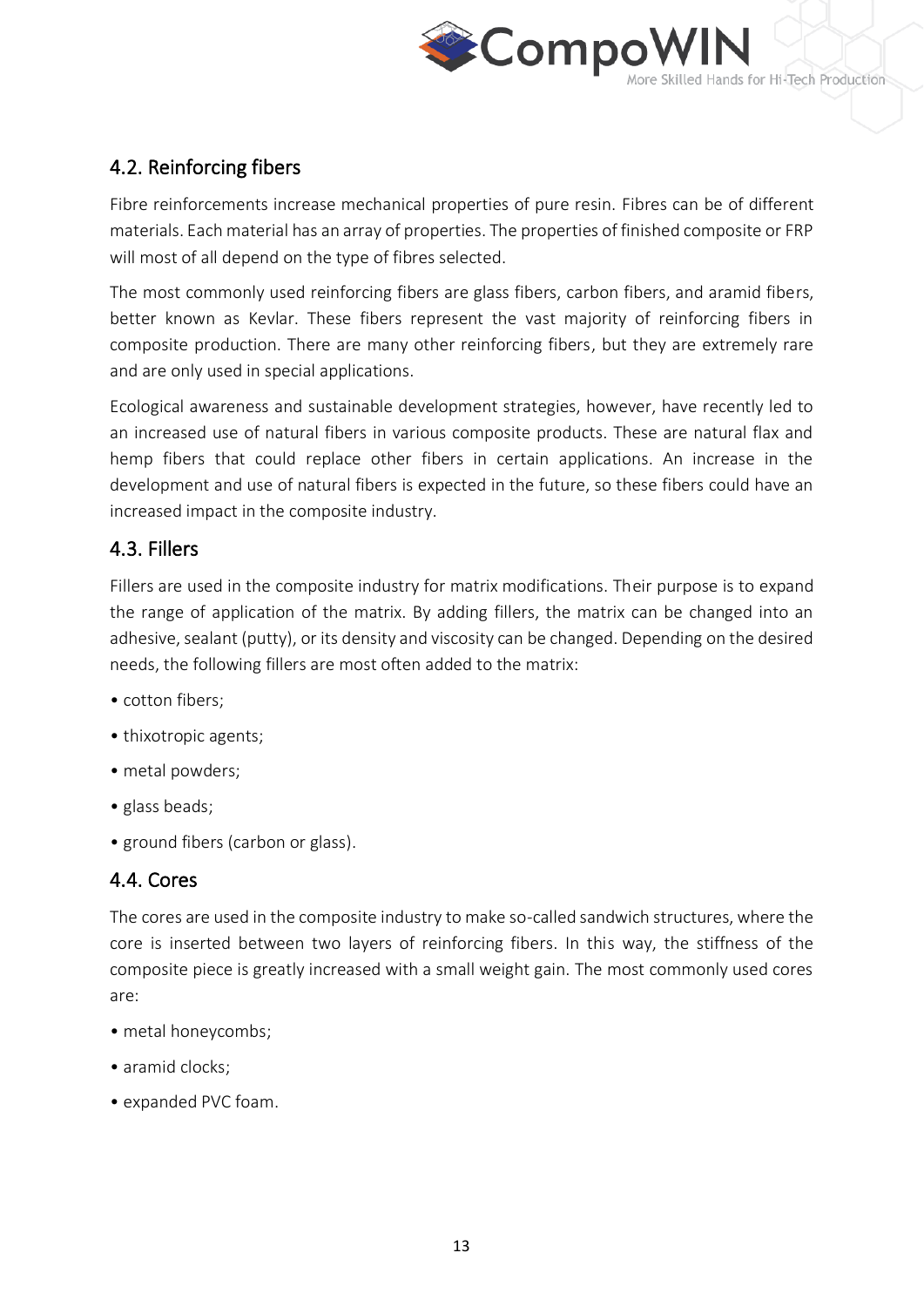

# <span id="page-13-0"></span>5. Introduction to the manufacturing process of the composite industry

Composite parts can be made in many ways. The use of different materials, processes and equipment defines different procedures. Despite the different procedures, all composite parts are made in the following four (4) phases. The phases are:

- Phase 1 preparation of tools and materials needed;
- Phase 2 laying of reinforcing fibers into a mould (layup) lamination;
- Phase 3 curing and postcuring;
- Phase 4 finishing.

What all composite products have in common is that we need a form to make them, something that keeps the matrix and reinforcing fibers in the desired shape. To achieve the desired shape, the composite industry mostly uses:

- molds;
- mandrels, and

• dies – these should not to be confused with a matrices that surrounds and supports the reinforcement material by maintaining its position .

#### <span id="page-13-1"></span>5.1. Moulds

Moulds are the foundation of every composite production. The mould is a tool in which the composite is laid to give it the desired shape and form. We can use practically anything as a mould, as long as it provides us with the desired shape of the matrix and reinforcing fibers after polymerization. Many materials such as wood, glass, metals and plastics are used to make the moulds. The quality and material of the mold determines the process of making a composite part.

Metal moulds (aluminum or stainless steel), which are made with the help of CNC machines, are most often used for mass serial production of composite parts. Larger composite parts are usually made in composite moulds, where the same or better material is used for the mould material than is used to make the part.

Most processes in the composite industry use an open mould to make composite pieces. Such a mould is open on one side, where a bag for the vacuuming process is usually placed. With the process of vacuuming, we achieve a uniform force on the surface of the composite part, which presses the reinforcing fibers against the mould. Thus, the final product fits perfectly into the mould. The surface force also removes any excess matrix and air from the piece, which would otherwise remain trapped between the different layers of reinforcing fibers. The piece can also be made without a vacuuming process, but such a process has certain drawbacks.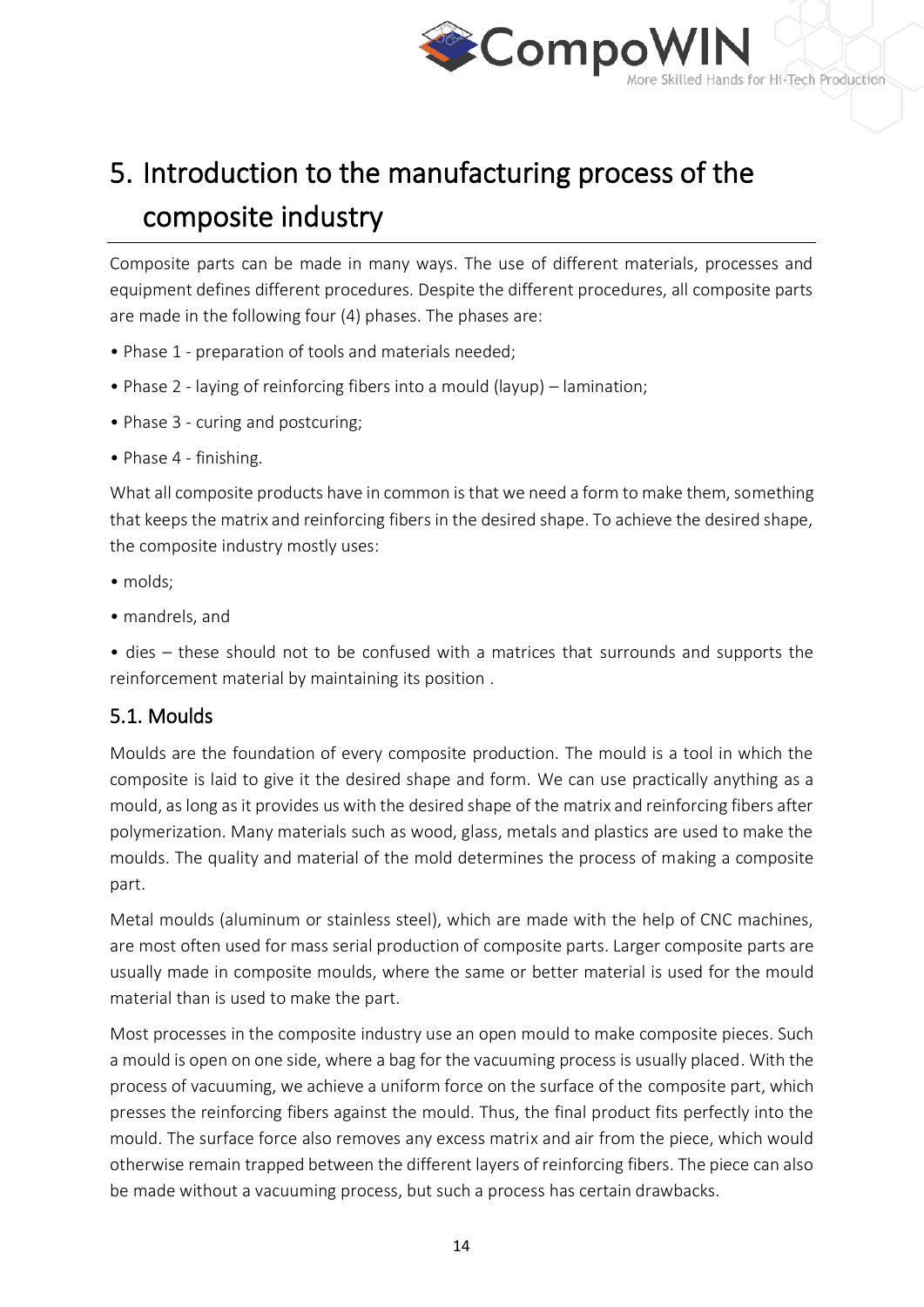

Many processes also use closed moulds, where the matrix and reinforcement fibers are compressed between the positive (core) and negative (cavity) parts of the mould.

Many metal moulds for high series production are also heated in order to accelerate polymerization.

#### <span id="page-14-0"></span>5.2. Preparation of tools and material

To make composite parts, we need moulds, mandrels or dies to place the reinforcing fibers into the desired shape. These tools must be prepared before production can begin. When preparing tools, we usually have in mind cleaning and applying a separator. On moulds from previous processes, traces usually remain, such as hardened matrix and dust, which we do not want to introduce into the part we are making. Therefore, the molds must be cleaned before use. The preparation of the tools is in most cases done manually and is more intensive in certain procedures, as the moulds become more dirty between batches. One such example is the manual laying of reinforcing fibers by manually moving them. In this process, excess resin remains on the molds, which must be removed before we begin working on the next part. There are also procedures where the tool preparation process is less intensive. With certain procedures, the tools remain relatively clean between batches and cleaning can also be done automatically.

In order for the composite part to be removed from the mould, the mould must be coated with a separator. A separator is an agent that makes a thin layer between the mold and the piece and prevents the piece from chemically bonding to the mold. In most cases, the separator is applied to the mold (mandrel or die) manually. However, this process can also be automated.

Before starting to make the composite part, it is also necessary to prepare the material. In certain processes, the reinforcement fibers need to be tailored to match the shape of the mold. Cutting of reinforcing fibers can be done manually, with the help of cutting stencils or automatically on special CNC cutting devices. The preparation of reinforcing fibers is not required for certain processes.

## <span id="page-14-1"></span>5.3. Laying of reinforcing materials (fibers) - LAYUP

Laying of reinforcing fibers can be performed manually or automatically and is carried out according to the lamination plan determined by the engineer. Certain processes or materials are more suitable for automating this phase of the process.

The fibers we lay can be dry or wet (impregnated). In case of laying dry fibers, the matrix must be added after the fibers have already been laid. Most often, the addition of the matrix is carried out by means of vacuum or overpressure. The fibers can also be impregnated manually. We can also lay pre-mpregnated fibers.

The purpose of wetting the reinforcing materials (fabrics) is to wet them with just enough liquid resin to completely fill the voids between fibres and no more. Too much resin only adds to the weight and the cost of the composite and does nothing to add strength. The goal of wetting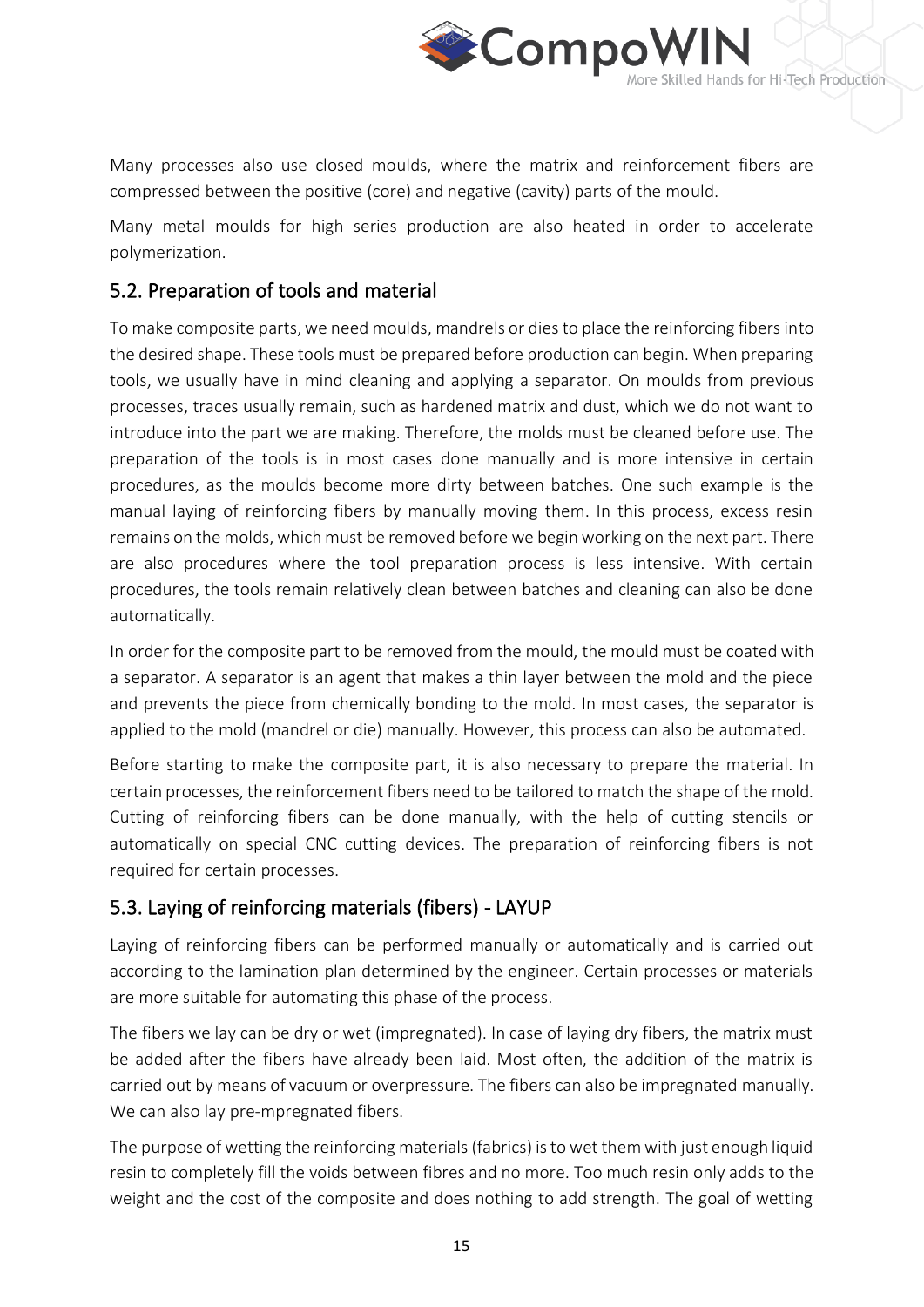

the fabrics is to drive out air and replace it with liquid resin or, told in a different maner, the air has to be displaced with a minimum of excess resin. Nothing but experiences can lead to the developing the knowledge of how to wet the fabrics quickly and accurately.

The wetting itself can also be done manually, with airless spray guns or special resin-fed rollers. With spray guns the resin and catalyst are mixed as they are sprayed onto the fabric. With rollers the resin is catalyzed just before being pumped to the roller head. Spray guns and rollers, compared with manual wetting, have the need to constantly mix small amounts of resin, which remains perfectly fluid for only a few minutes after it is catalyzed. All that contributes to the preference of the manual wetting.

For more complex mold shapes, we want the reinforcing fibers to fit the contours of the mold as closely as possible. Vacuuming or compression can be used to achieve this requirement.

## <span id="page-15-0"></span>5.4. Curing and postcuring

Curing is a process during which a chemical reaction or physical action takes place. This is a phase in which polymerization is initiated or accelerated, and thus the reinforcing fibers are fixed in the desired position. The liquid or semi-liquid matrix hardens and becomes solid, thus keeping the fibers in place.

Curing is carried out at certain parameters. The most important are the temperature and the curing time. In order to achieve the desired physical properties of the matrix, it is necessary to strictly follow the hardening parameters specified by the matrix manufacturer. Some curing processes require maintenance of a certain temperature and/or humidity level, others may require a certain pressure.

In composite technology curing time means the time that resin needs to set. Cured resin is usually chemically resistant hard solid.

In some cases, we want to further improve the physical properties of certain matrices. For this reason, we use postcuring. Postcuring can further strengthen the matrix and improve its physical properties. One of the properties we want to improve most often is the resistance of the matrix to elevated temperatures. This can be done for certain matrices by the post-curing process, taking into account the conditions prescribed by the matrix manufacturer.

The curing and post-curing process is highly dependent on the type of matrix. It can be carried out at room temperature in simple moulds, it can be carried out in complex heated moulds or in various furnaces in which we insert the moulds that need curing.

From the point of view of automation of this phase, the most suitable processes are those in which the composite parts are heated in the moulds.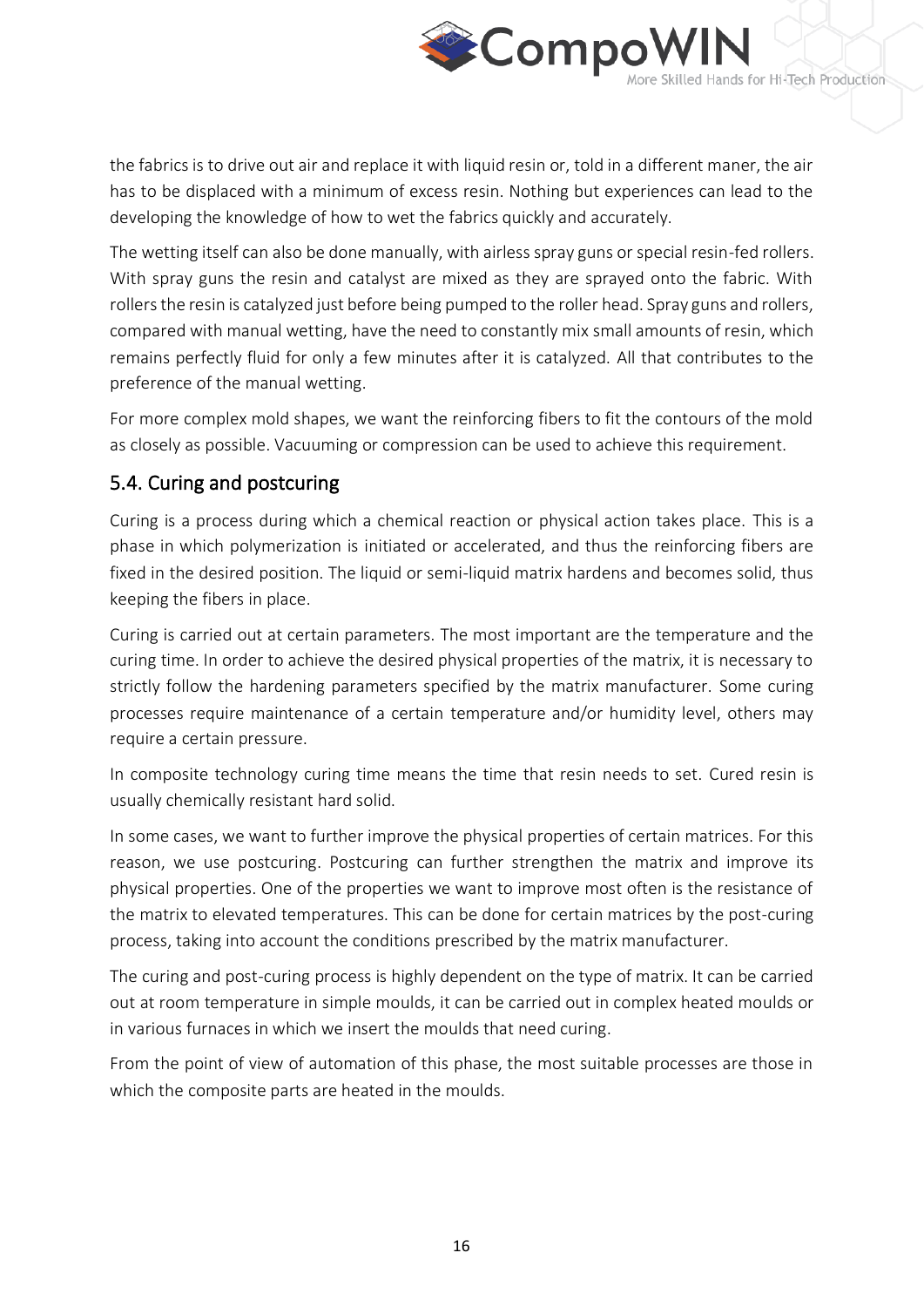

#### <span id="page-16-0"></span>5.5. Finishing

After the curing/postcuring is done, the composite parts must also be trimmed to their final shape (dimension). In this phase, certain properties can also be added into the finished composite part ( such as holes, notches,..etc.) as per specification.

Automation of this phase is possible using CNC machines and is largely independent of the composite manufacturing process itself.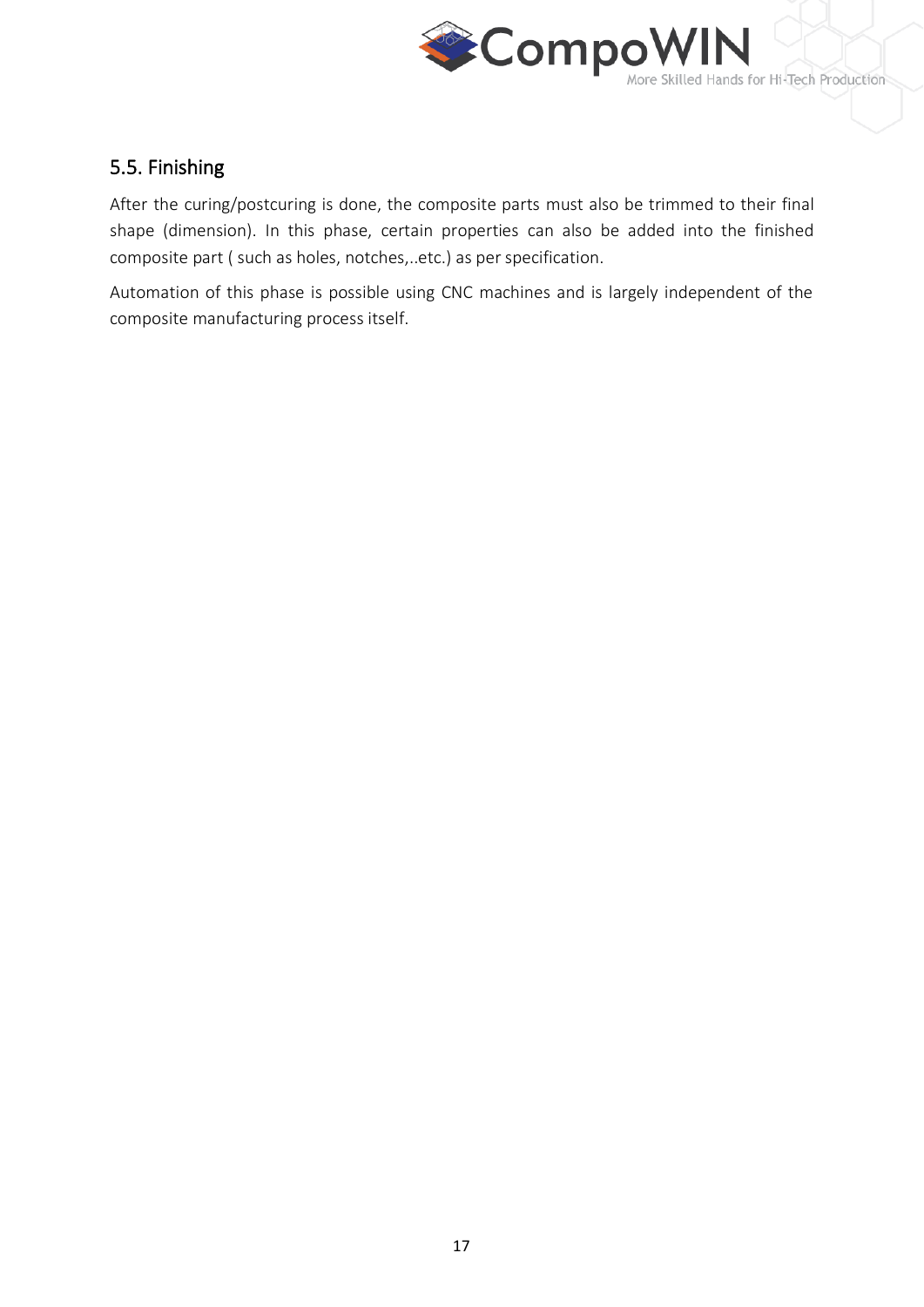

# <span id="page-17-0"></span>6. Most common processes in the composite industry

There are many ways on how to make a composite products. Listed below are some of the processes that are currently most popular in composite manufacturing:

- Manual layup using wet fabric inside or outside the moud;
- Pultrusion;
- Filament winding;
- Vacuum Assisted Resin Transfer Molding (VARTM);
- Resin transfer molding (RTM);
- RTM process adapted for the use of impregnated fibers;
- Balanced pressure fluid molding process;
- Prepreg compression molding process;
- Autoclave procedure;
- 3D printing of composites.

Some processes will gain in popularity in the future, some will only be used in specific applications. For mass production, processes that can be partially or fully automated are the most suitable. Such processes will in future be responsible for the majority volume of composite production. This does not mean that processes that are not the most suitable for automation will be forgotten, but that they will represent only a small percentage in terms of the total volume of composite production.

In addition to comprehensive processes, some materials that have been developed with the aim of simplifying, reducing the cost and speeding up the production process are also gaining ground in composite production. Listed below are the materials that we anticipate gaining in popularity in the future:

- Sprint material;
- Pre-impregnated fibers for use without an autoclave;
- Organic reinforcing fibers;
- Silicone vacuum bags;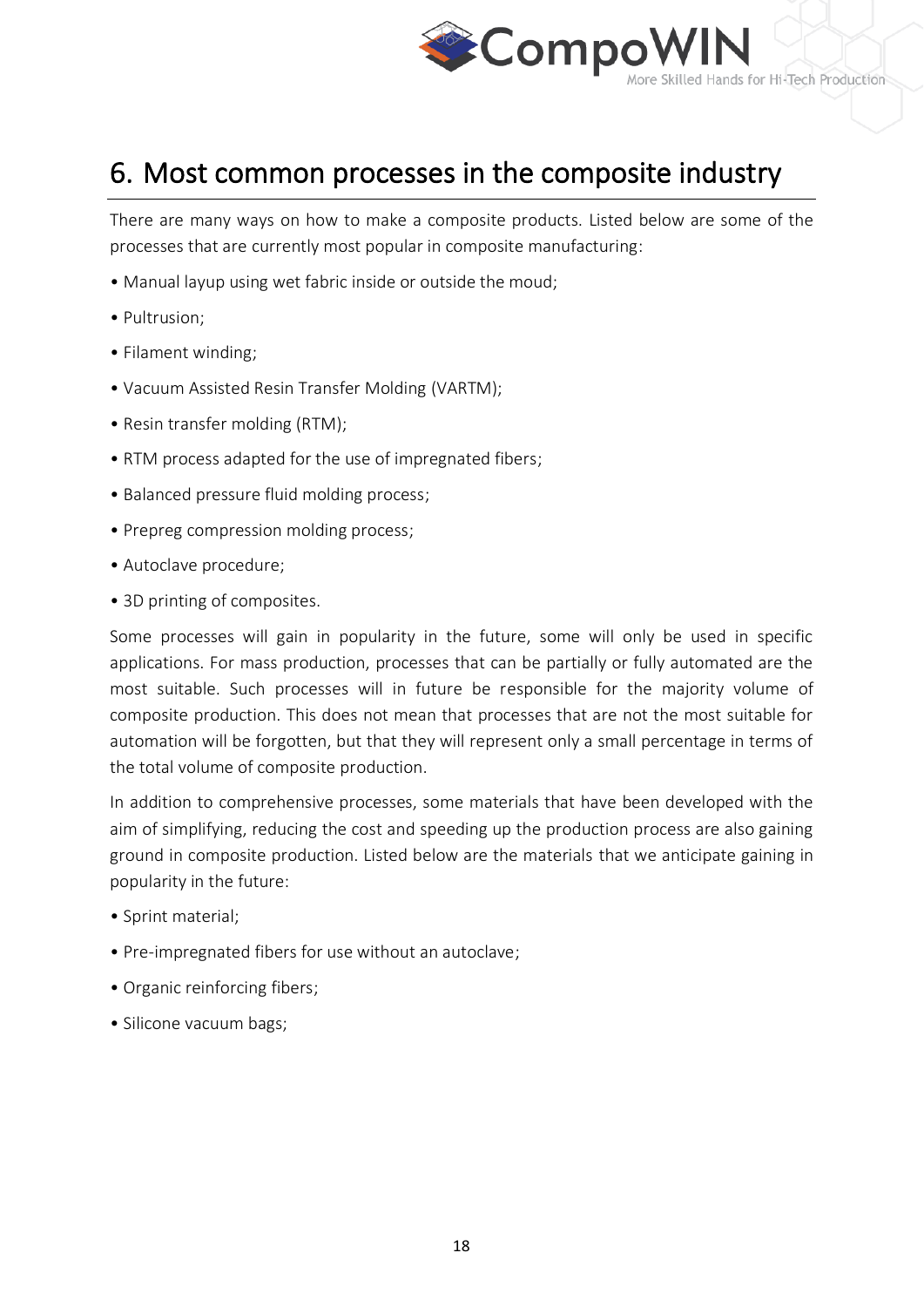

# <span id="page-18-0"></span>7. Automation in the composite industry

Process automation is becoming increasingly important in the manufacture of composite products. Trends in increasing the degree of automation are also reflected in the composite industry. The use of robotics and the use of CNC devices is increasing. More and more composite products are produced in larger batches, making automation financially justified.

Due to automation, the structure of the workforce is also changing. The traditional workforce is increasingly being replaced by workers with knowledge of mechatronics, programming and machine operation (CNC). The share of manual labor will continue to decline in the future, but machines will not fully replace the composite worker in the composite industry. Certain procedures and techniques for making composite elements will still require the manual work only a man can do. These are mainly low-serial products and tools - moulds.

Processes that enable a higher degree of automation will be developed in the future, while the classic manual processes will be maintained, but their share will be reduced.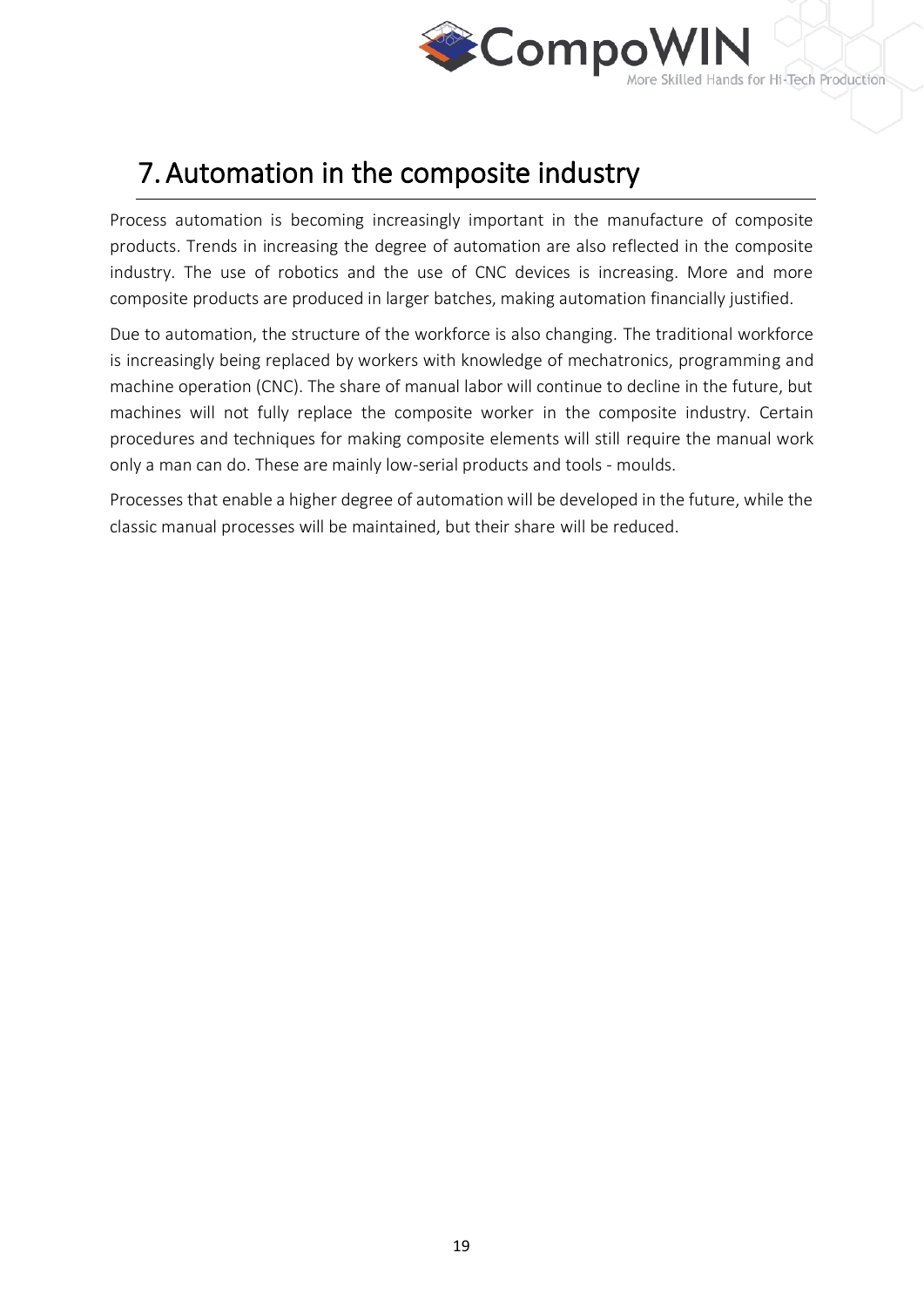

# <span id="page-19-0"></span>8. Results of the PTFC Questionaire

For the needs of creating the PTFC, AFormX first defined a methodology, mapping out guidelines for activities to be undertaken. The methodology included the main questions that must be answered by the data collection and analysis and later served as an outline for the tasks to be completed. Additionally, it contained relevant instructions for partners conducting the research – methods/tools to be used, procedures, target numbers, etc. The draft of the methodology was first provided prior to the CompoWIN Kick-off meeting, where it was discussed and agreed between partners.

After the methodology was set up, AFormX designed and prepared the structure of the online questionaires to be used in the analysis (in English). The partners translated it into their own national languages. Below are the links to the online questionaires in different partner languages:

[PTFC Questionnaire in English](https://forms.gle/FMtWC5ki1uCZ3RKFA)

[PTFC Questionnaire in Bulgarian](https://docs.google.com/forms/d/e/1FAIpQLSeIYqW-bDYPTPVdSs6tB4M3YHwdwLbXQnv6v5mlsd9on4VR8A/viewform)

[PTFC Questionnaire in Croatian](https://forms.gle/fZxfWKhvEeVHkUn96)

[PTFC Questionnaire in German](https://forms.gle/uJYdNgHgXBvJA9WL8)

[PTFC Questionnaire in Estonian](https://forms.gle/VHkGPfyiXybFRjgu8)

#### [PTFC Questionnaire in Slovenian](https://forms.gle/E2xMB23ZmTL6xGUj7)

The objective of this analysis was to identify processes that are interesting from the composite production point of view in terms of automatization potential and the cost of mass production, and are therefore expected to be most used in the future. On the basis of our research for the PTFC, it will be possible to prepare educational programs for existing and future workers in composite production industry, and to direct the company's strategy in the right direction using suitable technologies that have the greatest potential. To support this objective, the partners of the CompoWIN project have identified different profile of respondents of the following target groups listed below:

1) SMEs in the composite industry (i.e. companies that use the composite materials to manufacture composite parts for different industries (e.g. aerospace, automotive, marine, etc.);

2) SMEs, working in the regional wooden, textile, metal and other traditional manufacturing industries (i.e. furniture production, joinery, etc.);

3) Training organisations/institutions and VET providers;

4) Educational institutions in the field of VET.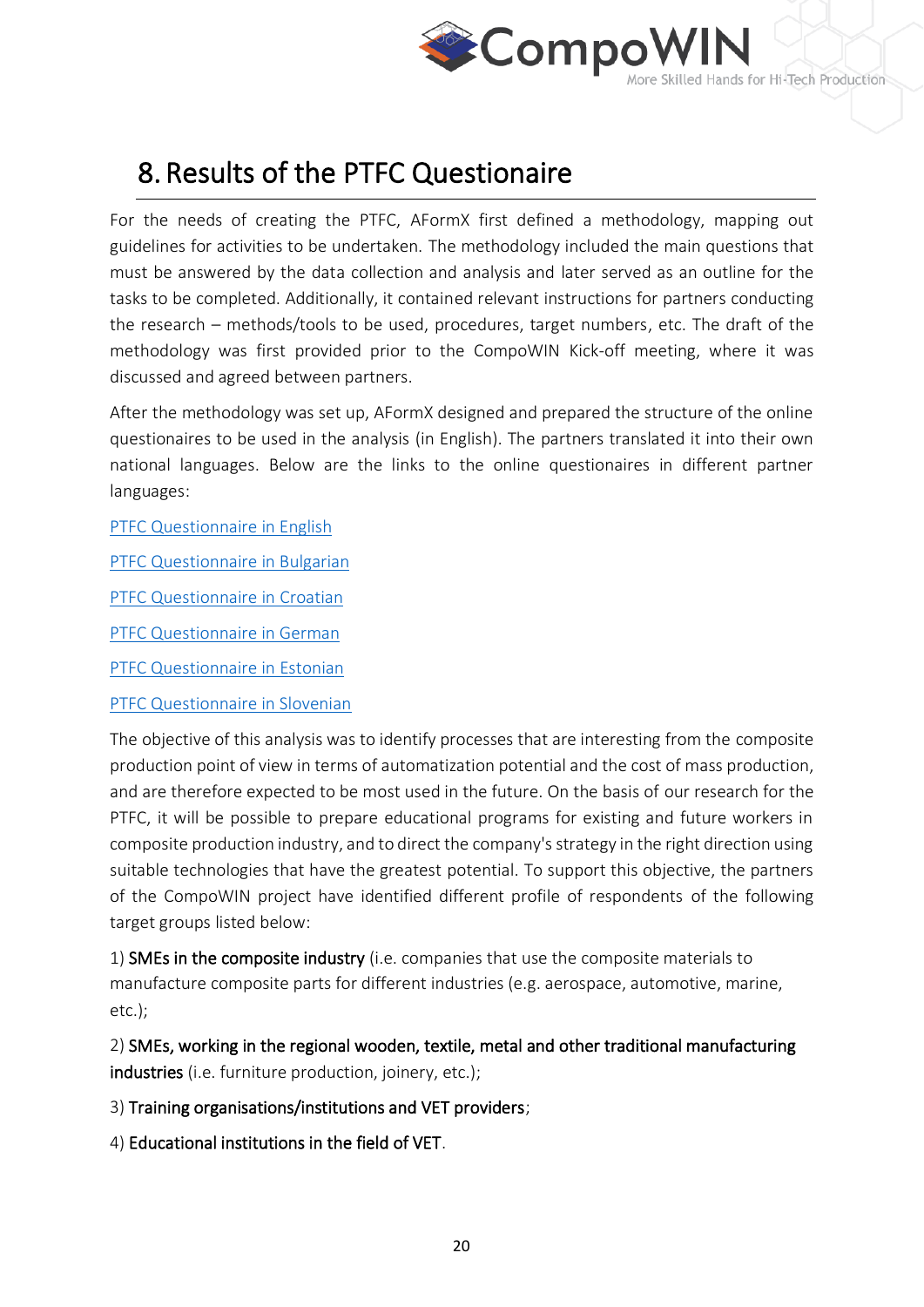

Indirect beneficiaries/participants of the analysis included stakeholders and other possibly interested entities and institutions such as:

- Regional and local branch, economic or other business support and intermediary organisations;

- VET and other providers in the field of vocational training and education;

- Employment agencies and service providers;
- Regional authorities and their regional development agencies;

The analysis took place in all partner countries (Bulgaria, Croatia, Germany, Estonia, Slovenia). In the scope of activities, the partners conducted online questionaires and/or conducted faceto-face interviews with the different profiles of respondents, after a thorough preparation desk research period, focus groups involving target groups listed above.

The survey attracted 44 respondents from different target groups (14 respondents from Bulgaria, 8 respondents from Croatia, 1 respondent from Germany, 10 respondents from Estonia and 11 respondents from Slovenia). The results are listed in the following chapters.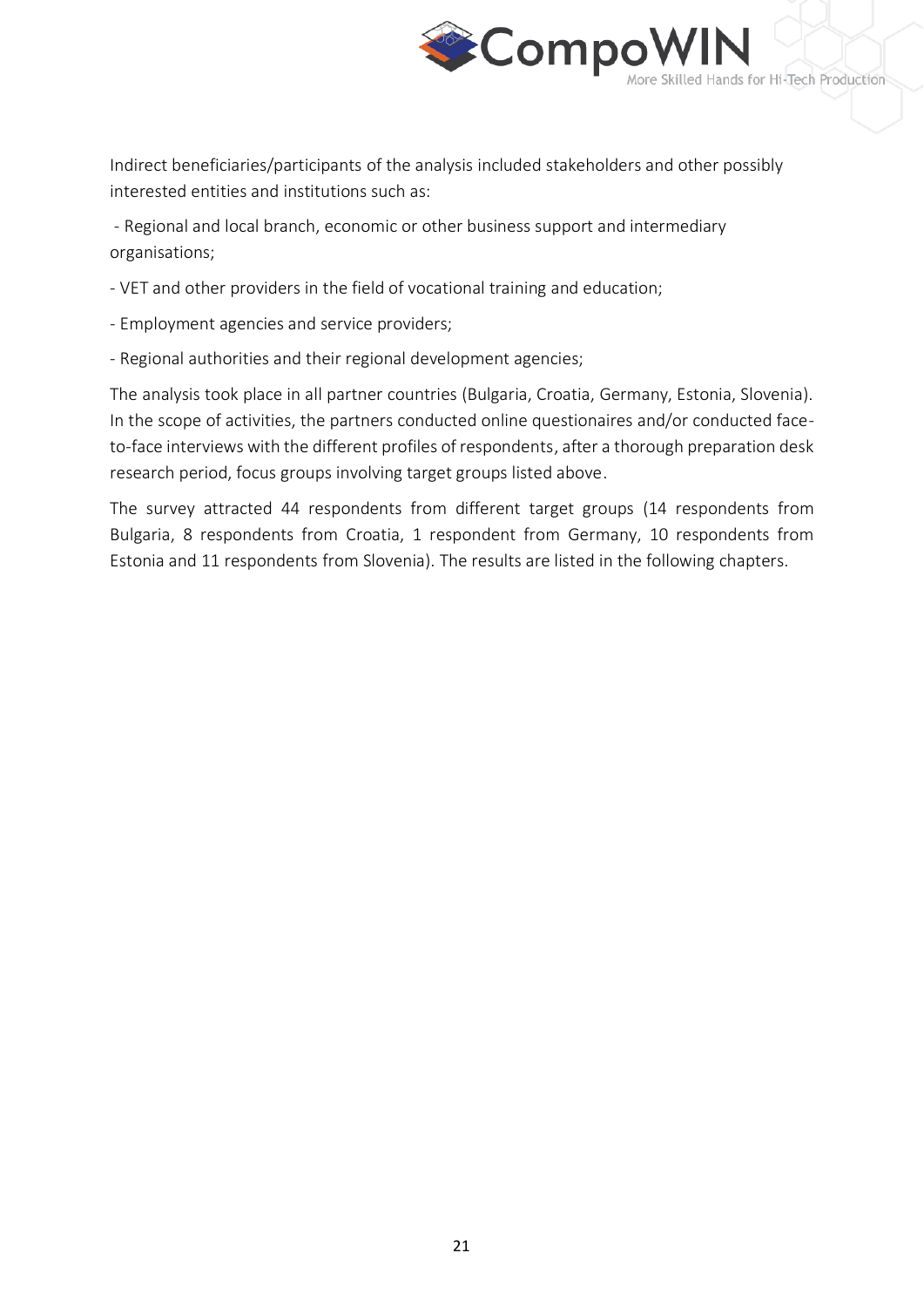

#### <span id="page-21-0"></span>8.1. Hand layup



Hand Layup is one of the most well-known and common processes in the composite industry. More than 90% of people working in the composite industry know and use this process. Hand Layup will also be used to some extent in the future, and we predict its use will slightly increase due to increased production.

The biggest drawback of Hand Layup are high labor costs. In Hand Layup, all phases of the process are carried out manually, which requires a large and skilled workforce, which in turn means high labor costs. Additionally, due to manual labor, the cycles between composite parts are also long, which makes the process unfavorable for mass production.

On the other hand, the cost of equipment and tooling is lower compared to other processes. We do not need expensive and special equipment to process materials using Hand Layup. It can be performed using small hand tools and basic equipment. Also, the tools do not represent a high cost, as they are not very loaded in the process and do not need to have special properties, which reduces the cost of their manufacture.

The possibility of automating Hand Layup is low. The process can be partially automated but not fully.

The advantage of Hand Layup is that we can make all types, sizes and shapes of composite parts with it. It is especially suitable for low-batch series, which, due to their specificity (shape, size,…), would require large investments in equipment and tools if other processes were used to make them.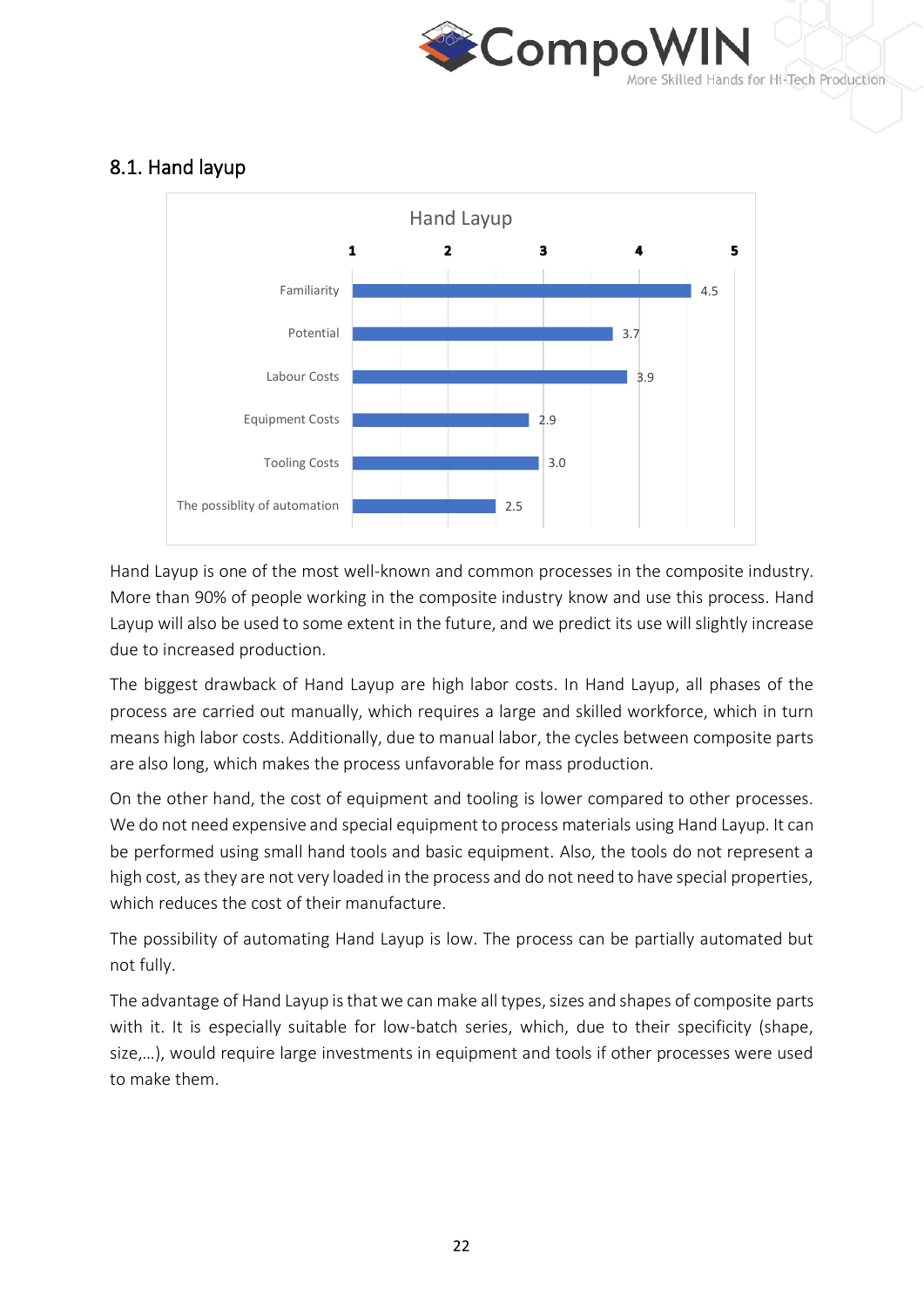

Skilled Hands for Hi-Tech Production

#### Pultrusion $\mathbf{1}$  $\overline{2}$  $\overline{\mathbf{3}}$  $\overline{\mathbf{5}}$ Familiarity 3.5 Potential 4.1 Labour Costs  $2.9$ Equipment Costs  $4.3$ Tooling Costs 3.7 The possiblity of automation 4.3

#### <span id="page-22-0"></span>8.2. Pultrusion

Pultrusion is a continuous process used to manufacture fiber-reinforced polymer (FRP) composite profiles with a constant cross section. In this process the fibers are pulled through a heated die. While passing through the die, a constant pressure is applied, resulting in the resin melting and its impregnation into the fibrous reinforcement. The quality of thus fabricated products depends on many factors including the method of preheating, the temperature of the die, and the speed of the fiber passing. With Pultrusion, it is possible to produce composite pipes, rods and other forms of constant cross-sections. The process is known to 70% of those working in the composite industry.

Pultrusion enables fast, mass and cost-effective production of composite products. As a result, this process has high potential. The process is almost completely automated. As a result, labor costs are also low compared to other processes.

The cost of equipment for the production of composite pieces by the pultrusion process is high. The largest share is represented by a creels (balls) of roving positioned on a rack, a complex series of tensioning devices and roving guides that direct the roving into the die, all of which is necessary for this process and is specific. The cost of tooling (mainly stencils for making different cross-sections) represents a cost, but lower than compared to other processes.

Together with processes such as resin-transfer molding (RTM), vacuum-assisted RTM, and compression molding, pultrusion falls into the family of closed-mold manufacturing processes for FRP composites. Compared to open-mold processes such as spray or hand layup, closedmold processes share the advantage that raw materials require limited manual handling. This is not only important due to health and safety concerns (exposure to chemicals) but is also required to allow for partial or full automation of the manufacturing process. Automation is a key in enhancing consistency in quality and production output, and pultrusion is characterized by a high degree of automation, high production output, as well as high product quality.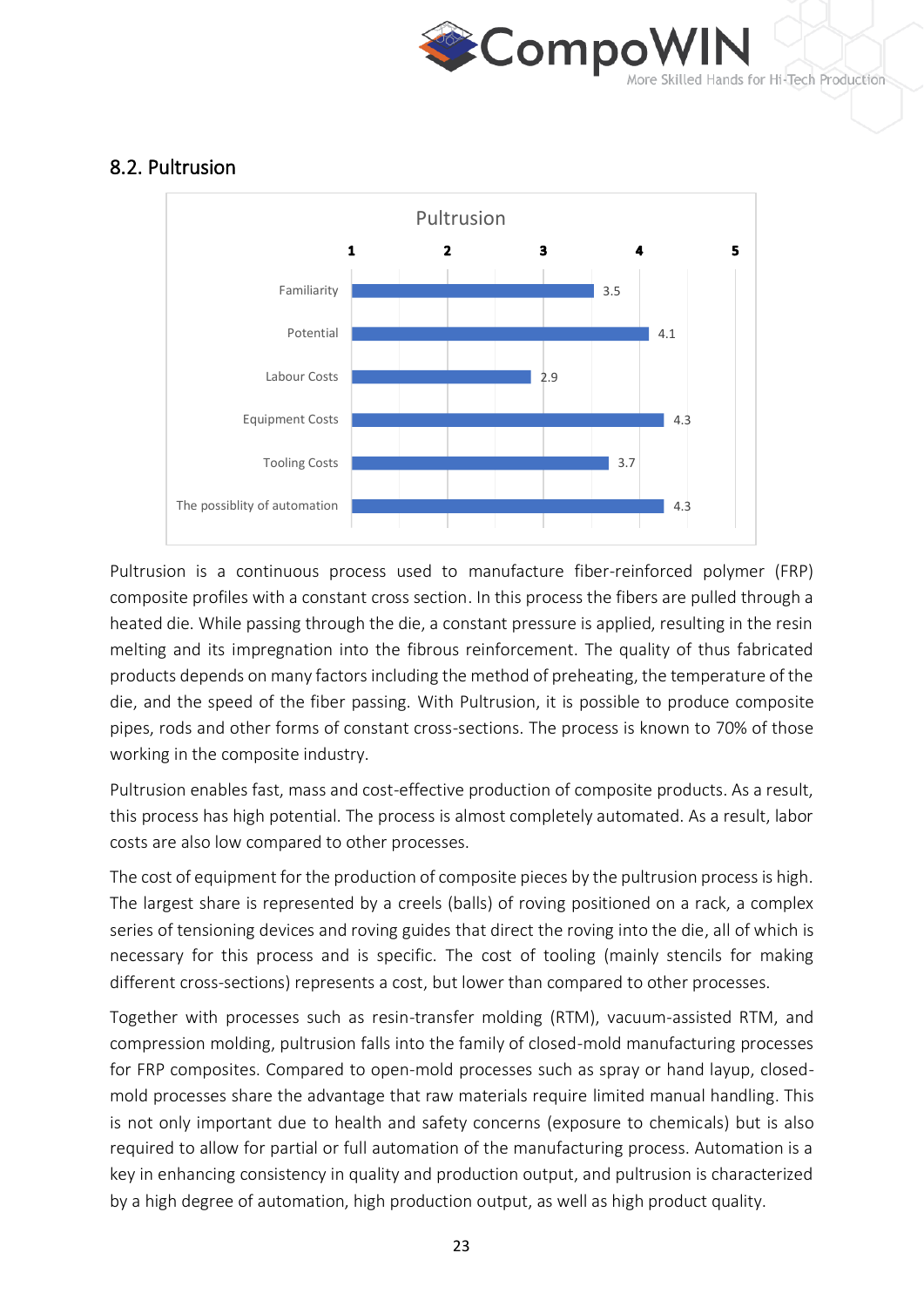

More Skilled Hands for Hi-Tech Production

Despite FRP composites being generally associated with increased production cost and manufacturing complexity, when compared to materials such as steel or concrete, pultrusion benefits from being one of the most cost-effective and energy-efficient manufacturing processes for the manufacture of FRPs. However, a clear drawback of pultrusion is that profiles have limited geometrical options as the cross section can only be constant in the lengthwise direction. In addition, only very few standards for FRP composites exist, which makes it challenging to get market recognition and approval.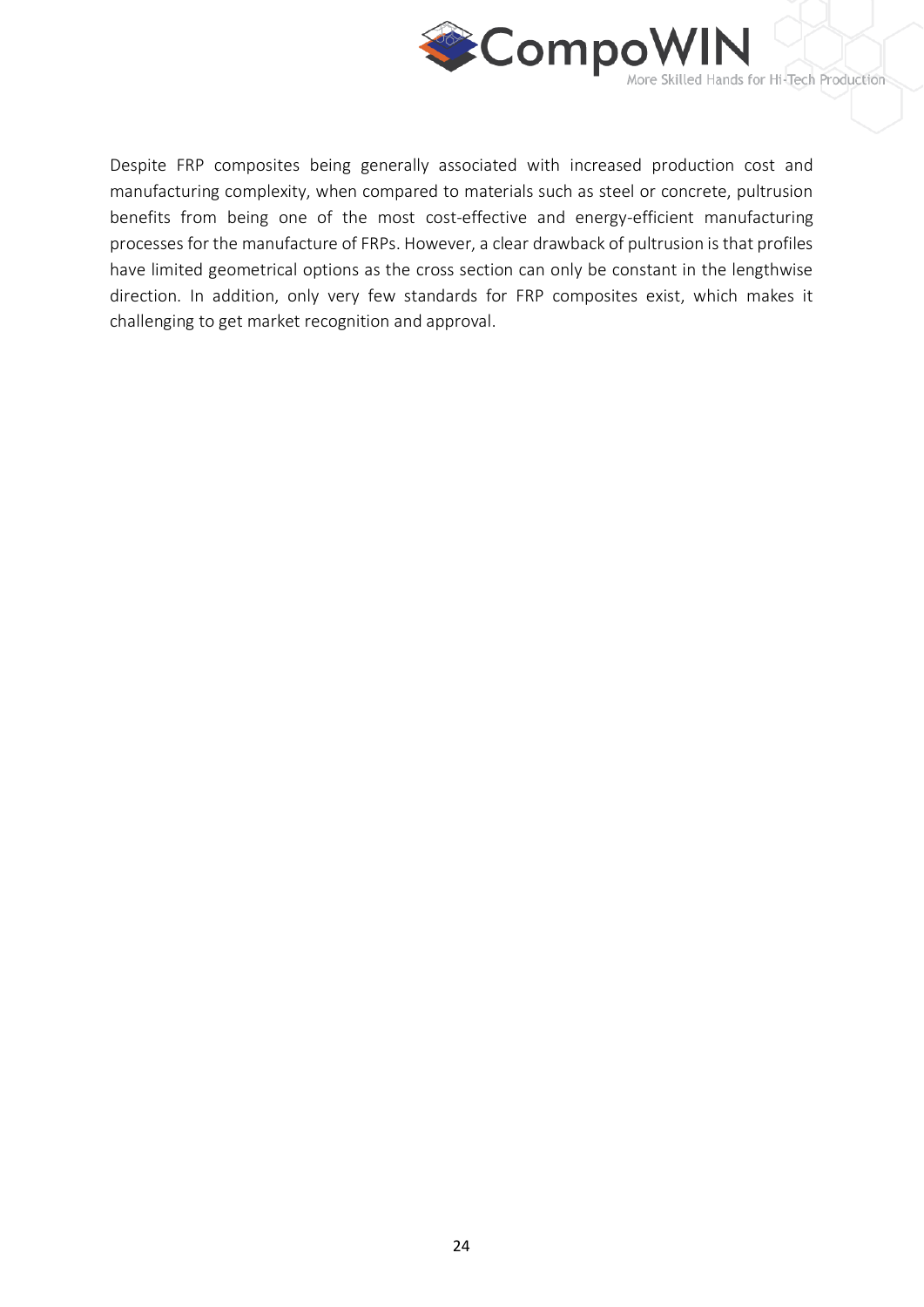

<span id="page-24-0"></span>



Filament Winding is a process in which the reinforcing fibers are wound around a rotating mandrel as the mold using a special machine. The fibers can be wound both transversely and longitudinally with respect to the axis of rotation of the mandrel. The male mold configuration produces a finished inner surface and a laminate surface on the outside diameter of the product. The Filament Winding process produces products similar to the poltrusion process, with some advantages and certain disadvantages, which will be described below.

The process is known to about 70% of those working in the composite industry.

The potential of the process is high, as the process is almost completely automated and once the rotating mandrel as the mold is ready, only control of the process is required.

Labor costs are low because of this.

As with pultrusion, this procedure requires a special and specific rotating mandrel as the mold, which represents a high cost of equipment.

The cost of the tooling is comparable to Pultrusion. The largest share is represented by the costs of making thorns.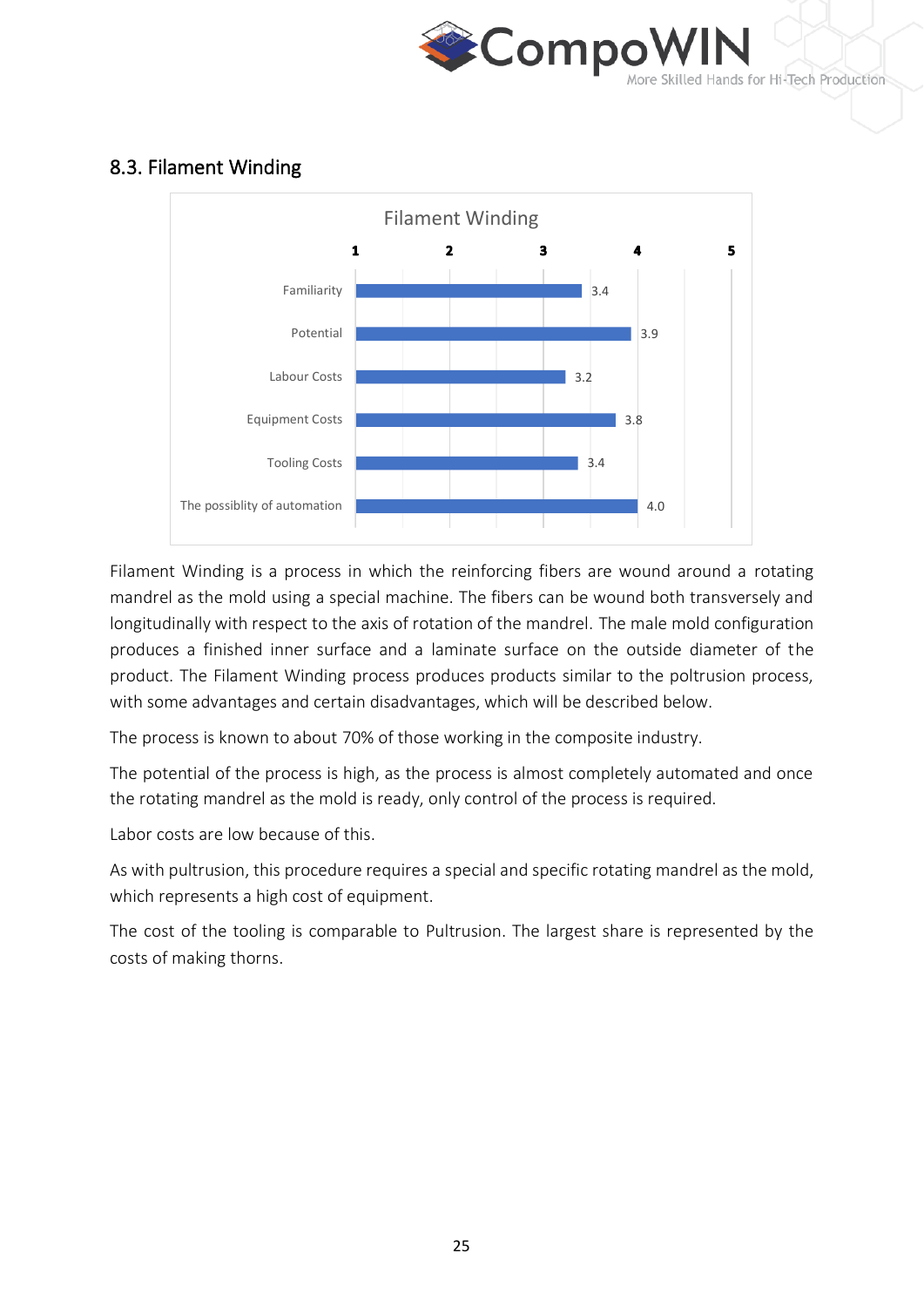



#### <span id="page-25-0"></span>8.4. Vacuum Assisted Resin Transfer Moulding (VARTM)

Vacuum Assisted Resin Transfer Molding (VARTM) is a variation of vacuum bagging in which the resin is introduced into the mold after the vacuum has pulled the bag down and compacted the laminate. VARTM can produce laminates with a uniform degree of consolidation, producing high strength, lightweight structures. This process uses the same low-cost tooling as open molding and requires minimal equipment. Vacuum infusion offers substantial emissions reduction compared to either open molding or wet lay-up vacuum bagging.

The method is defined as having lower than atmospheric pressure in the mold cavity. The reinforcement and core materials are laid-up dry in the mold by hand, providing the opportunity to precisely position the reinforcement. When the resin is pulled into the mold the laminate is already compacted; therefore, there is no room for excess resin. Vacuum infusion enables very high resin-to-glass ratios and the mechanical properties of the laminate are superior. Vacuum infusion is suitable to mold very large structures and is considered a lowvolume molding process.

The mold may be gel coated in the traditional fashion. After the gel coat cures, the dry reinforcement is positioned in the mold. This includes all the plies of the laminate and core material if required. A perforated release film is placed over the dry reinforcement. Next a flow media consisting of a coarse mesh or a "crinkle" ply is positioned, and perforated tubing is positioned as a manifold to distribute resin across the laminate. The vacuum bag is then positioned and sealed at the mold perimeter. A tube is connected between the vacuum bag and the resin container. A vacuum is applied to consolidate the laminate and the resin is pulled into the mold.

The VARTM is known to 80 - 90% of those working in the composite industry, as it is extremely used in the nautical industry.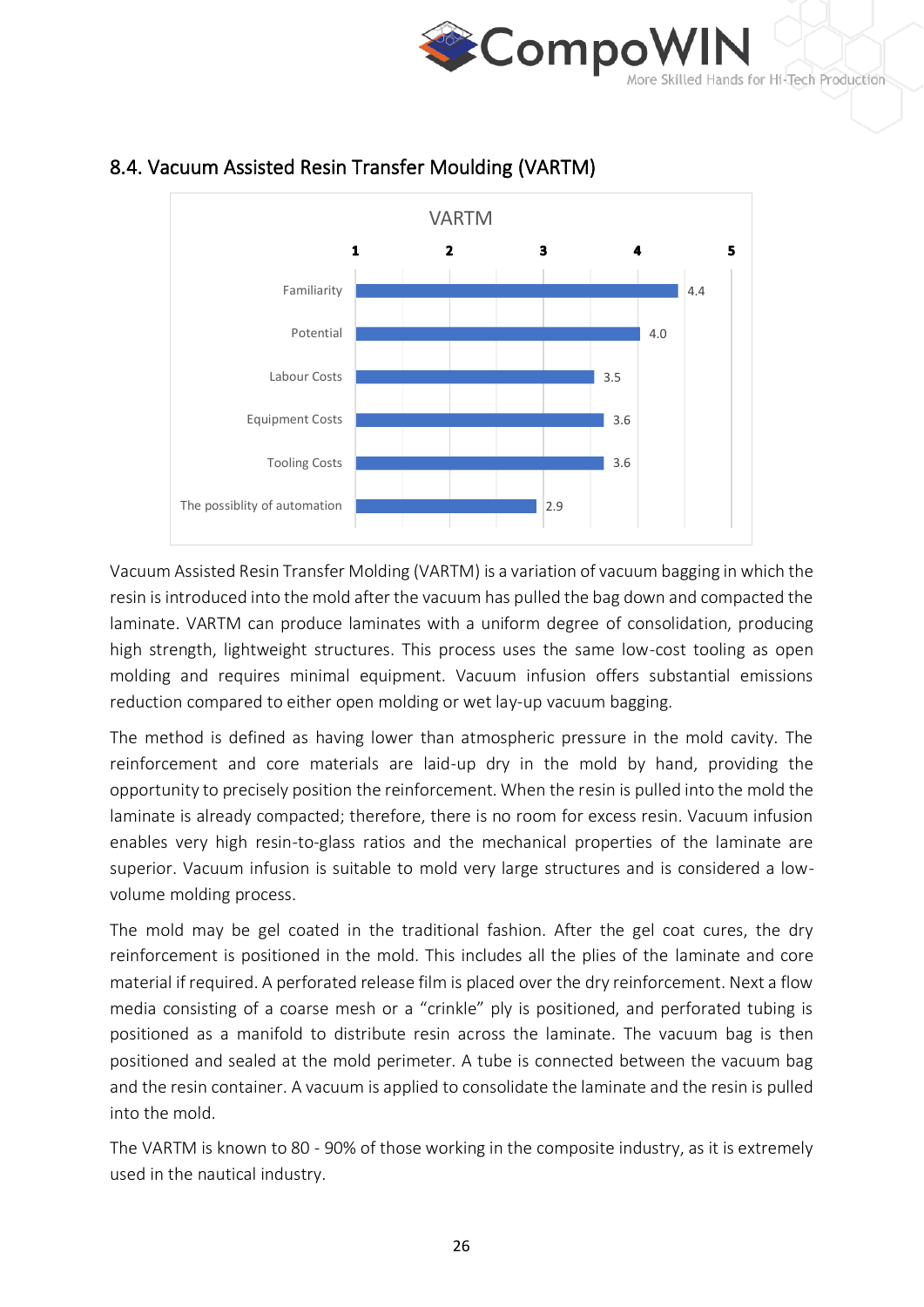

With the increase in world composite production, the use of this process will also increase, so this process has potential in the future.

Labor costs are high compared to other processes, as all phases except for moving the fibers are performed manually, which requires experienced workforce. Installing and sealing the vacuum bag is also a big time consuming task. The wet layup is not performed manually, but this phase must be closely monitored.

The cost of the equipment is similar to that of Hand and Wet Layup. The tools we need are powerful vacuum pumps and additional consumables such as for example matrix flow control nets.

To perform the procedure, we need tools that seal very well and are not porous. Procedures for making such tools are more expensive and therefore vacuum infusion tools are more expensive than tools for Hand or Wet Layup.

The process cannot be automated. In this process, it is possible to automate the preparation of the fabric and the final finishing phase of the composite part, which can greatly affect the cost of equipment.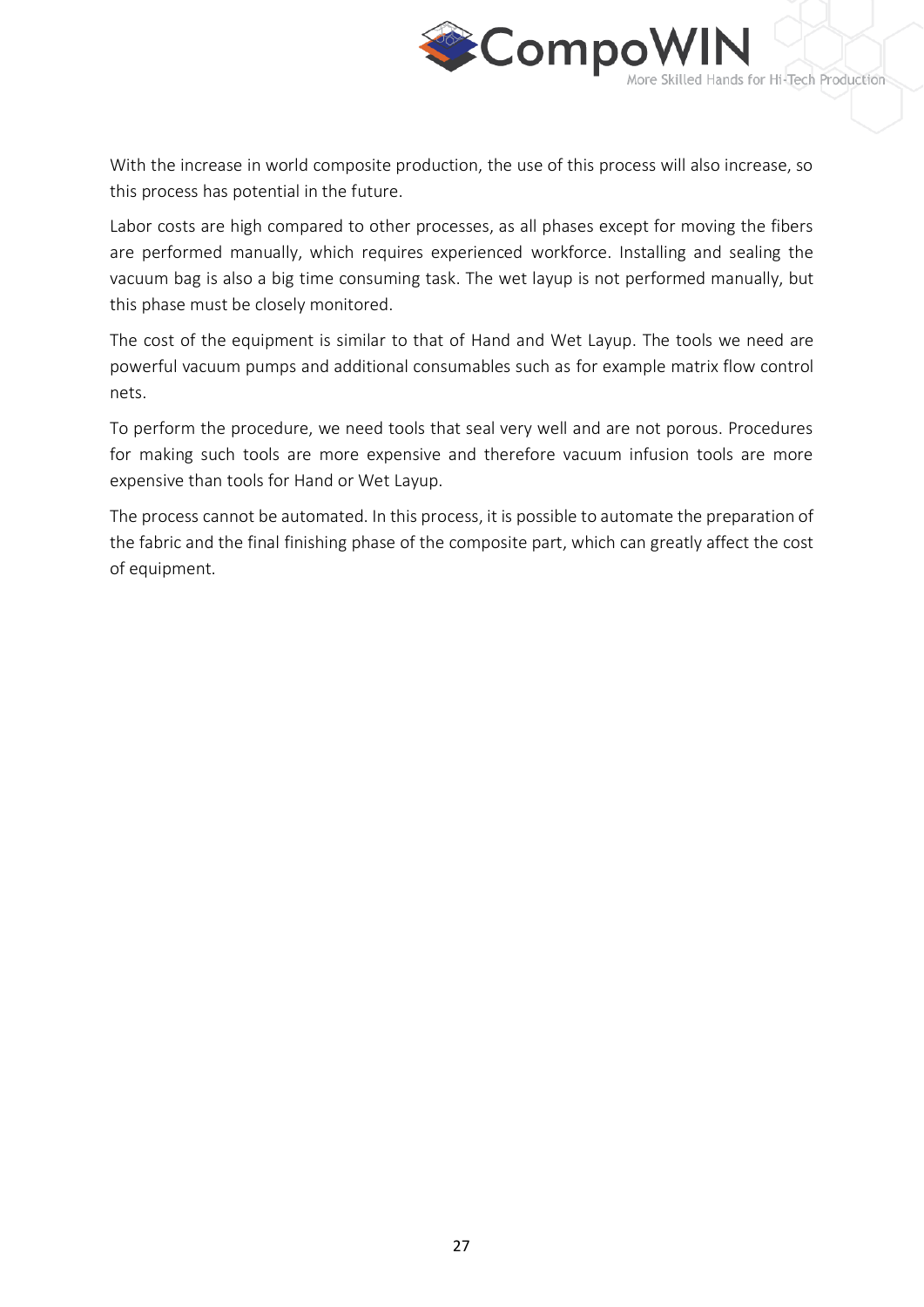



## <span id="page-27-0"></span>8.5. Resin Transfer Moulding (RTM)

Resin Transfer Moulding (RTM) is a process in which dry reinforcing fibers are sealed in a closed mould, which is then filled with a matrix. The matrix can be added by means of overpressure, underpressure or a combination of both.

The molds are prepared manually – cleaned and coated with a separator. The reinforcing fibers are manually or automatically tailored and manually inserted into the mold. The mould is filled with a matrix and then the hardening phase begins. The molds can also be heated and subsequent hardening of the composite part can be carried out in the mould. The piece is then removed from the mould and finally processed manually or automatically on a CNC machine.

About 55% of people working in the composite industry know and use this process.

The potential of the RTM is high, as the process has many positive features such as:

- quality surface on both sides of the composite part;
- the possibility of making parts in narrow tolerances;
- the possibility of optimizing the placement of reinforcing fibers;
- reaching up to 65% by volume on the side of the reinforcing fibers;
- achieving a uniform composite part thickness and fiber load;
- the possibility of inserting inserts;
- the possibility of making thinner and thicker composites;

These are just some of the main features provided by the RTM process.

The labor costs are low, as RTM does not require the installation of a vacuum bag, which saves a lot of manual labor and removes potential chances of errors in the process.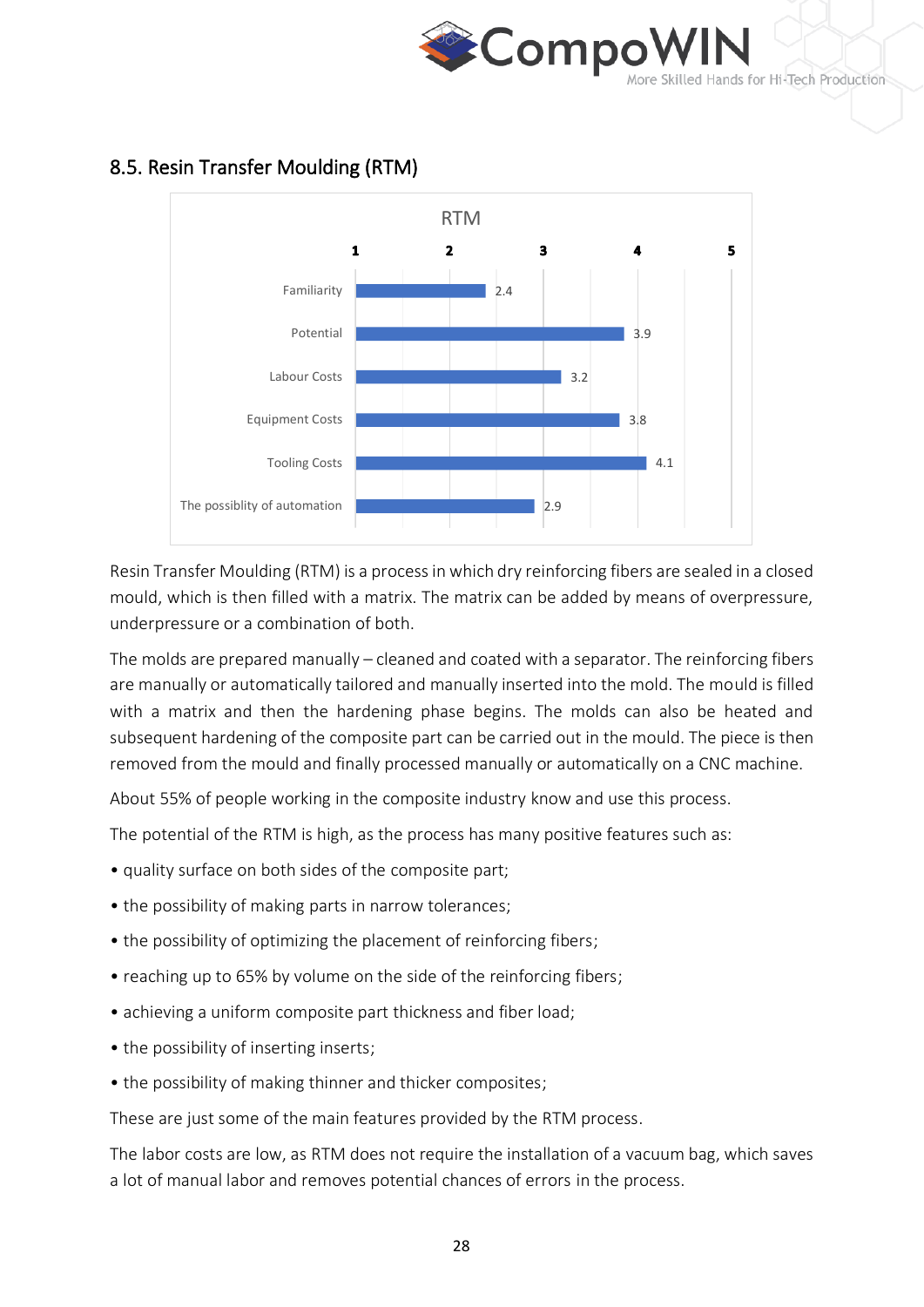

The cost of equipment in this process is slightly higher than in the VARTM process, because in order to inject the matrix into the moulds, we need a special system that injects the matrix into the moulds using overpressure. Other equipment is similar to vacuum infusion equipment.

However, the cost of the tooling is extremely high, as the tools must be massive so that it can withstand the loads of overpressure filling (rigid so that the geometry is not lost) and well processed so that the surfaces of the end-product are of good quality. Usually the tools are metal, made on CNC devices or composite, reinforced with metal elements.

The possibility of automation largely depends on the composite part we want to make. The process can be almost completely automated (only certain parts of the phases are done manually), but it is extremely expensive. With process automation, the cost of equipment increases dramatically and post-automation only makes sense in the case of high-volume production. For medium and small batches, automation of the entire process is financially unjustified. In these series, only certain phases are automated.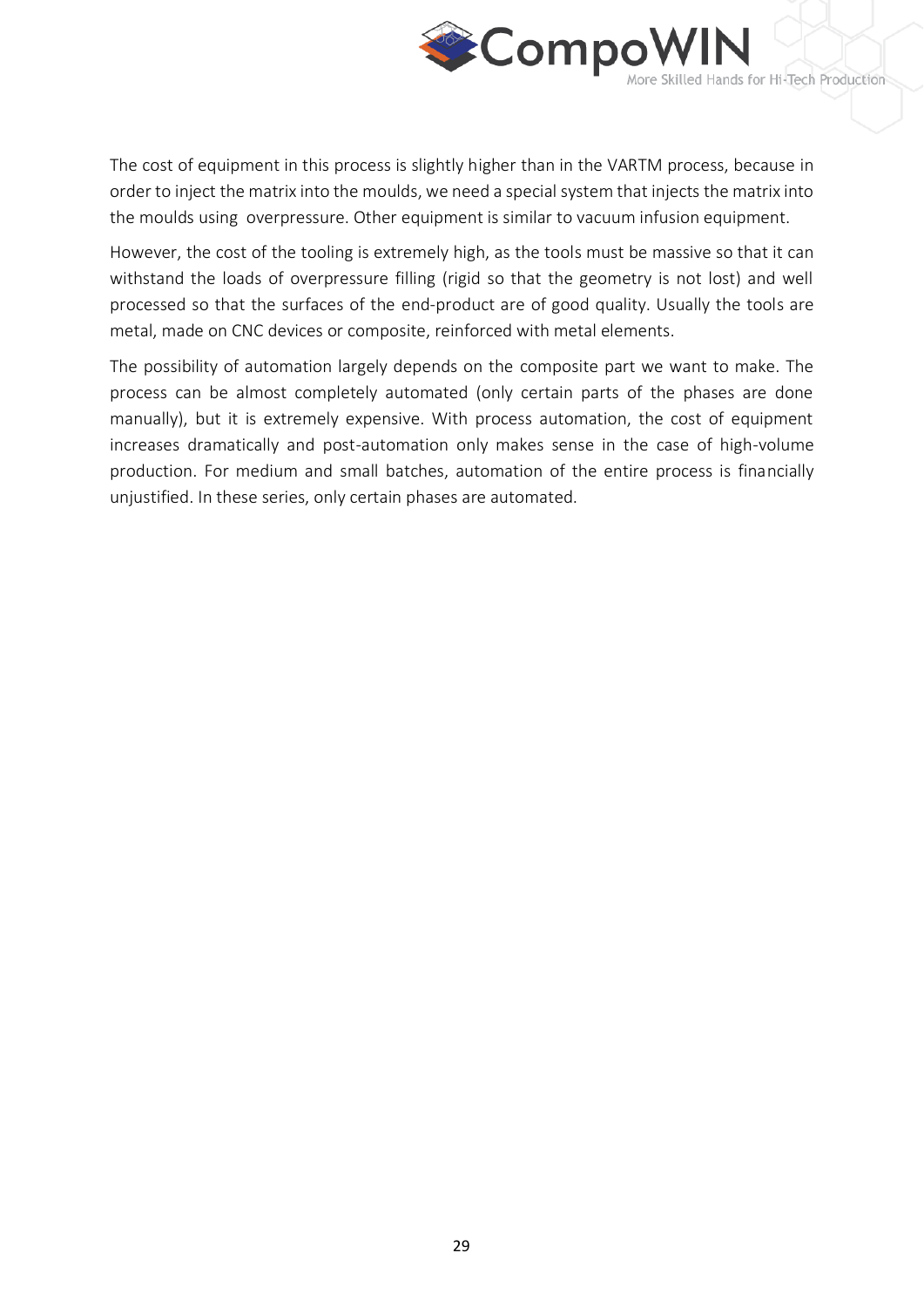



## <span id="page-29-0"></span>8.6. Same Quality Resin Transfer Moulding (SQRTM)

Same Quality Resin Transfer Moulding (SQRTM) is a process similar to the RTM process. The main difference is that in the SQRTM process, pre-impregnated fibers are placed in the mould. The matrix (of the same characteristics) is added to the mould only in order to achieve hydrostatic pressure in the mould (similar to the autoclave process) and thus reduce the gaps (potentially trapped air between the layers of fibers) in the composite part. Using SQRTM, it is possible to produce composite parts of extremely high-quality.

The SQRTM process is well-known among those working in the composite industry (around 70% know and use it). It has potential as it brings all the positive features of the RTM process and the autoclave process.

Labor costs are quite moderate compared to other processes, as SQRTM does not require the use of a vacuum bag. There is also no need for Wet Layup. The preparation of moulds and cutting of reinforcing fibers is done manually, but it can also be done on a CNC cutting device. Finishing can be done manually or by machine on a CNC trimmer.

Equipment costs are high in the SQRTM process, as in addition to small equipment, we need powerful vacuum pumps, space for storage and preparation of pre-impregnated fibers (freezer) and a device for pressure dosing of the matrix.

The cost of the tooling is also high, as the moulds must be massive and rigid to withstand the loads of the process and not lose their shape during the process. In addition, the surfaces must be flawlessly treated to ensure surface quality on the end-product. The moulds are usually metal, machined on a CNC machine. In the case of larger composite parts, reinforced composite is used.

The process can be partially automated. The mould preparation phase is manual.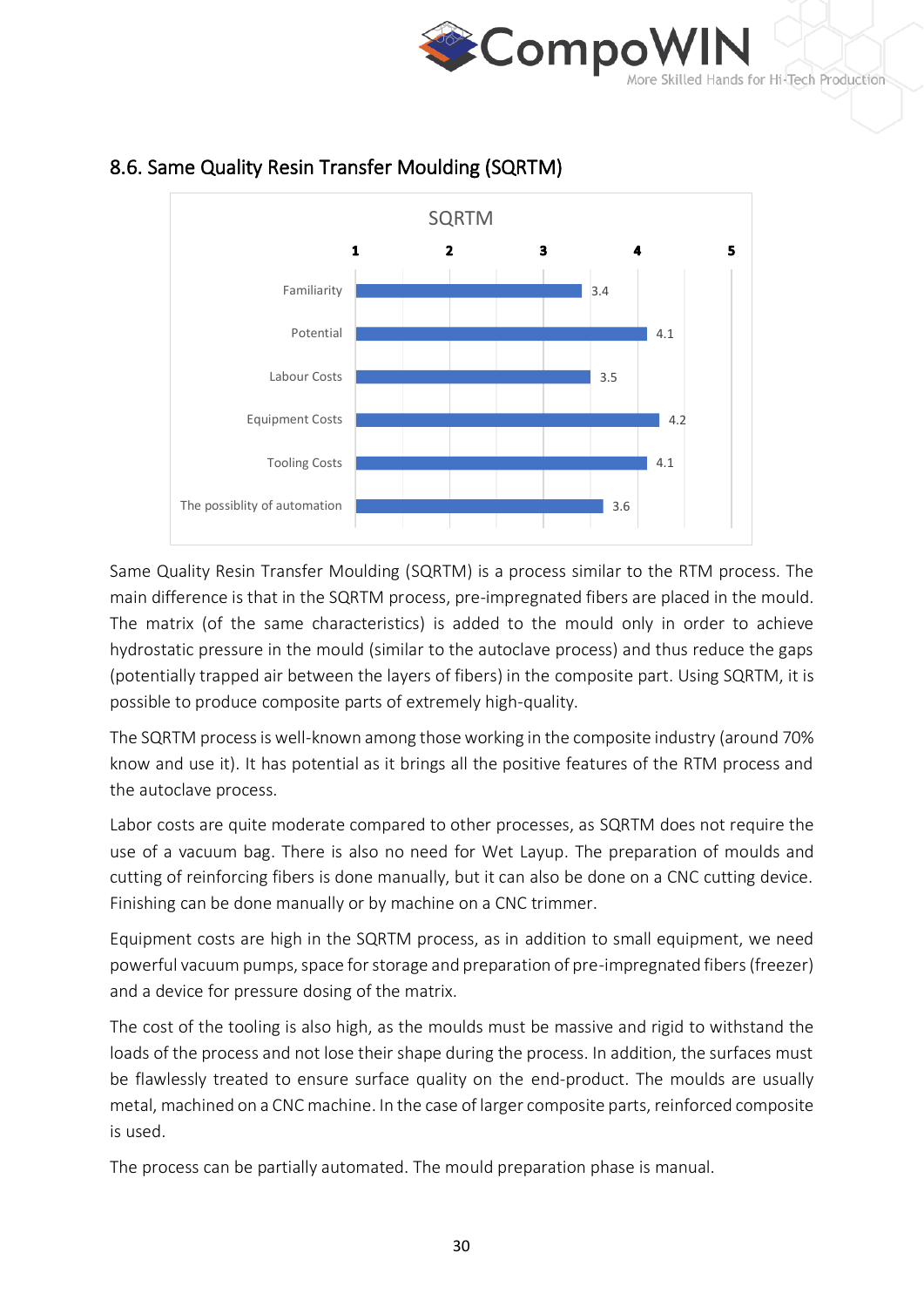



## <span id="page-30-0"></span>8.7. Balanced Pressure Fluid Moulding

Balanced Pressure Fluid Molding is a fairly new process, so its popularity is also low. It is a process by which composite parts of the same or better quality can be made than by using autoclaves. The advantage over autoclaves is in the field-controlled hardening process and in lower equipment costs. The process is carried out by inserting a mould with vacuum reinforcing fibers between the two chambers. The chambers are on the side where they are closed in contact with the mould and the composite part with a silicone membrane, which perfectly fits the shape of the mould and the composite part by adding pressure in the chamber. In this way, the fibers are compressed against the mould. The chambers can have several zones with which we can control the hardening phase very precisely. The chambers are filled with a special liquid that provides the required temperature and pressure conditions. The special liquid formula allows for a high temperature range. The process is very interesting because it practically allows you to make composite parts with all kinds of materials. We use hand-impregnated or preimpregnated fibers, we can use thermoset and thermoplas matrix.

The potential of the process is somewhat limited, as the Balanced Pressure Fluid Molding is best suited for composite parts that have moderate curves (for example aircraft wings), but it also allows for the production of more complex shapes. The process is projected to increase its share in the composite production in the future, but will be most useful for making the most demanding composite parts. In this segment, it could compete with autoclave process.

The cost of labor in this process strongly depends on how we want to make the composite parts, as this process improves the hardening phase the most , whiel the other phases depend on the desired end-result.

The cost of the equipment is quite high. The largest part of this cost is the device for hardening, which is complex.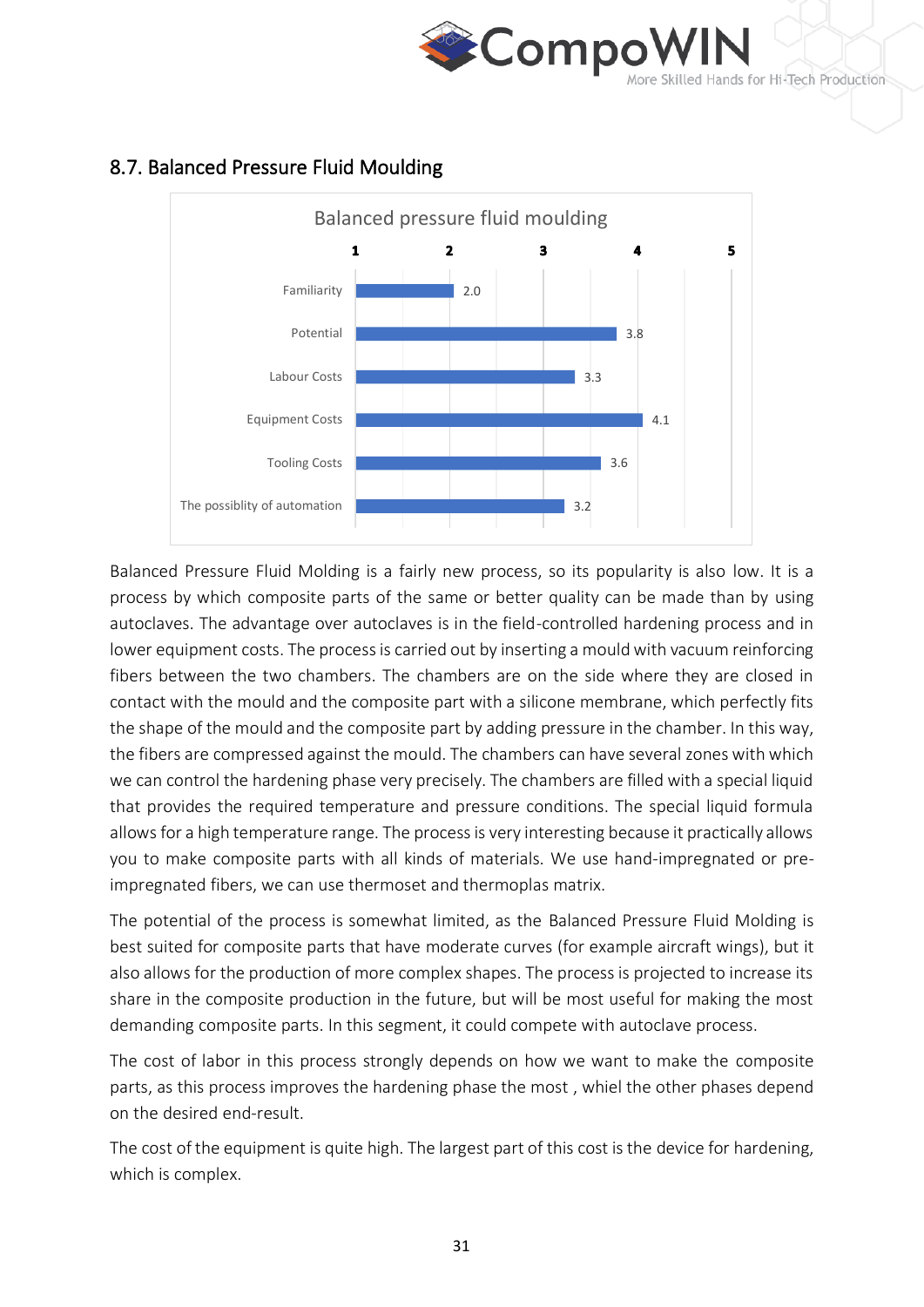

The cost of the tooling is low compared to the cost of use of autoclave processes, as the tooling does not need to be massive and rigid, but must be temperature resistant.

The Balanced Pressure Fluid Molding process cannot be fully automated, as in most cases it is necessary to install a vacuum bag and adjust the membranes manually. The amount of automation also depends on the use of materials.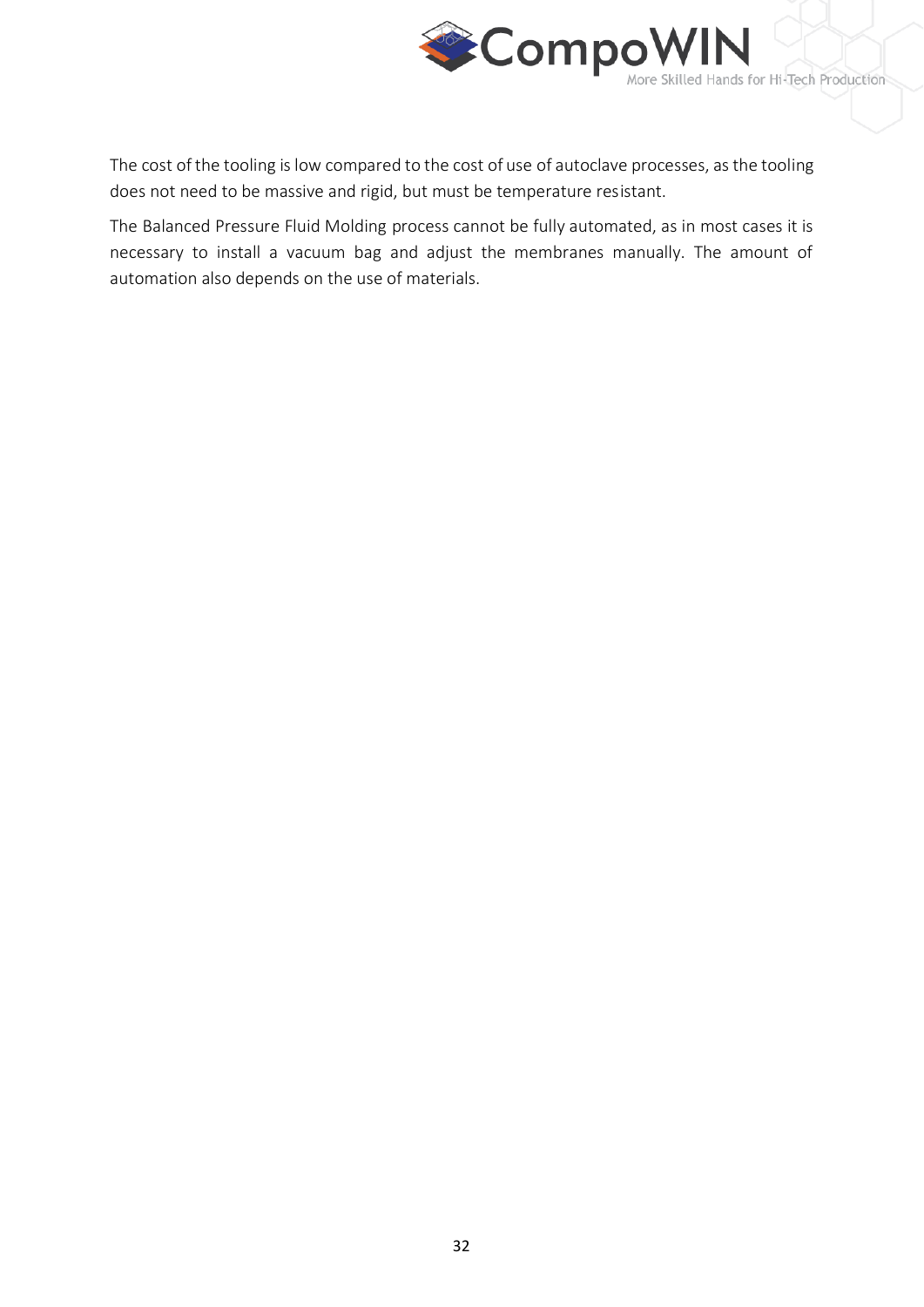



## <span id="page-32-0"></span>8.8. Compression Moulding

Compression Moulding is a fairly well-known process in the composite industry, 64% of our respondents know and use the process. The potential of the process is very high, because this high-volume, high-pressure production method is suitable for molding complex, fiberglassreinforced polymer parts on a rapid cycle time. The process also allows for a high degree of automation.

Compression Moulding tooling consists of heated metal molds mounted in large hydraulic presses. The process can be automated. Compression molding enables part design flexibility and features such as inserts, ribs, bosses and attachments. Good surface finishes are obtainable, contributing to lower part finishing cost. Subsequent trimming and machining operations are minimized in compression molding. Consequently, labor costs are low, as the design is carried out in a closed mould and therefore there is no need to manually install the vacuum bag. The preparation of molds and fabrics can be manual or partially automated. The composite part needs relatively little finishing after the hardening phase is completed.

The process is quite pricey in terms of equipment costs, as the process requires the mold set mounted in a hydraulic or mechanical moulding press. The moulds are heated from 120°C to 205° C. After the moulding material is placed in the open mould, the two halves of the mold are closed and pressure is applied. Depending on thickness, size, and shape of the part, curing cycles range from less than a minute to about five minutes. After cure, the mold is opened and the finished part is removed. Typical parts for manufacture using this technique include automobile components, appliance housings and structural components, furniture, electrical components, and business machine housings and parts.

Tooling usually consists of machined or cast metal or alloy moulds that can be in either single or multiple-cavity configurations. Steel moulds are hardened and sometimes chrome plated for enhanced durability. The moulds are heated using steam, hot oil, or electricity. Side cores,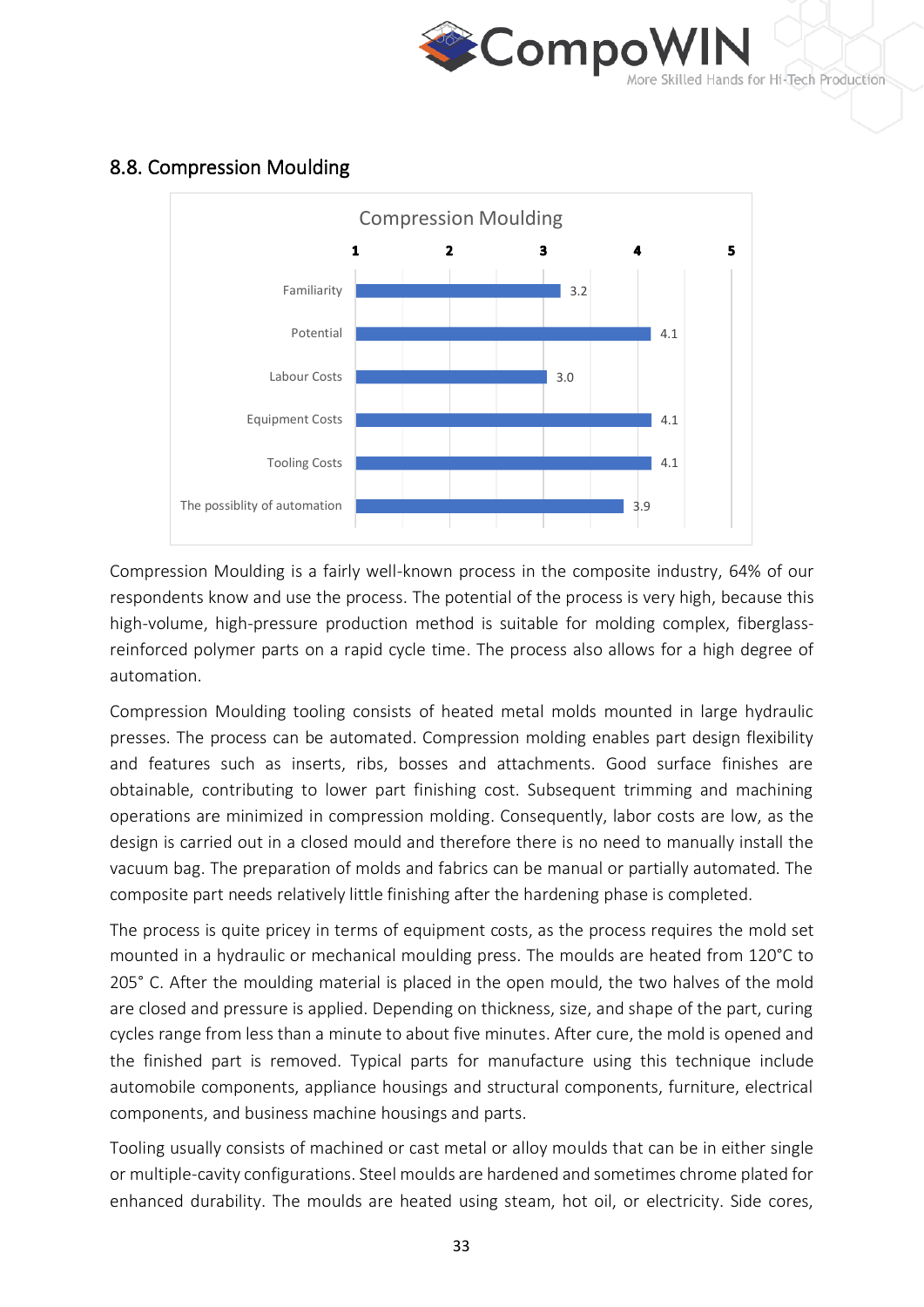

provisions for inserts, and other refinements are often employed. Mold materials include cast of forged steel, cast iron, and cast aluminium. Matched metal molds can cost 50 times as much as an FRP open mold and tooling in the 40,000 EUR – half a million EUR range is not uncommon. The cost of the toolling is also high in this process, as the tools must be extremely massive and rigid, and surface flawless in order to meet the required highest standards.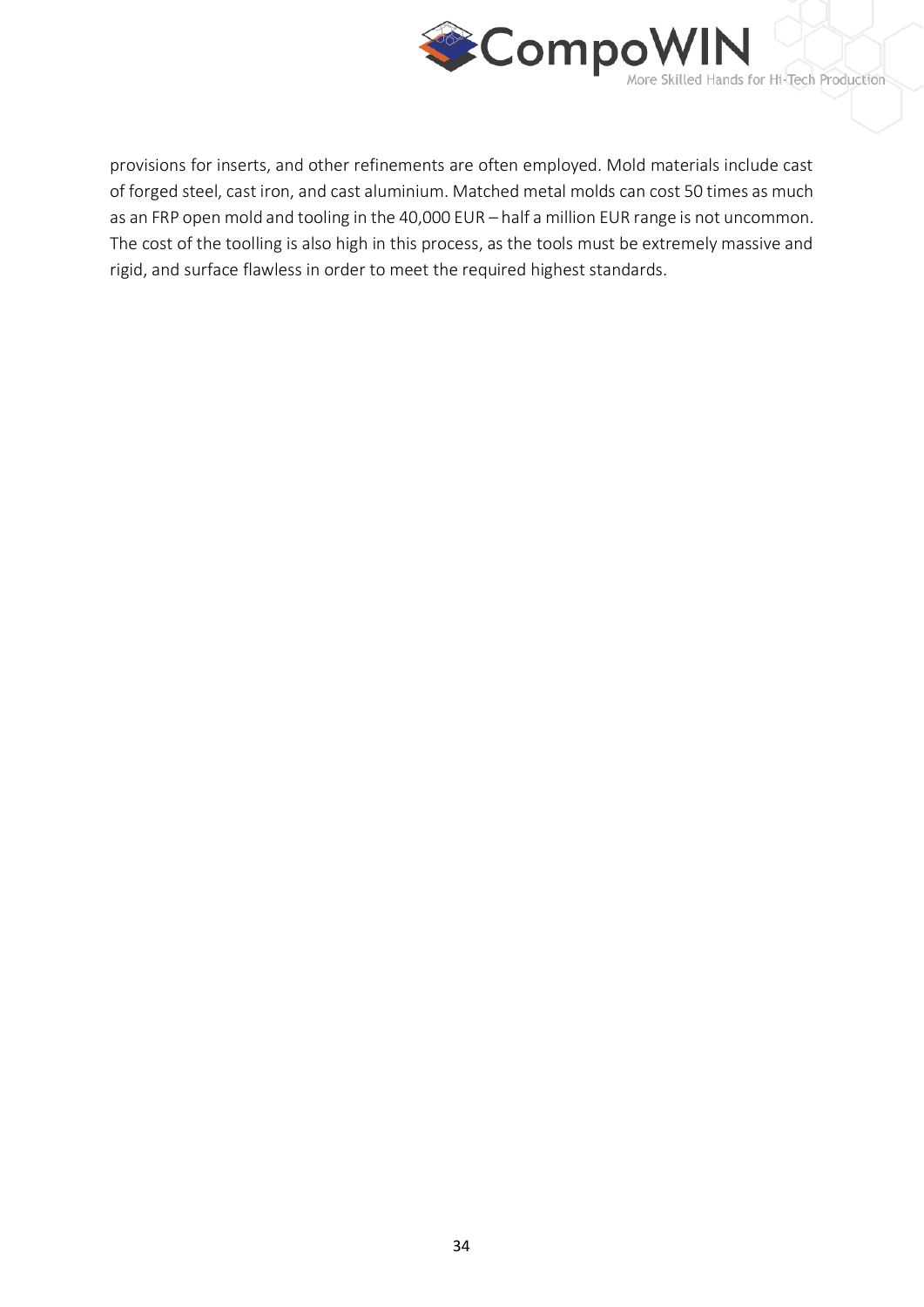

#### <span id="page-34-0"></span>8.9. Autoclave



The process by which pre-impregnated fibers are hardened in autoclaves is a known process to more than 70% of those working in the composite industry. The process is used in the most demanding applications, such as the aerospace industry. It is also very common also in the sports car and nautical industry. The autoclaves is used for controlled curing and post-curing of the matrix. An autoclave is a heated pressure vessel into which a vacuumed composite part is inserted. The desired conditions for hardening are then created in the vessel by means of pressure and temperature.

The potential of the process is slightly lower compared to the processes with which we can achieve the same quality pieces. The reason for this is mainly in the high cost of equipment and tools.

The cost of labor is relatively high due to the need for vacuuming compared to similar processes.

The cost of equipment for this process is high, as the cost to purchase and operate an autoclave is extremely high.

The tools must also be suitable for the process using an autoclave, and of high quality. Due to the high pressures during the hardening phase, the tools must be massive and rigid. Tools for smaller composite parts are usually metal, while larger parts are made in reinforced composite tools.

Due to the need to use a vacuum bag, the process cannot be fully automated.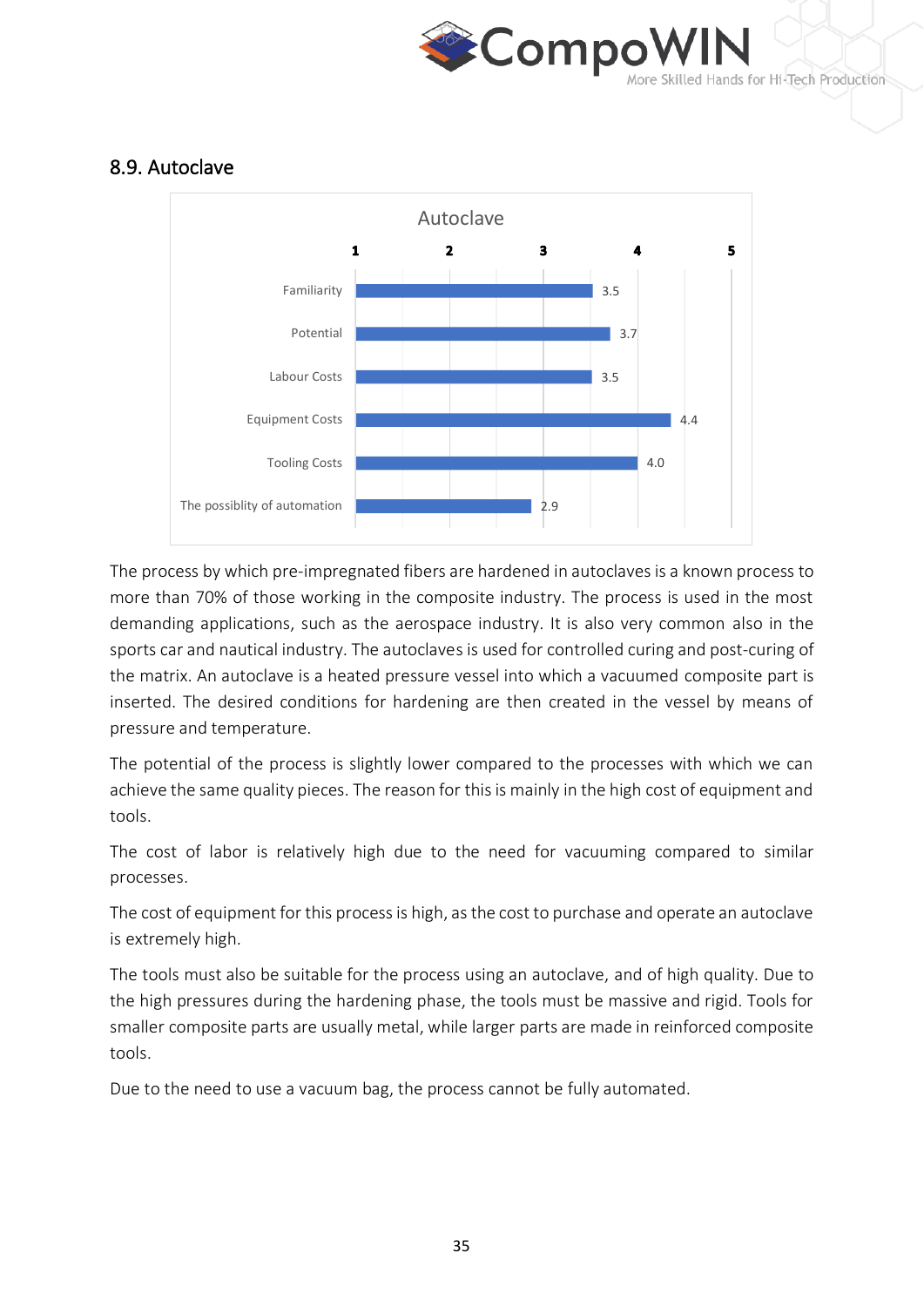



## <span id="page-35-0"></span>8.10. 3D Continuous Fiber Flow Printing

3D Continuous Fiber Flow Printing is a fairly new process in the composite industry. The process is already used in some of the industrial environments, but its potential is still evolving. As a result, 3D Continuous Fiber Flow Printing is not yet widely known, but is considered as process with extraordinary potential. The process of 3D printing of composites is very similar to the process of 3D printing of plastic. The only difference is in the filler material, which is reinforced with reinforcing fibers.

Because this is a process of adding (and subtracting material) it takes extremely little time to finish. Most pieces are ready for installation immediately after the manufacturing process without any finishing touches. There is no manual work during the cutting process itself. As a result, the labor cost of making composite part using this process is extremely low.

The equipment required for this process is expensive as the process is still in its infancy. In the future, it is anticipated that equipment will become cheaper with mass use.

On the other hand , the cost of the tooling is extremely low in this process, as no molds or other dedicated tools are required to make the composite parts.

The process of making a composite part is largely automatic.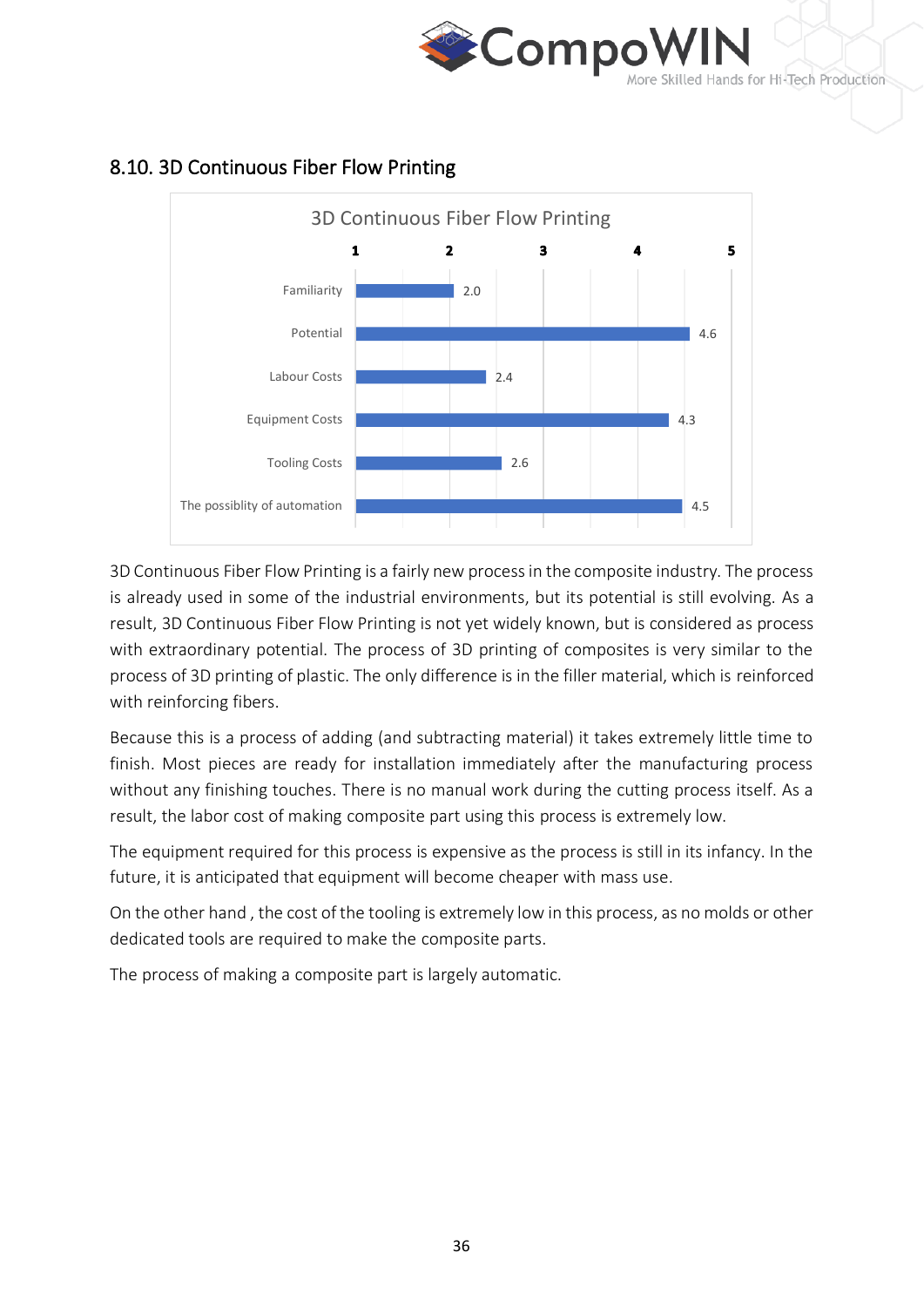



#### <span id="page-36-0"></span>8.11. Sprint Material

Sprint material is a relatively unknown material in the composite industry. It is known to 30% of people working in the composite industry. The sprint material is similar to pre-impregnated fibers. The difference is that in the sprint material the fibers are not impregnated but a thin film of matrix is laid on the fibers. Since the fibers are not impregnated, it is possible to remove the air trapped between the layers of reinforcing fibers by vacuuming. In this way, the final product is less subject to air gaps between the layers of reinforcing fibers.

The cost of labor is similar to that of processes where pre-impregnated fibers are used.

The cost of the equipment is also similar. The biggest cost is a powerful vacuum pump and a furnace used for solidification.

The cost of tooling is also comparable. Sprint material can also be used without autoclaves. However, since it is necessary to harden the piece in the furnace, the tool must be temperature stable, which makes the tool slightly more expensive.

The possibility of automation is comparable to other processes where pre-impregnated fibers are used.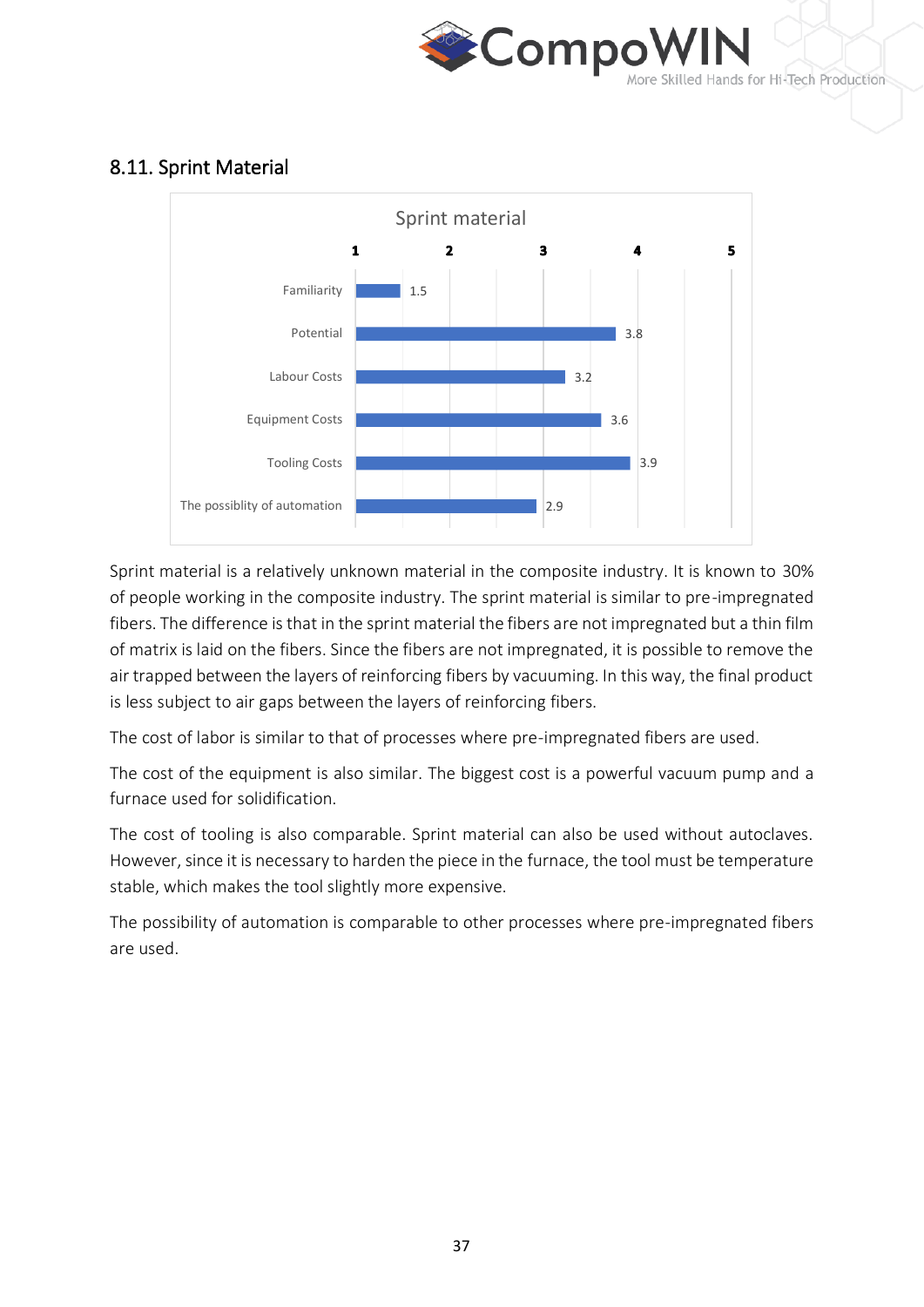



#### <span id="page-37-0"></span>8.12. Out Of Autoclave Prepregs

Preimpregnated fibers for use without autoclaves are fairly well known in the composite industry (59% of our respondents know and use the process). Their goal is to reduce the cost of making quality pieces by excluding autoclaves from the process, which represent a high cost on both the equipment and tooling side. Such fibers are much more ventilated in a vacuum, which means that they are adapted to the process that removes air gaps between the fibers.

As a result, the potential of this material is very high, as high-quality results can be achieved with a relatively small input, which are to some extent comparable to autoclave preimpregnated fibers.

Labor costs are comparable to costs in other processes where a vacuum bag is used and the fibers are not manually layed.

Equipment costs are significantly lower than for processes using an autoclave, which is the biggest advantage of this material.

Tooling costs are also lower as a result, as there is no need for extremely massive and rigid tools, as the pressure loads are not as high as in autoclave processes.

The possibility of automation is moderate and coincides with similar processes.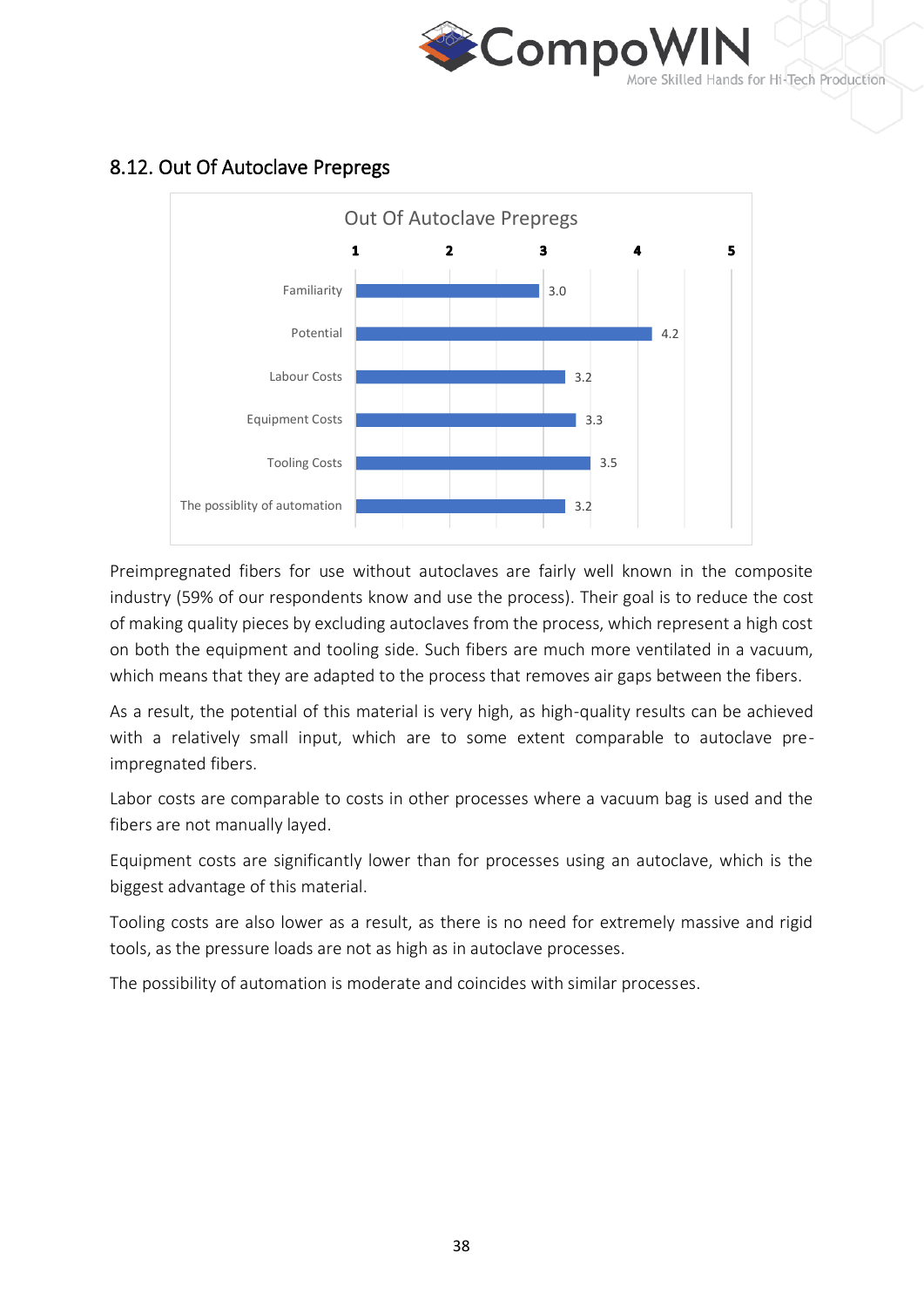



## <span id="page-38-0"></span>8.13. Organic Reinforcements

Organic reinforcing fibers (such as flax, hemp and cotton) and more environmentally friendly bio matrices (eco epoxy) are not yet well recognized and used in the composite industry. Knowledge of these materials is between 40 and 50%.

Their use will certainly increase in the future due to the desire to reduce the environmental impact within the composite industry, but this material will not become the leading material for use in a wide range of applications.

The costs associated with these materials largely depend on what form and quantity these materials will be used in production. Namely, the fibers can be used as dry or impregnated and this has a decisive influence on the process, which is then used to make the composite endproduct. Its price also depends on the amount of ecologically friendly matrix used.

The equipment used to process these fibers is the same as the equipment for pre-impregnated fibers or for dry fibers. The same is true for tooling costs. By using certain procedures, tool costs can increase. The cost of a tool for making pieces using autoclaves is higher than for using a VARTM process or manual layup.

The possibility of automation also depends on the shape of the material. Cutting preimpregnated fibers and installing them in molds is much easier when using pre-impregnated fibers.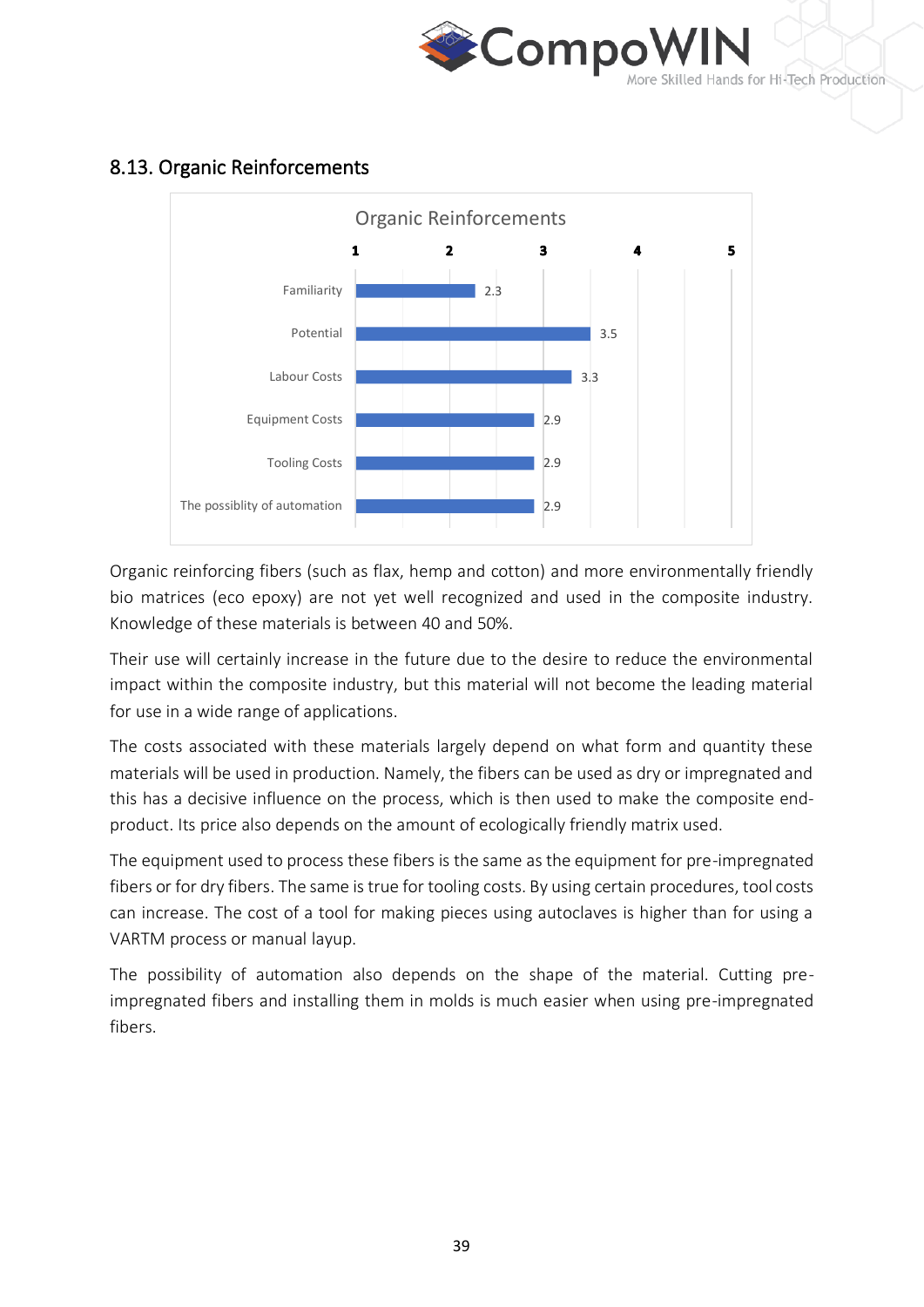



## <span id="page-39-0"></span>8.14. Silicon Vacuum Bags

Silicone vacuum bags are mainly used in series production. With their help, we can greatly speed up the process of vacuuming the composite parts and thus reduce labor costs. Silicone bags can also be used several times and in this way we also reduce the cost of equipment in the process.

Silicone vacuum bags are relatively poorly known in the industry due to the fact that vacuuming is performed in many processes and that this is one of the more time consuming parts of the process phases.

To reduce costs, silicone bags will gain in use in the future.

One of the downsides of making silicone bags is that the labor cost to make such a bag is high compared to disposable bags. It makes sense to make a silicone bag for serial pieces, because otherwise the cost of production is too high. To make silicone bags, we also need special equipment with which we apply silicone to the mould. This equipment increases manufacturing costs.

The silicone bag is made using the tool for the composite part, so no special tool is needed. However, the tool for the composite part must be usually slightly modified (it must have larger flanges, etc.).

Making a silicon bag is a manual process.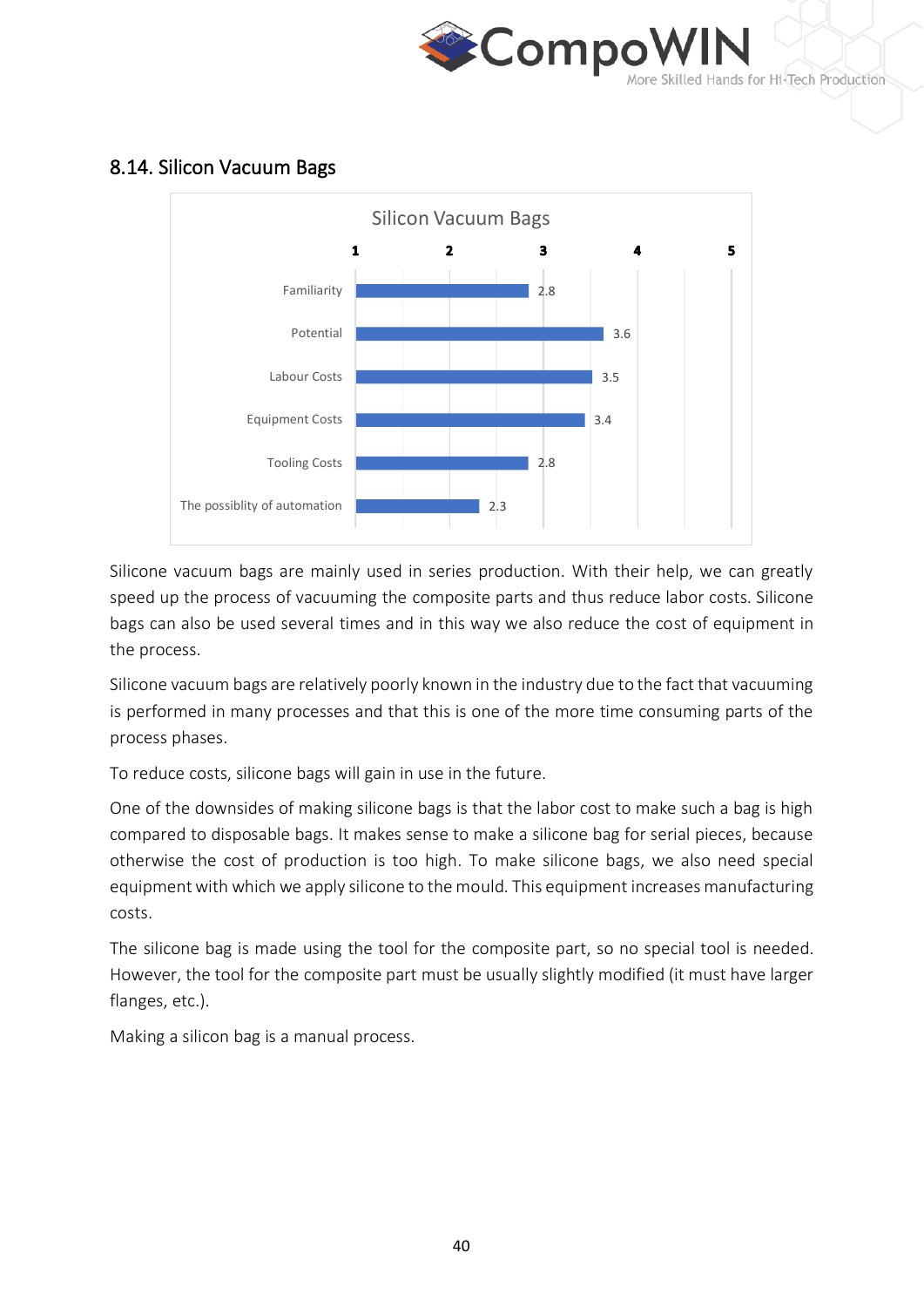

# <span id="page-40-0"></span>9. Processes and materials comparison

The tables below show the comparison of all the above mentioned procedures in the composite industry according to the selected criteria (Familiarity, Potential, Labour Costs, Equipment Costst, Tooling Costs, The possibility of automation).



Comparing to the Sprint material which is the least known (less than 30% of people know and use the material), Hand Layup is one of the most well-known and common processes in the composite industry. More than 90% of people of our respondents know and use this process.

From an economic and regional development point of view, the regions of Southwest and Southcentral Bulgaria, Zasavje, Kuressaare, Saxony, Zagreb capital region in Croatia differ in almost all aspects. Still, the core aspect remains the same, and it is the constant need for reskilling and up-skilling of the manual labour force. The regions involved have a strong base in industry and manufacturing. Except for Saxony, all had problems adjusting to the labour market. The majority of involved regions in the last decade changed the industrial sectors, but the transition was, in most cases, somewhat chaotic and painful. Our respondents are mostly familiar with Out of Autoclave Pregpregs, Compression Moulding, Filament Winding, SQRTM, Pultrusion, Autoclave and VARTM, but their familiarity differs between the partner countries. The other processes / materials are dispersed depending on the industry using the processes.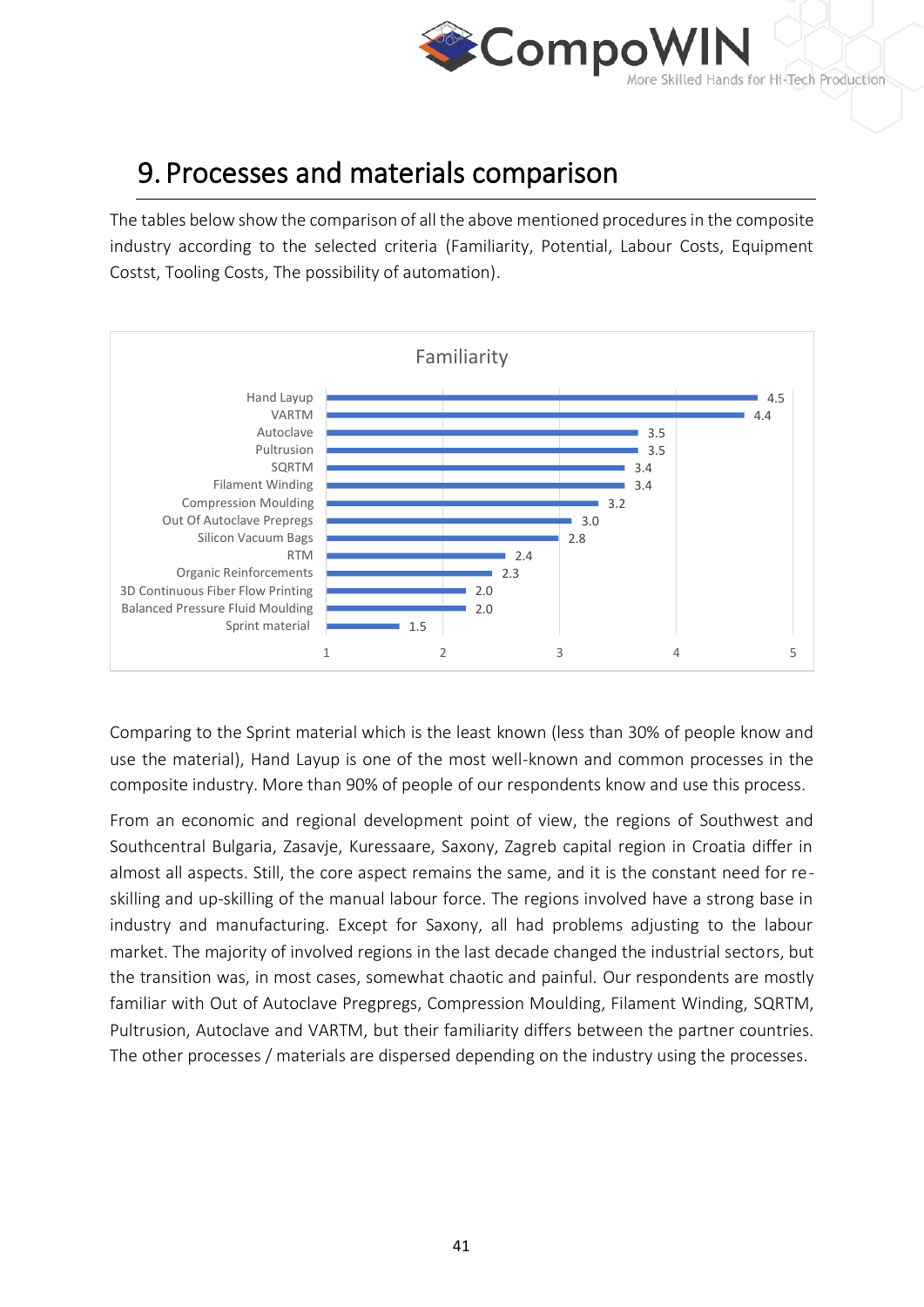

e Skilled Hands for Hi-Tech Production



Our respondents are unanimous that 3D Continuous Fiber Flow Printing has the highest potential, although is a fairly new process in the composite industry. The process is already used in some of the industrial environments and it is considered as process with extraordinary potential. The process of 3D printing of composites is very similar to the process of 3D printing of plastic. The only difference is in the filler material, which is reinforced with reinforcing fibers.

Sprint material has the least potential, but is also one of the least known materials in the composite industry.

If a processes, techique and material has achieved less than an average 3.9 points, we can estimate that its use in the composite industry production process will decrease in the future. The lower the overall score, the faster the use of the process or material will decline.

Processes, techniques and materials that have scored more than 3.9 points (SQRTM, Out of Autoclave Pregpregs, RTM, Compression Moulding, 3D Continuous Fiber Flow Printing) will gain in popularity in the future. The higher the overall score, the faster and to a greater extent the process will establish itself in the composite industry.

For processes, techniques and materials rated with an medium (average) rating, we anticipate that they will remain at their current level (Filament Winding, Silicon Vacuum Bags).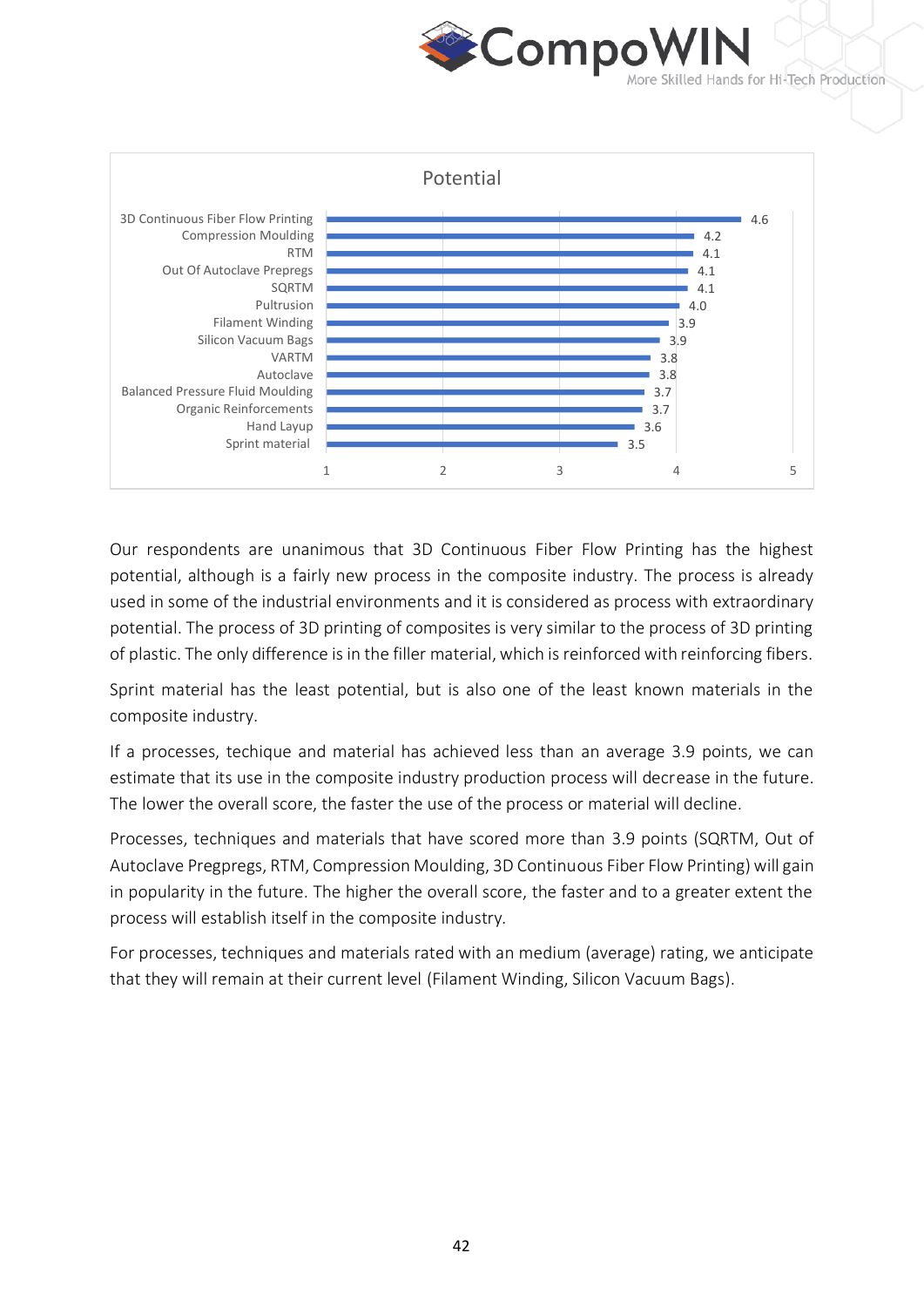

More Skilled Hands for Hi-Tech Production



Our respondents agree that the Hand Layup is the process with the highest labor costs. This is reasonable, since with Hand Layup, all phases of the process are carried out manually, which requires a large and skilled workforce, which in turn means high labor costs. Additionally, due to manual labor, the cycles between composite parts are also long, which makes the process unfavorable for mass production.

On the other hand, the process with the most potential - 3D Continuous Fiber Flow Printingtakes extremely little time to finish. Most of the products are ready for use immediately after the end of manufacturing process without any finishing touches. There is no manual work during the process itself. As a result, the labor cost of making composite part using this process are also extremely low.

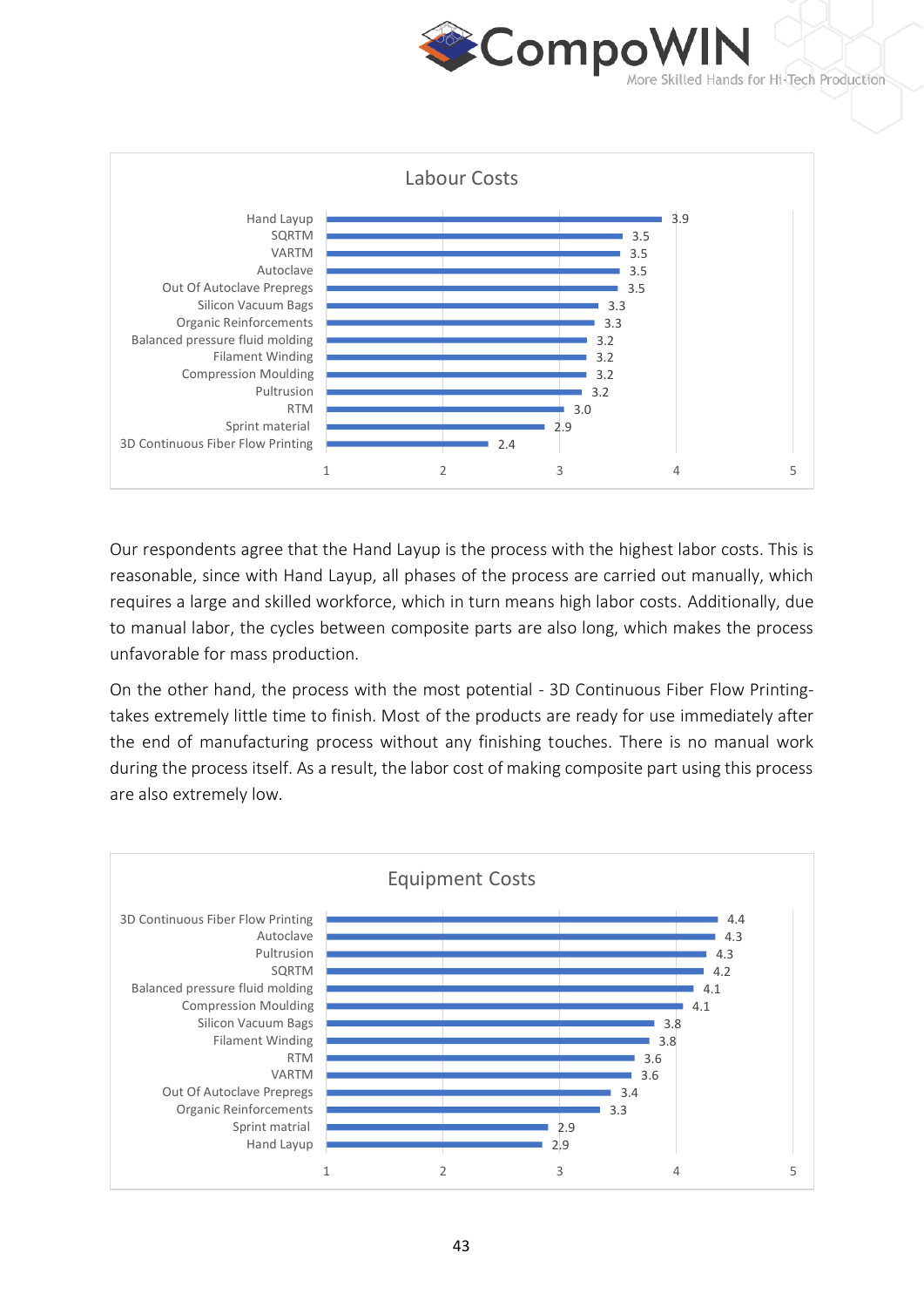

Equipment costs encompass the cost of purchasing and maintaining various equipment required to carry out the process, technique or use the raw material to produce composite parts. In the scope of equipment costs we mean personal protective equipment for the workforce, small equipment such as knives, brushes, scissors, and larger equipment such as vacuum pumps, autoclaves, resin injection equipment, a winding machine, tools and fabric cutting machines (either manual or CNC), tools and machines for final trimming of composite parts, robotic hands for manipulation, and other costs incurred in the working process.

The biggest drawback of Hand Layup are high labor costs. On the other hand, the cost of equipment and tooling is low compared to other processes. We do not need expensive and special equipment to process materials using Hand Layup. It can be performed using small hand tools and basic equipment. Also, the tools do not represent a high cost, as they are not very loaded in the process and do not need to have special properties, which reduces the cost of their manufacture. This is the reasoning why Hand Layup is assessed favourably by our respondents. On the other hand, 3D Continuous Fiber Flow Printing is still in its infancy. As a result, equipment is currently expensive. In the future, it is anticipated that equipment will become cheaper with mass use.



In the scope of Tooling costs, we took into account the costs associated with the purchase, manufacture and maintenance of tools required for a particular process or technique. By the phrase Tooling costs, we have in mind patterns, moulds, jigs and other equipment that is part specific and can not be transferred to make another completely different part. For example, patterns and moulds are usually part specific. In some cases, it is possible to make different versions of the same part using only one mould. But this still counts as tooling. To simplify, the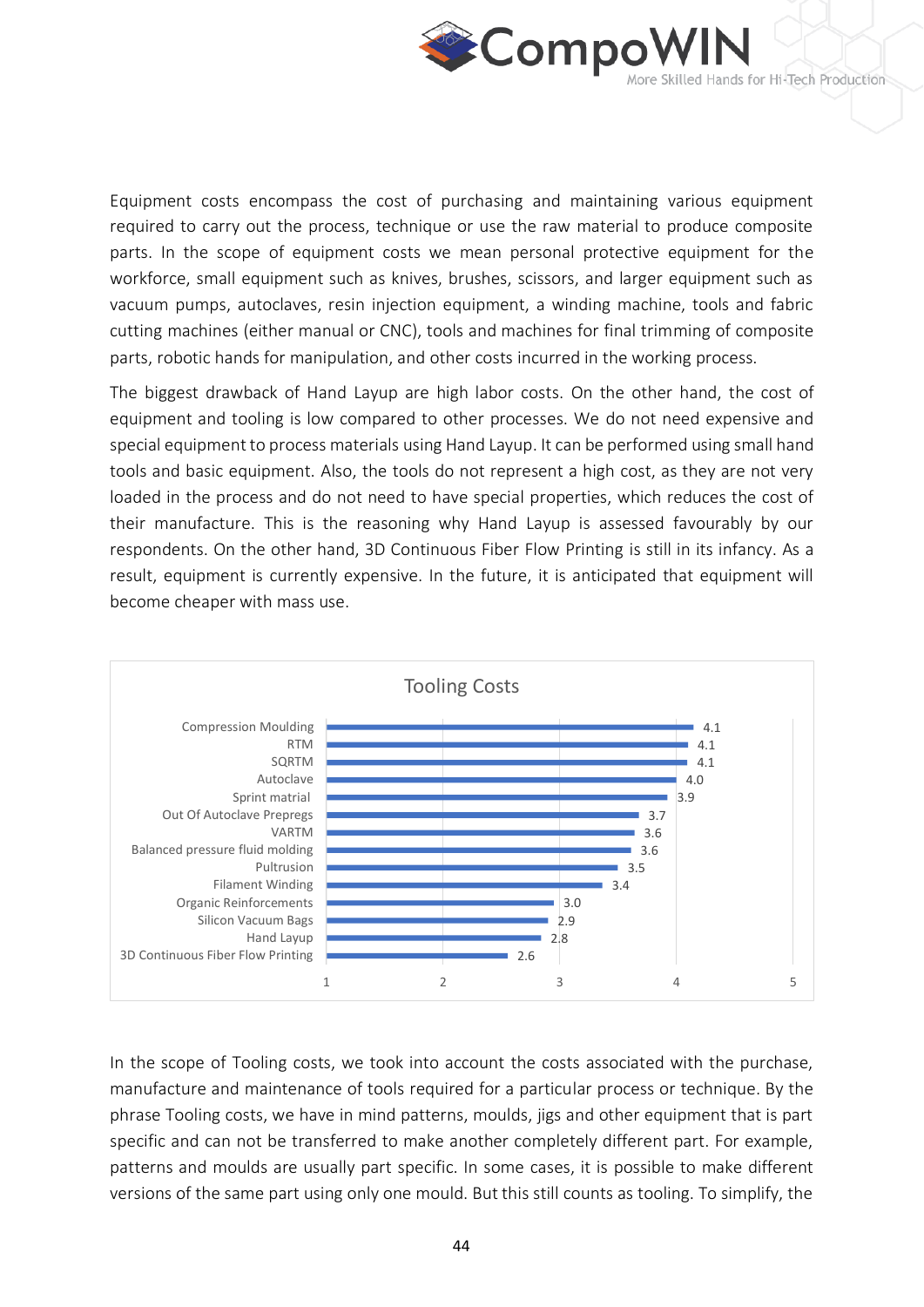

difference between equipment and tooling is that with the equipment you can work on multiple different parts while tooling is used to produce only one part (or very similar versions of this part).

Our respondents assessed the lowest production costs using 3D Continuous Fiber Flow printing process, as no molds or other dedicated tools are required to make the composite parts. On the other hand, processes like Compression Moulding, RTM and SQRTM were evaluated as the ones with High Tooling Costs.



At this point, we also assessed whether a process/techinque or part of a process could be automated, and if so, to which scope. This means that an employee is partially or completely removed from the production process using this process/technique.

Our respondents evaluated the possibilities of automatin according to the evaluation criteria listed in the Chapter 2.4.

Hand Layup is the process where the possibility of automating is low. The process can be partially automated, but not fully. On the other end, making composites using 3D Continuous Fiber Flow printing process is fully automatic. Processes/Materials like the Sprint material, RTM, VARTM, Autoclave, and using Organic Reinforcements can be partially automated. Unfortunately, the main steps of these processess can only be performed manually.

The other processes differ on the scale/level of possible automaticity, where most of the main processes can be easily automated, but there are some tasks that employees still perform manually.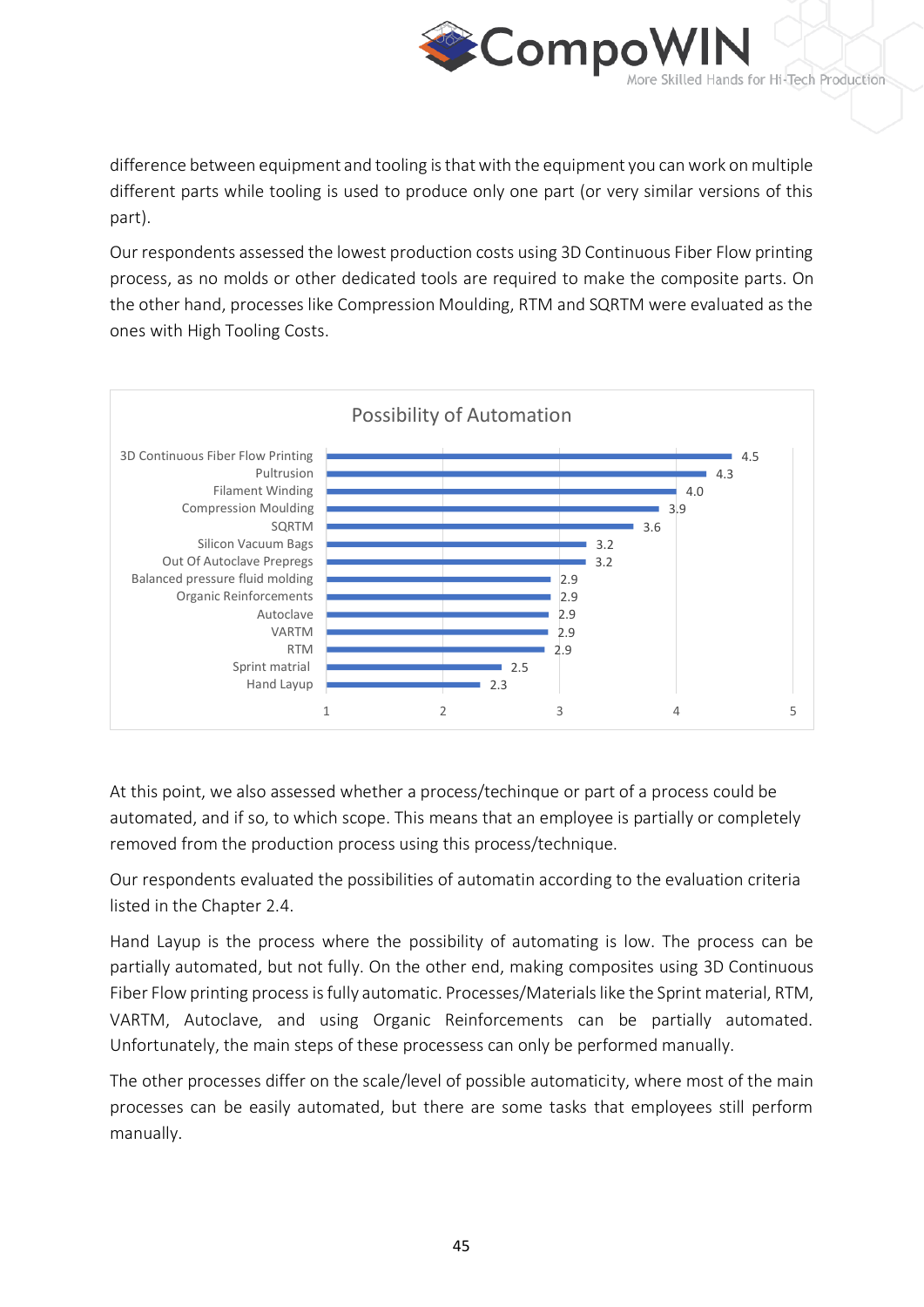

# <span id="page-45-0"></span>10. Conclusion

The composite industry is characterised by a high added value. It mostly employs workers performing accurate, high-quality manual labour. It is one of the few industries still valuing manual labour fabricating aircraft, boats, sports equipment, wind power turbine blades and even bathtubs from fibre materials.

Composites are the material of the future. They solve problems, raise performance levels and enable the development of new innovations in markets such as transportation, construction, corrosion-resistance, marine, infrastructure, consumer products, electrics, aerospace, appliances, and business equipment. Despite the fact that the composite market employs hundreds of thousands of workers across Europe and is making about 70 million EUR each day it has gone under the radar of the educational system. This is due to the fact that for decades the productions techniques/processess were closely guarded secrets. As a result, there is a total disconnect between the industry and education. This is why the partners of the CompoWIN project (http://www.compohub.eu) believe that composite industry will evolve in the future as the need for composites to replace other materials is high. The need for skilled labor will also increase. Production workers will need to be educated. Knowledge of manual processes will certainly be necessary and desirable, but other knowledge will be added to the existing knowledge, such as knowledge of working with machines, CNC programming, CNC device management and similar technical knowledge.

For the needs of creating the PTFC, the partners performed an analysis of the technological processes in the partner countries. Based on this analysis, we have identified processes that are interesting from the production point of view in terms of automatization potential and the cost of mass production, and are therefore expected to be most used in the future. On the basis of our research for the PTFC, it will be possible to prepare educational programs for existing and future workers in composite production industry, and to direct the company's strategy in the right direction using suitable technologies that have the greatest potential.

Developing skills and exploiting the potential of both the existing composite industry and related industries, could act as a sustainable catalyst for diversifying regional economies (i.e. post-coal economy of the Zasavje region, the low-technology manufacturing industries in Southwest Bulgaria, the 3dprinting and design sector of Croatia, etc.). Additionally, the newly developed training methodologies and the achieved exchange of expertise and knowledge will be beneficial for countries such as Bulgaria and Croatia, where the composite industry and the relevant training offers are quite underdeveloped.

The partners believe that CompoWIN is a self-sustained project. The industry will organically grow and adapt the contents and material according to their needs ensuring sustainability in the post-project period. It will provide a fast, economical, and goal-oriented course and, furthermore, define and develop a new/upgraded occupational standard and Catalogue of the "Composite Fabricator" (influencing also the future development of the National Occupational